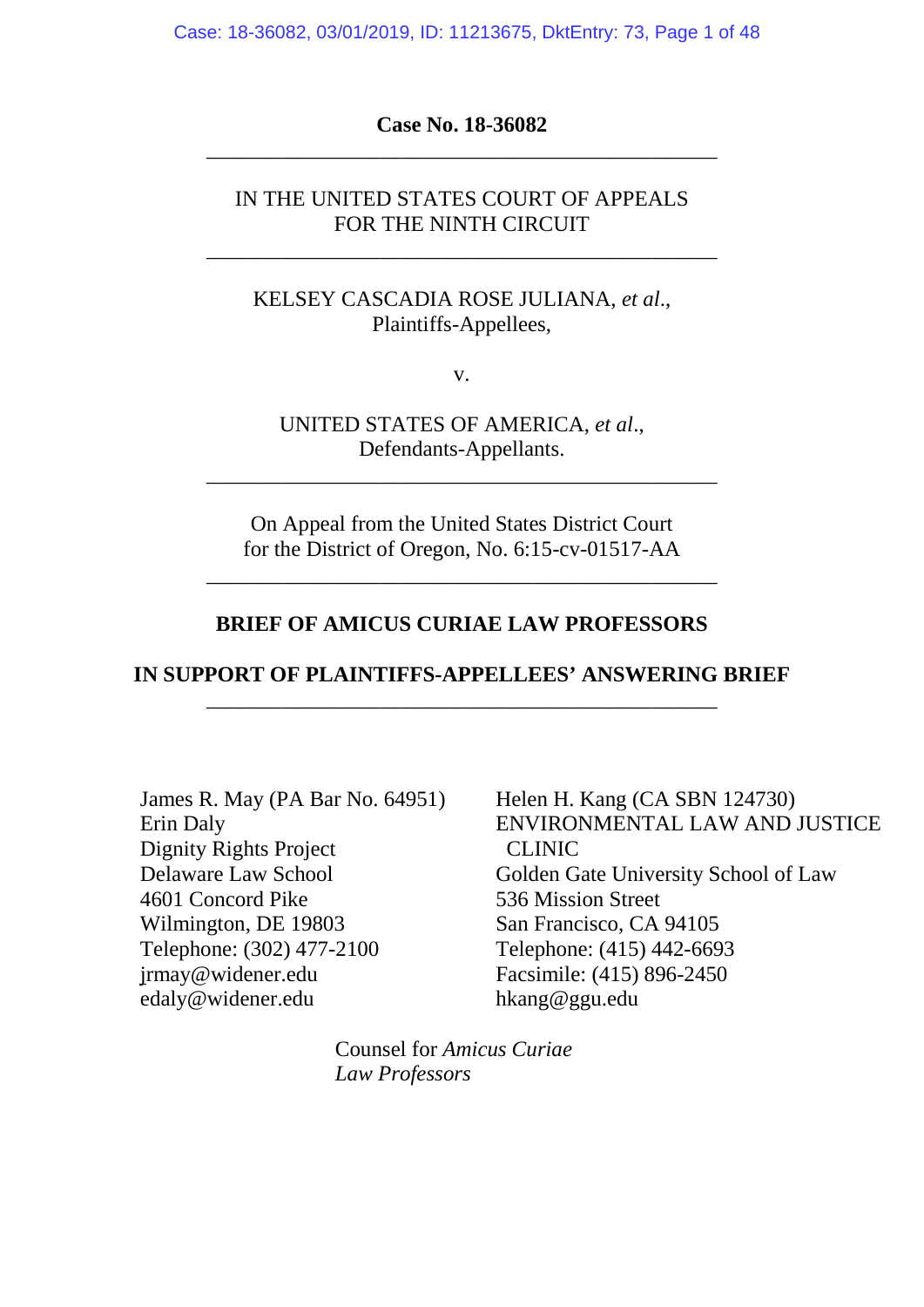# **Table of Contents**

| IDENTITY, INTERESTS, AND AUTHORITY OF THE AMICI CURIAE1                                                                                                     |
|-------------------------------------------------------------------------------------------------------------------------------------------------------------|
|                                                                                                                                                             |
|                                                                                                                                                             |
|                                                                                                                                                             |
|                                                                                                                                                             |
|                                                                                                                                                             |
|                                                                                                                                                             |
| II. The District Court Appropriately Held that the Plaintiffs Properly Alleged<br>and Provided Evidence Supporting Constitutionally Cognizable Claims under |
| A. Plaintiffs' Due Process Claims are Deeply Rooted in American History                                                                                     |
| B. The Court Correctly Held that Plaintiffs' Claims are Essential to Ordered                                                                                |
| C. The District Court Appropriately Exercised its Reasoned Judgment in<br>Holding that Plaintiffs Had Pled a Constitutionally Cognizable Cause of           |
| D. Plaintiffs' assert a valid claim under the <i>DeShaney</i> State-Created Danger                                                                          |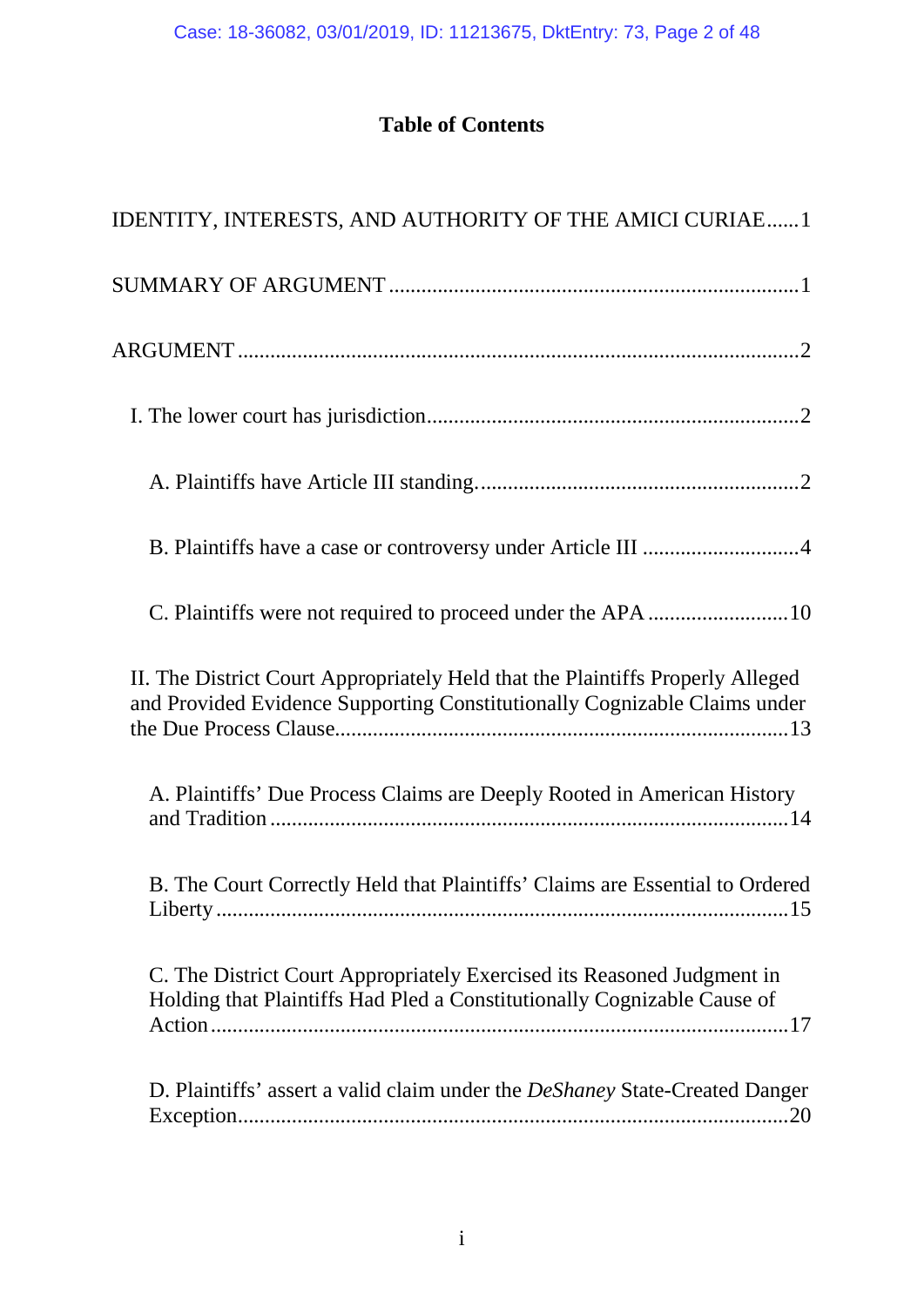E. The District Court Properly Recognized a Constitutionally-Cognizable Claim to Equal Protection Under the Due Process Clause ..........................22

| III. The Logical Extension of Defendants' Argument Would Virtually<br>Eliminate Judicial Oversight of Government Action or Inaction, and Should |  |
|-------------------------------------------------------------------------------------------------------------------------------------------------|--|
|                                                                                                                                                 |  |
|                                                                                                                                                 |  |
|                                                                                                                                                 |  |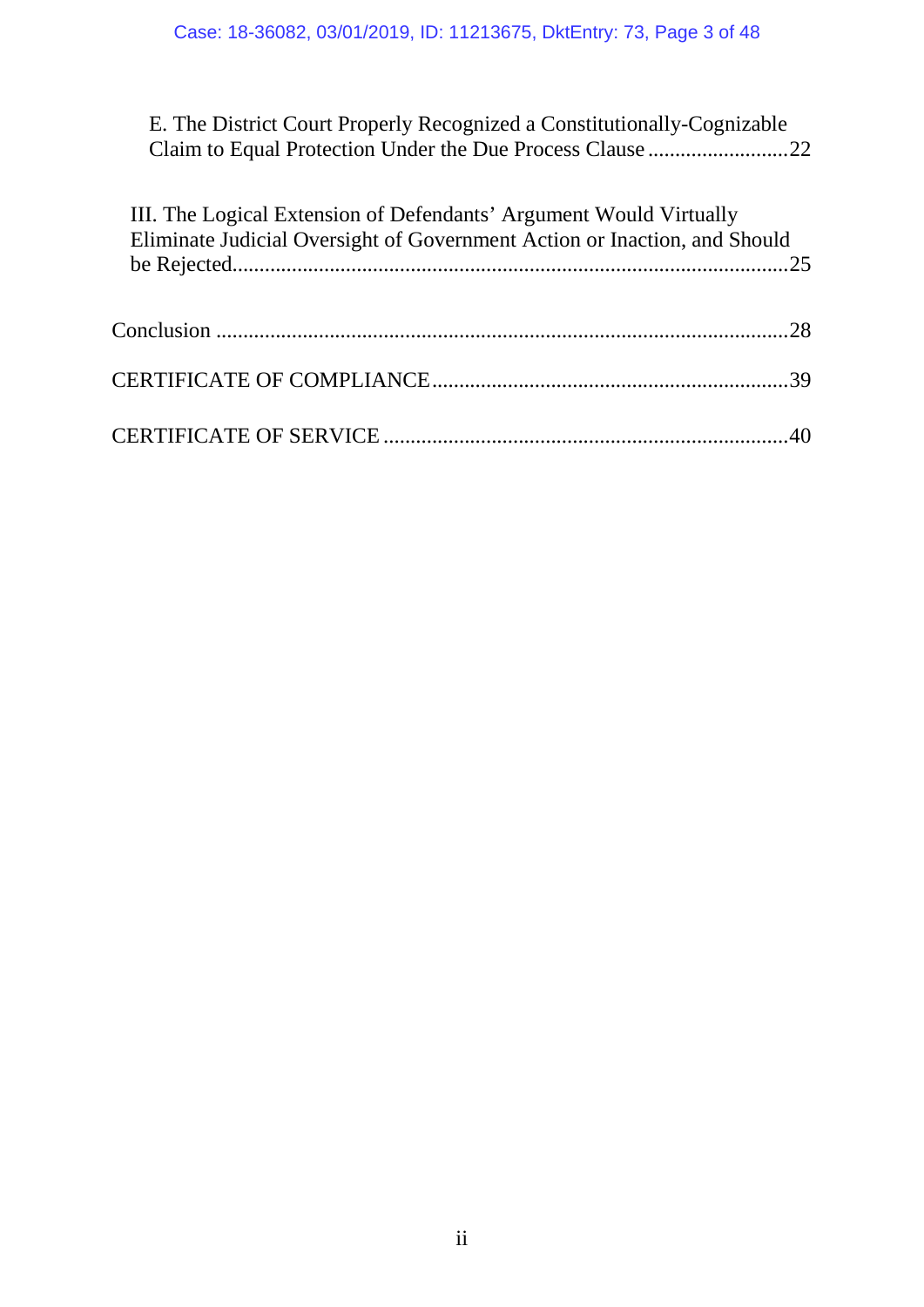# **Table of Authorities**

# **Cases**

| Air Courier Conf. v. American Postal Workers Union, 498 U.S. 517 (1991)12 |
|---------------------------------------------------------------------------|
|                                                                           |
|                                                                           |
|                                                                           |
|                                                                           |
|                                                                           |
|                                                                           |
|                                                                           |
|                                                                           |
|                                                                           |
| DeShaney v. Winnebago County, 489 U.S. 189 (1989)20, passim               |
|                                                                           |
|                                                                           |
|                                                                           |
|                                                                           |
| Halleck v. Manhattan Community Access Corp., 882 F.3d 300 (2d Cir. 2018), |
| Hernandez v. City of San Jose, 897 F.3d 1125 (9th Cir. 2018)21, 22        |
|                                                                           |
|                                                                           |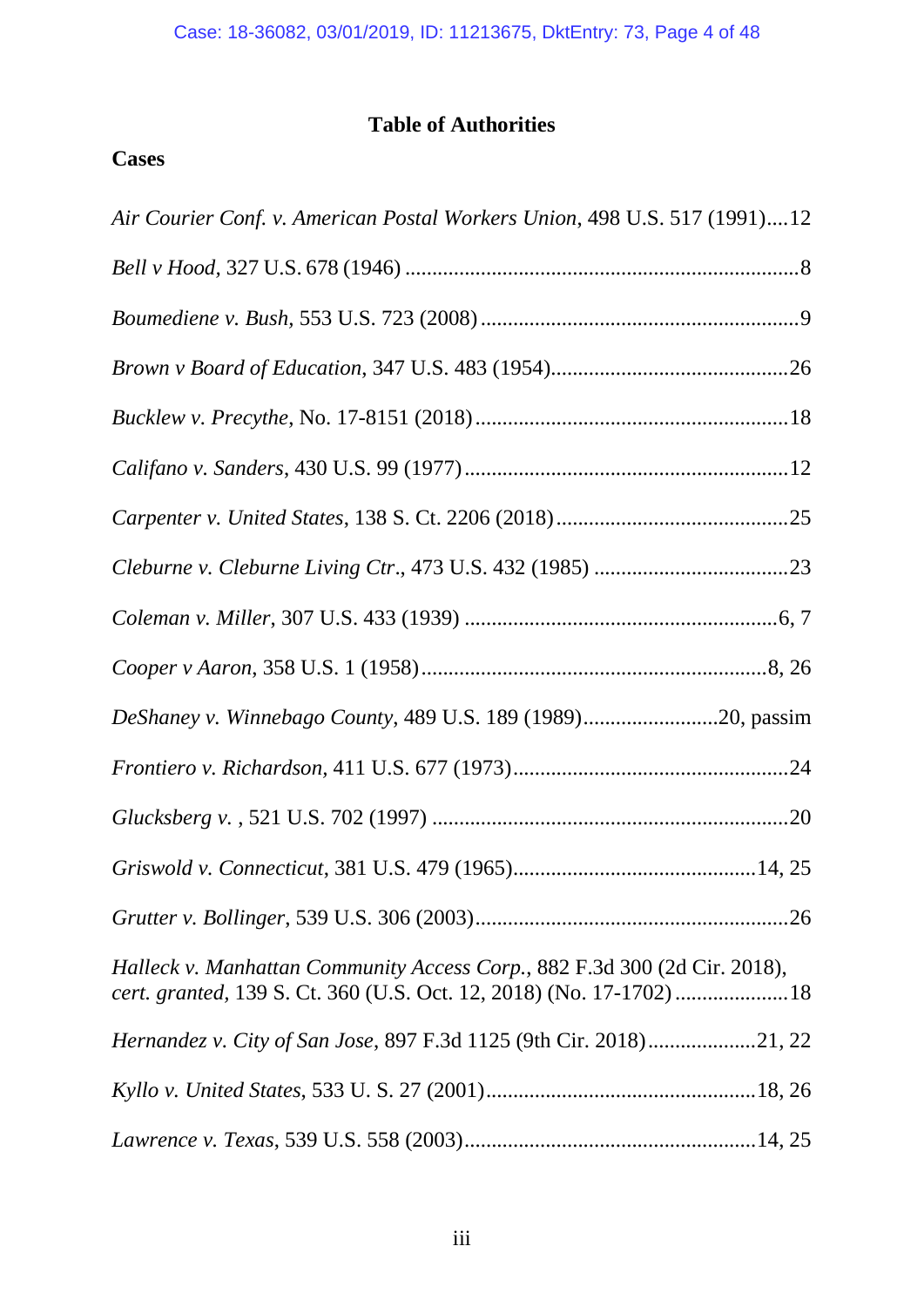| Massachusetts Bd. of Retirement v. Murgia, 427 U.S. 307 (1976) 23, 24       |
|-----------------------------------------------------------------------------|
|                                                                             |
|                                                                             |
|                                                                             |
|                                                                             |
| Moore v. City of East Cleveland, 431 U.S. 494 (1977) 14, 26                 |
| Obergefell v. Hodges, 135 S.Ct. 2584 (2015)14, 15, 19, 25                   |
|                                                                             |
|                                                                             |
|                                                                             |
|                                                                             |
| Planned Parenthood of Southeastern Pa. v. Casey, 505 U.S. 833 (1992) 14, 17 |
|                                                                             |
|                                                                             |
| Reno v. American Civil Liberties Union, 521 U.S. 844 (1997)18               |
|                                                                             |
|                                                                             |
|                                                                             |
|                                                                             |
| Skinner v. Oklahoma ex rel. Williamson, 316 U.S. 535 (1942)14               |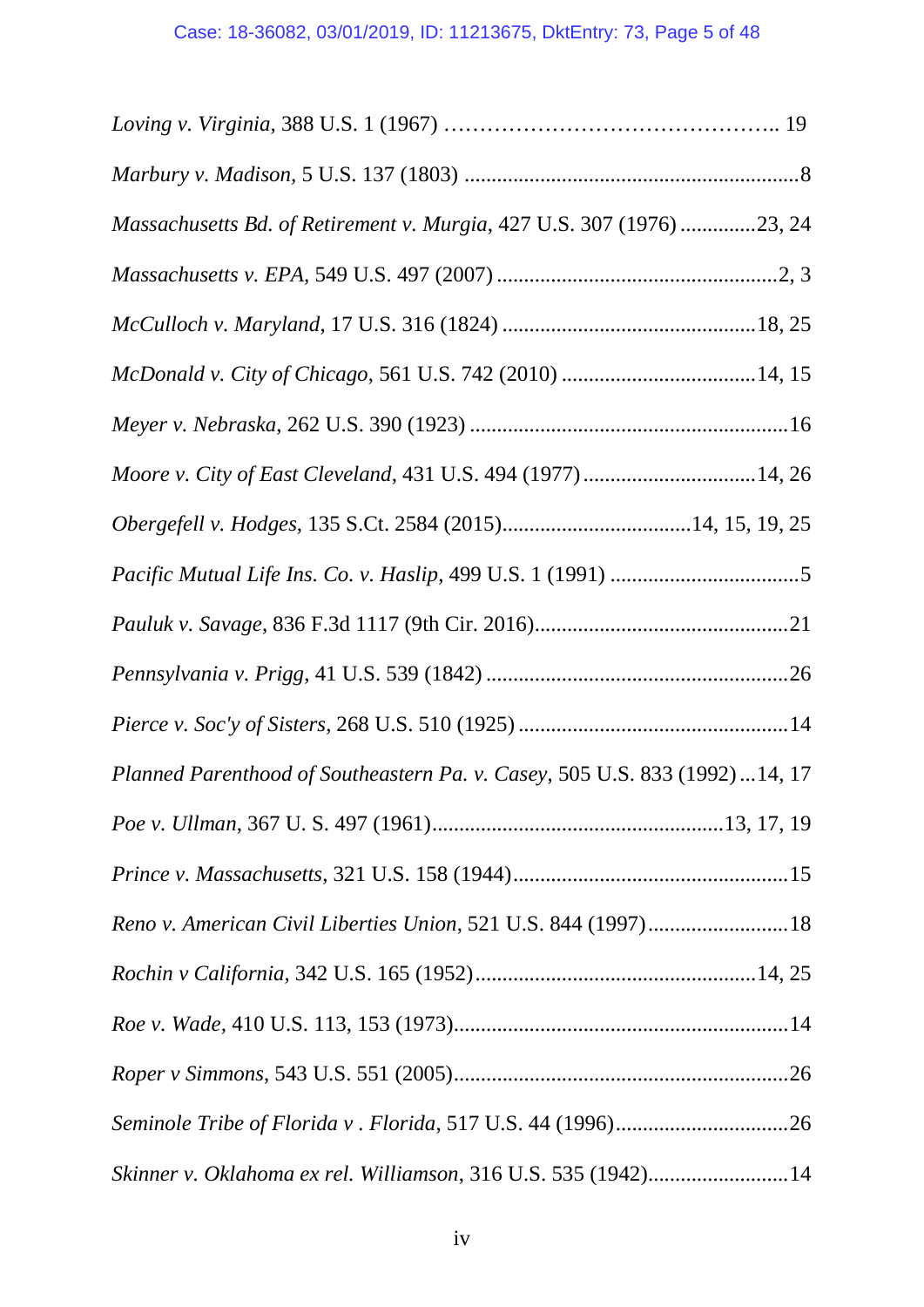| United States v. Carolene Products Co., 304 U.S. 144 (1938) 22, 23              |
|---------------------------------------------------------------------------------|
|                                                                                 |
| Vermont Agency of Natural Resources v. United States ex rel. Stevens, 529, U.S. |
| Washington Envt'l Council v. Bellon, 732 F.3d 1131 (9th Cir. 2013)3, 15         |
|                                                                                 |
|                                                                                 |
|                                                                                 |
|                                                                                 |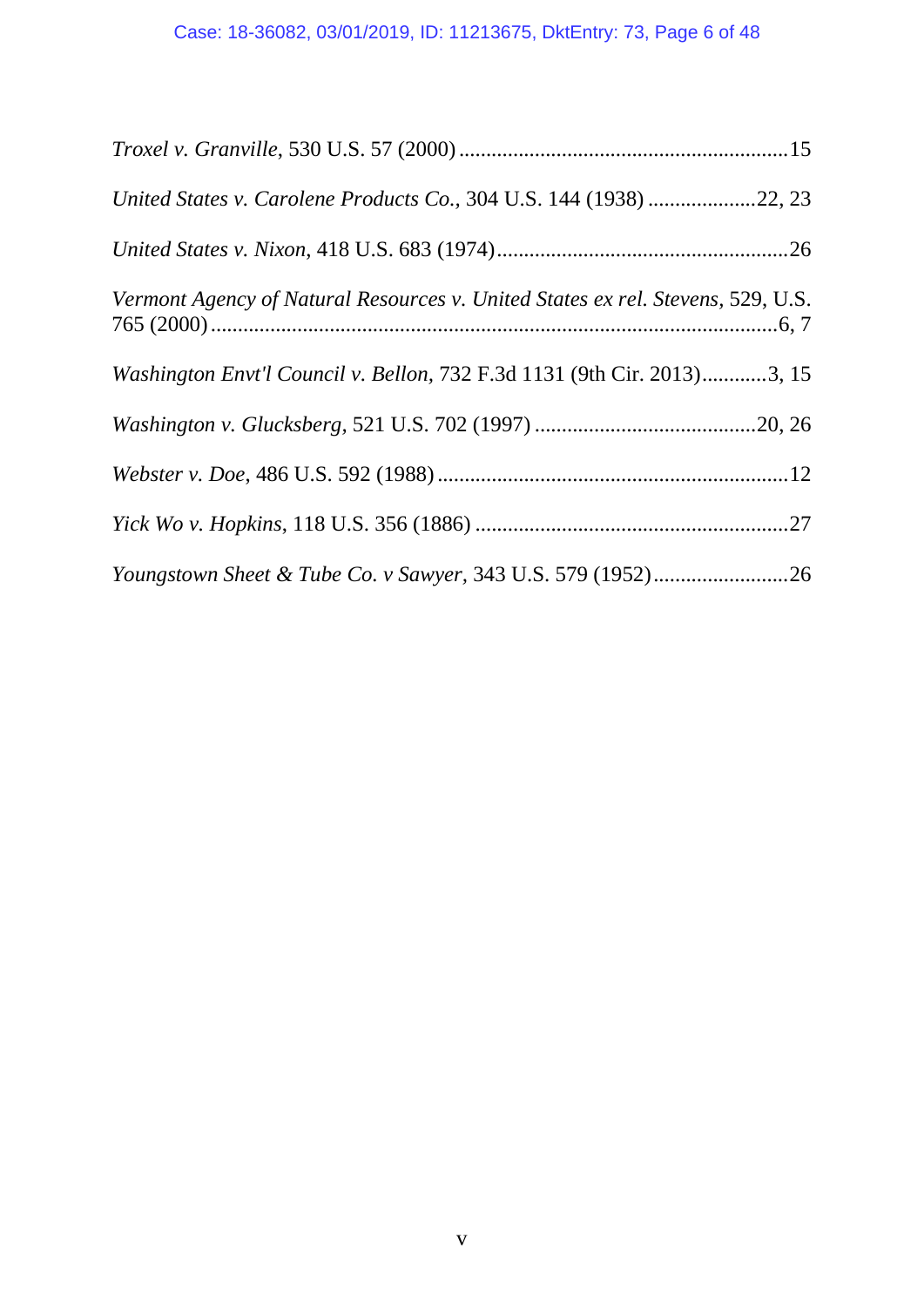# **Constitutional Provisions and Statutes**

# United States Constitution

| <b>Federal Rules of Civil Procedure</b> |  |
|-----------------------------------------|--|
|                                         |  |
|                                         |  |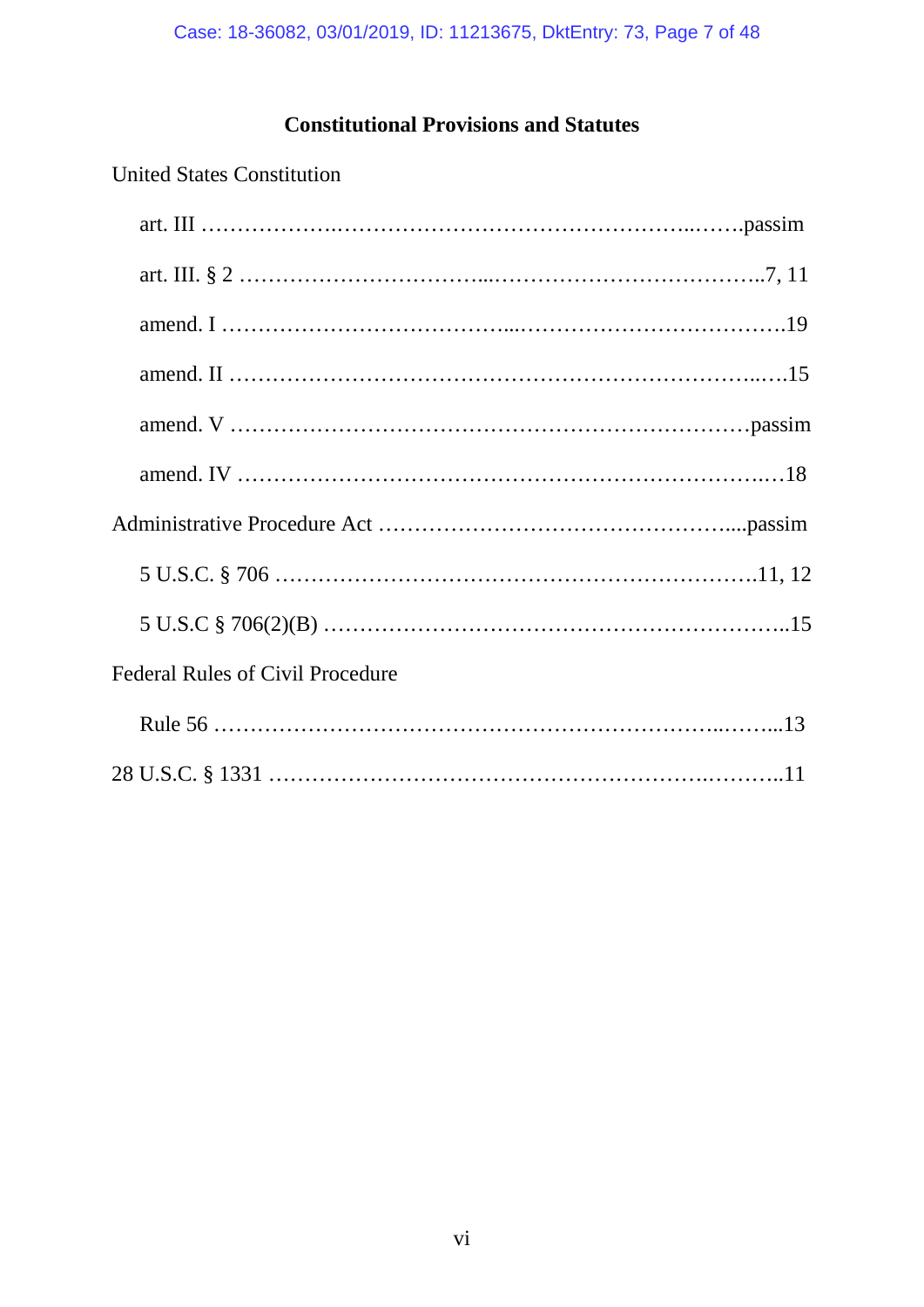# **Other**

| Roman Code of Justinian, J. Inst. 2.1.1 (J.B. Moyle trans.) 9 |  |
|---------------------------------------------------------------|--|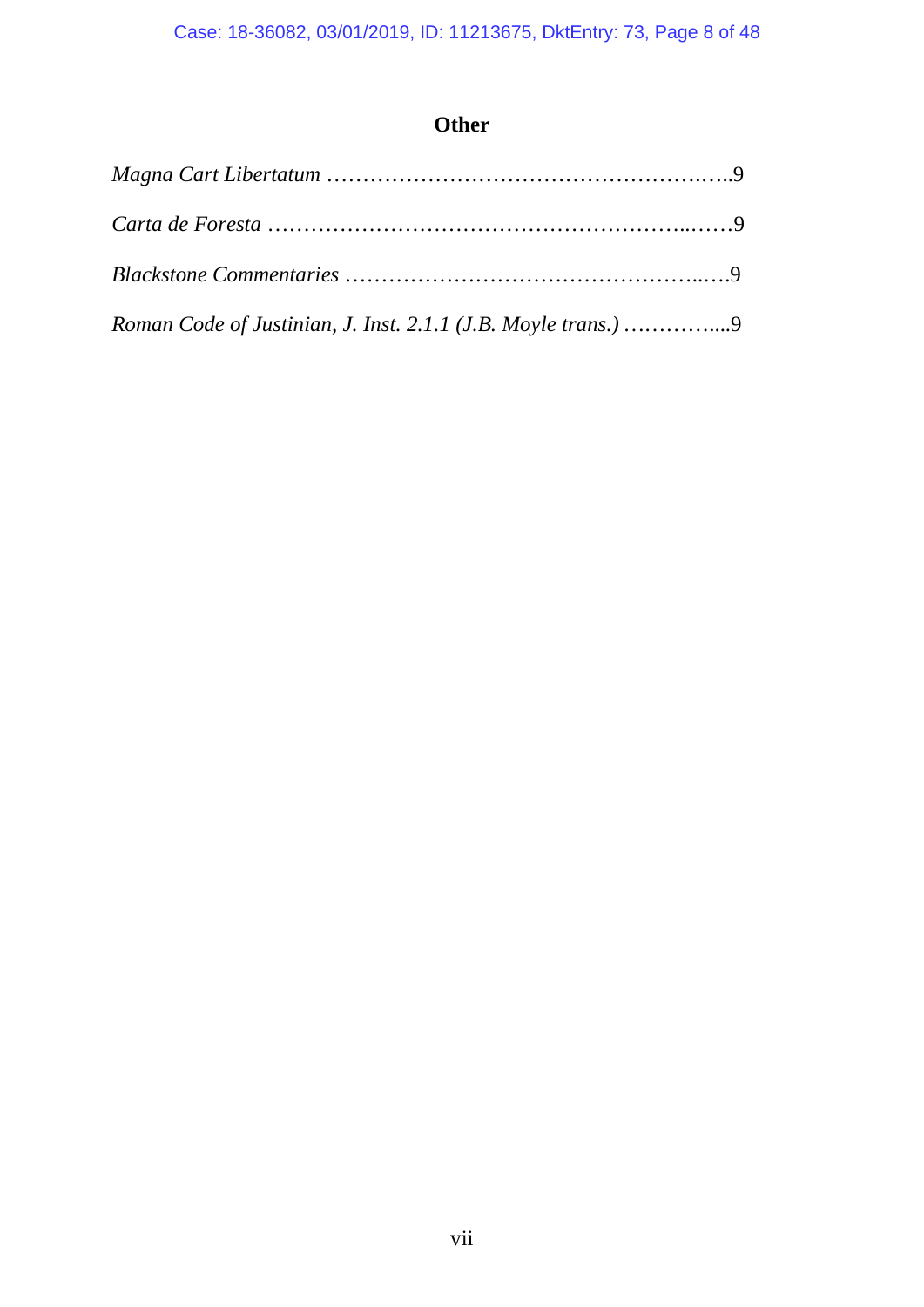#### **IDENTITY, INTERESTS, AND AUTHORITY OF THE AMICI CURIAE**

*Amicus curiae* are law professors and scholars (listed on the signature page) who teach, research, and publish in the subject areas of constitutional, environmental, and climate law.<sup>[1](#page-8-0)</sup> *Amici* law professors are of the view that Plaintiffs have pled legally cognizable causes of action under the Fifth Amendment of the Constitution of the United States.

### **SUMMARY OF ARGUMENT**

Amici present three points in support of Plaintiffs-Appellees' Answering Brief. First, the lower court properly held that it has jurisdiction to hear Plaintiffs' constitutional claims under the Due Process Clause for three reasons: (1) Plaintiffs have alleged and provided evidence of sufficient injury in fact that is fairly traceable to Defendants' conduct and can be redressed by the court to satisfy standing requirements; (2) federal courts can exercise jurisdiction over Plaintiffs' claims because the reference in Article III to "Cases" and "Controversies" is not frozen in time to what it was in the "courts at Westminster"; and (3) the Administrative Procedure Act is not jurisdictional and there is no need for litigants to pursue constitutional claims under it. This Court should reject Defendants' arguments that the federal judiciary should shirk its constitutional responsibility in this case.

<span id="page-8-0"></span><sup>&</sup>lt;sup>1</sup> *Amici* file this brief solely as individuals and not on behalf of the institutions with which they are affiliated. Plaintiffs and Defendants have consented to the filing of this brief. No person or party has made a monetary contribution towards the preparation or submission of this brief.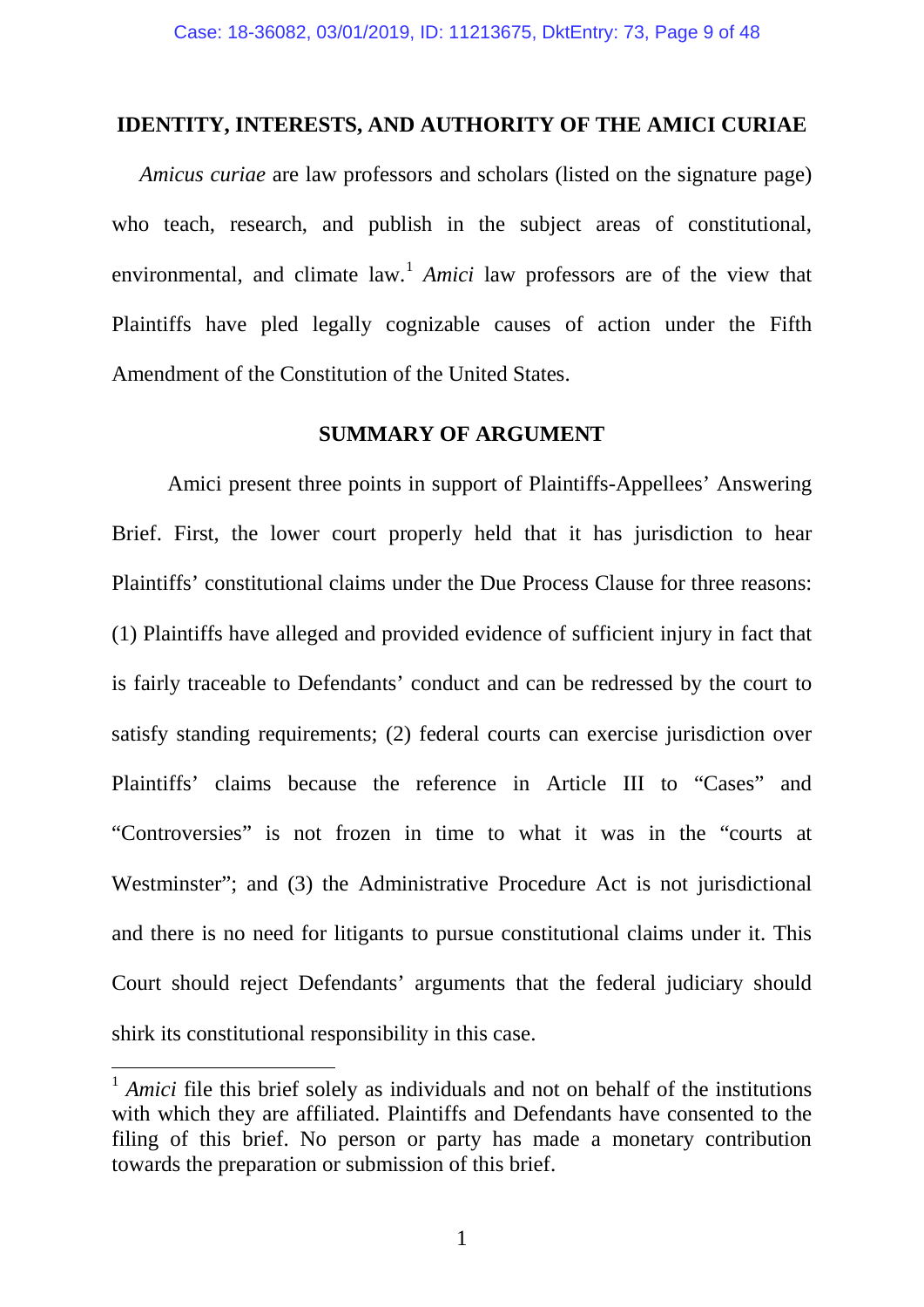Second, the lower court properly held that, with respect to those claims it addressed, Plaintiffs have pled constitutionally cognizable claims under the Due Process Clause of the Fifth Amendment, again for three reasons: (1) The Fifth Amendment encompasses Plaintiffs' claim that government action has deprived them of a constitutionally-cognizable liberty interest in a stable climate system; (2) Plaintiffs' due process claim for government inaction falls within the "statecreated danger" exception to government immunity; (3) Plaintiffs have also pled a constitutionally cognizable equal protection claim under the Due Process Clause of the Fifth Amendment. [2](#page-9-0)

Last, the logical extension of the Defendants' arguments would virtually immunize government action from judicial review, and therefore should be rejected.

#### **ARGUMENT**

#### **I. The lower court has jurisdiction**

### **A. Plaintiffs have Article III standing**

Defendants misapply the standing requirement under Article III. The Supreme Court in *Massachusetts v. EPA,* 549 U.S. 497 (2007), held that the very harms caused by climate change are constitutionally cognizable injury in fact traceable to U.S. policies that can be redressed by a federal court under

<span id="page-9-0"></span><sup>&</sup>lt;sup>2</sup> *Amici* law professors support the district court's rulings on Plaintiffs' public trust claims, as argued in Plaintiffs' brief and the other *amici curiae* briefs submitted in support thereof, but do not separately address the issue for sake of brevity, except as to its relevance to Plaintiffs' independent constitutional claims, discussed below.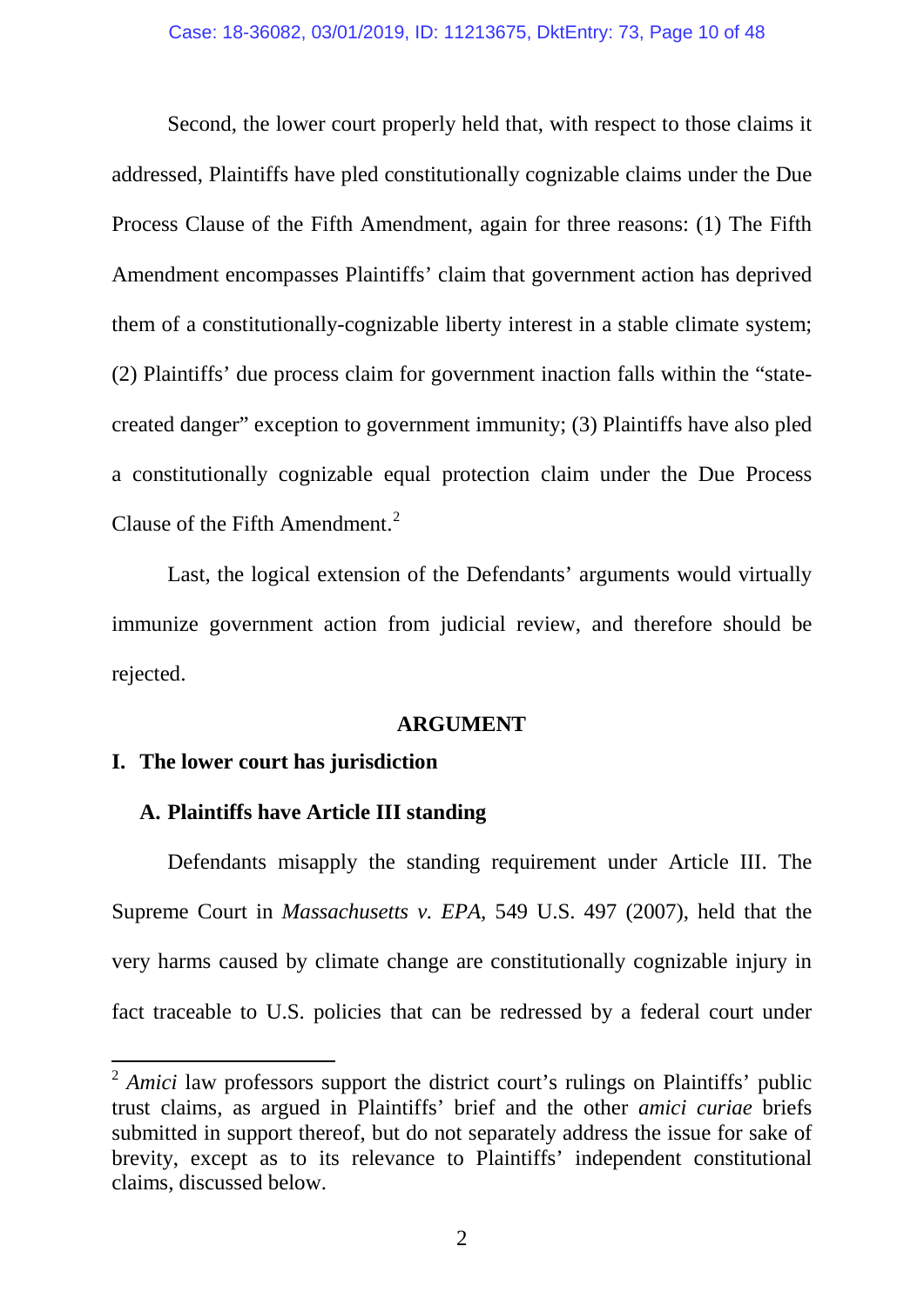#### Case: 18-36082, 03/01/2019, ID: 11213675, DktEntry: 73, Page 11 of 48

Article III. Defendants' attempts to distinguish *Massachusetts v. EPA* by arguing that that Plaintiffs are not entitled to the "special solicitude" reserved for states acting in a *parens patraie* capacity. Defendants' Opening Brief ("DOB") 16. But this ignores the essential holding of the case, which is to recognize the juridical cognizability of claims based on climate change. Even more strikingly, it defies logic to say that states have license to protect children when acting in a parental capacity recognized under common law but that children have no right to protect themselves. The greater rule in *Massachusetts v. EPA* that children's rights can be judicially protected must include the lesser premise that children can protect their own rights. *Washington Environmental Council v. Bellon,* 732 F.3d 1131 (9th Cir. 2013), is inapposite. There, a private, non-governmental group challenged the State of Washington's decision not to establish certain control technology standards for a small group of aging refineries in Washington. Here, Plaintiffs' injuries are much more clearly attributable to Defendants' alleged conduct. The emissions for which Defendants are alleged to be responsible, and their direct effects, far exceed those in *Bellon*, and even those in *Massachusetts v. EPA*.

Moreover, Plaintiffs have submitted sufficient evidence that their injury in fact is fairly traceable to Defendants' actions and inactions, and can be redressed by the court. Thus, Plaintiffs have met their burden at this stage of litigation of satisfying the standing requirements of Article III.

3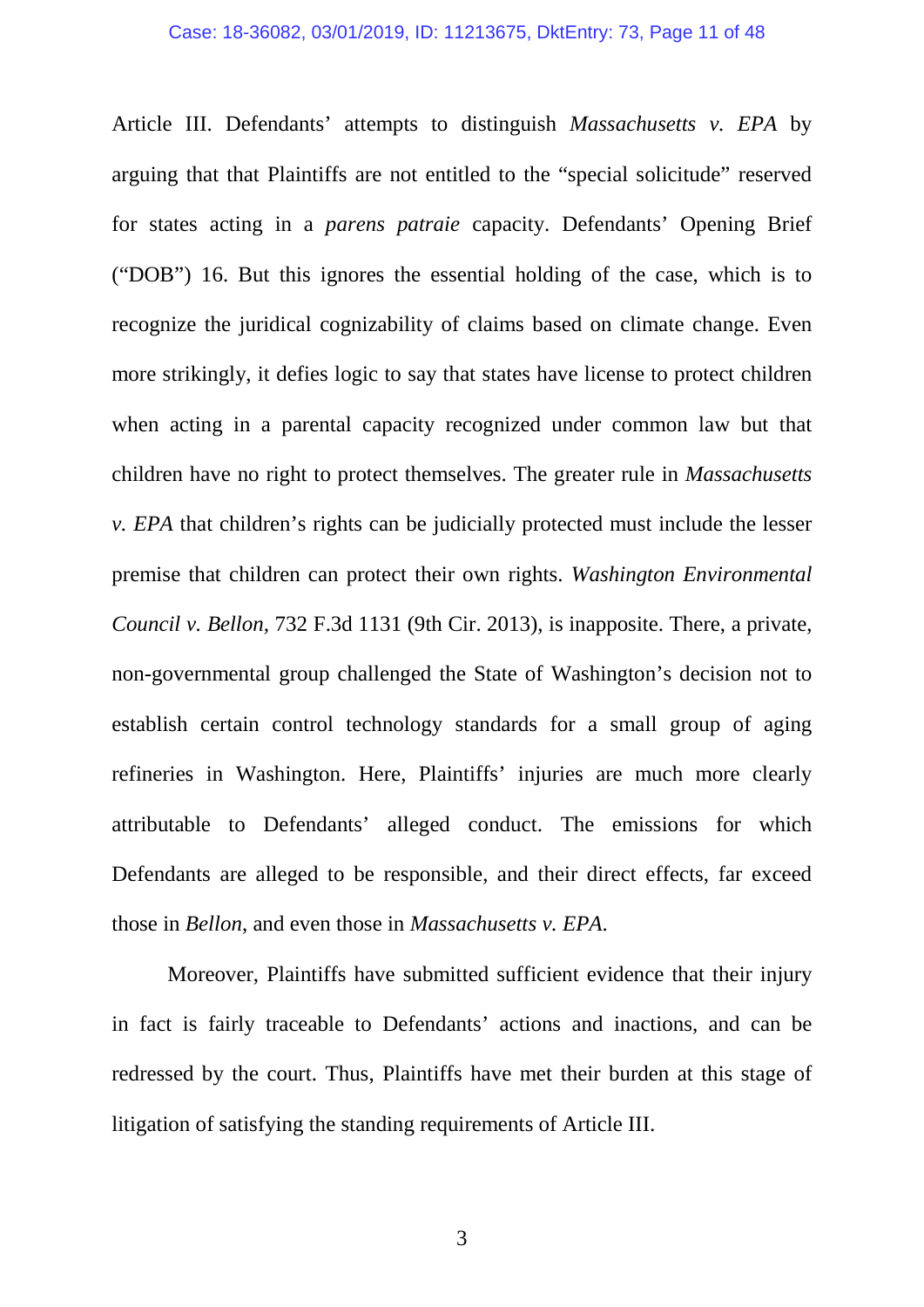#### **B. Plaintiffs have a case or controversy under Article III**

Defendants' argument that federal jurisdiction is limited to what it was at the time of the court of Westminster is off the mark and would have the judiciary abdicate its core duty to interpret and enforce the Constitution and would turn back the clock more than 250 years, to a time of British Empire, before the American Revolution, before the adoption of the Constitution, during slave times, and before women's suffrage. DOB 24 ("[judicial] power can come into play only in matters that were the traditional concern of the courts at Westminster."); DOB 25 ("No federal court, nor the courts at Westminster, has ever purported to use the "judicial Power" to perform such a sweeping policy review …"); DOB 26 (arguing that the equitable power of federal courts "must be within the traditional scope of equity as historically evolved in the English Court of Chancery.").

There is no basis for freezing federal court jurisdiction to a time before the existence of federal courts, not to mention what was in the court at Westminster. Simply, it is hard to see how the judicial power of the courts at Westminster should hold any sway as a matter of American *constitutional* law, given that (1) it decided cases under *common* law, (2) that England lacked (and still lacks) a constitutional document, and (3) its decisions were not final insofar as they could be overturned by the Parliament, and none of the cases to which Defendants rely hold otherwise. DOB 24-27.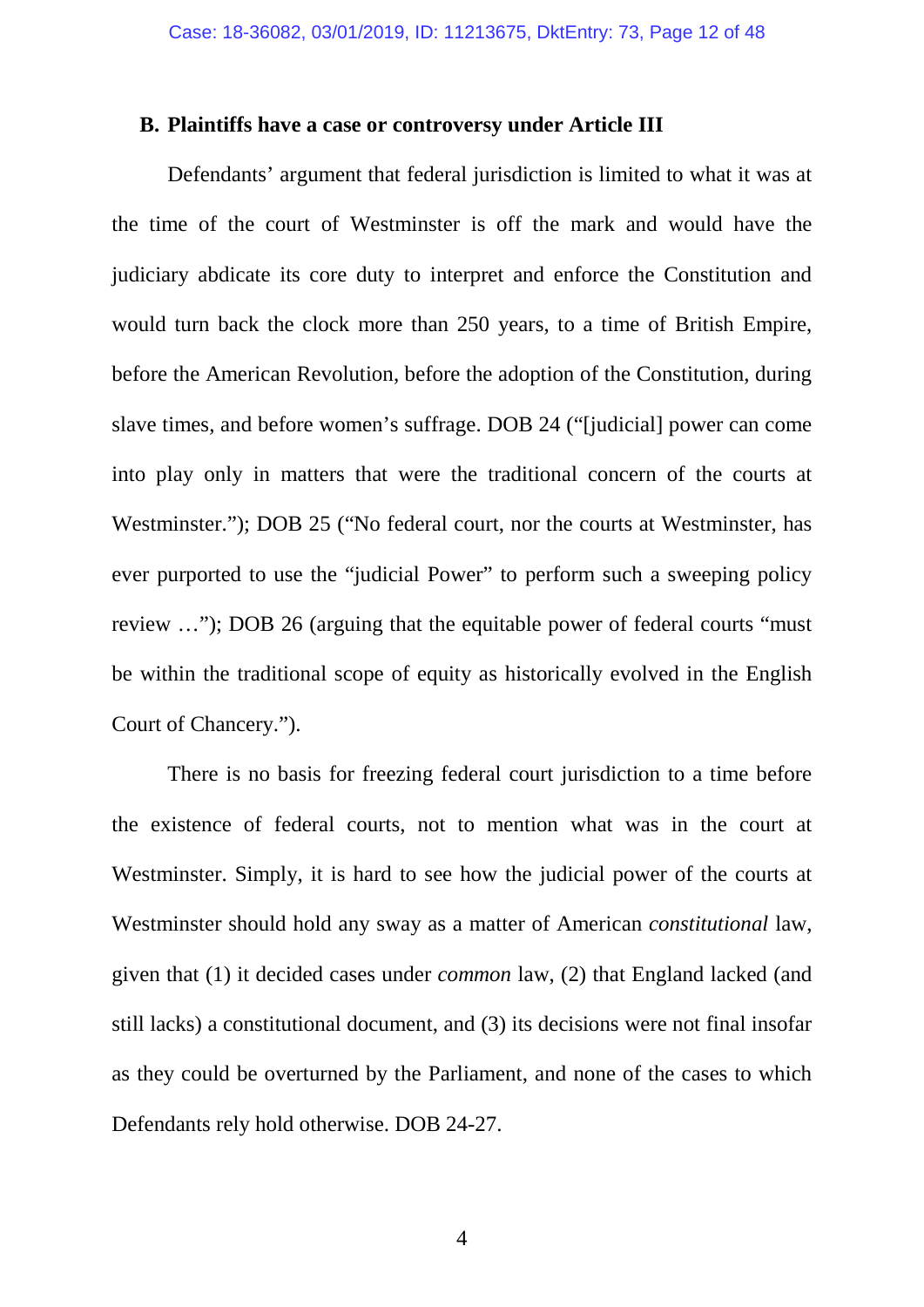But if the judicial competence of the court of Westminster is truly the Rhumb line of modern due process analysis, then there is ancient support for Plaintiffs' claims that a stable climate is deeply rooted in American history. First, the *Magna Carta Libertatum* (Medieval Latin for "the Great Charter of the Liberties"), adopted at Runnymede in 1215 ("To no one will we sell, to no one deny or delay, rights or justice") drew a direct link between the environment and individual liberties. The Magna Carta produced the Carta de Foresta (Forest Charter) in 1217, which guaranteed the "liberties of the forest and free customs traditionally had, both within and without the royal forests," and obliged all "to observe the liberties and customs granted in the Forest Charter." The Magna Carta itself is deeply rooted in American history and tradition and has particular relevance to the Due Process Clause of the Fifth Amendment: "The American colonists . . . widely adopted Magna Carta's 'Law of the land' guarantee.'" *Pacific Mutual Life Ins. Co. v. Haslip*, 499 U.S. 1, 29  $(1991)$  (Scalia, J., dissenting).<sup>[3](#page-12-0)</sup>

Second, the Public Trust Doctrine, too, is deeply rooted in American history and traditions. By way of the common law, the public trust doctrine passed to law in the United States through England and the Romans from natural law: "the following things are by natural law common to all – the air,

<span id="page-12-0"></span><sup>&</sup>lt;sup>3</sup> William Blackstone celebrated "these two sacred charters" in his *Commentaries*, upon which the courts at Westminster (and throughout England) relied heavily. Wm. Blackstone, "Commentaries on the Laws of England," Clarendon Press at Oxford, 1765-1769.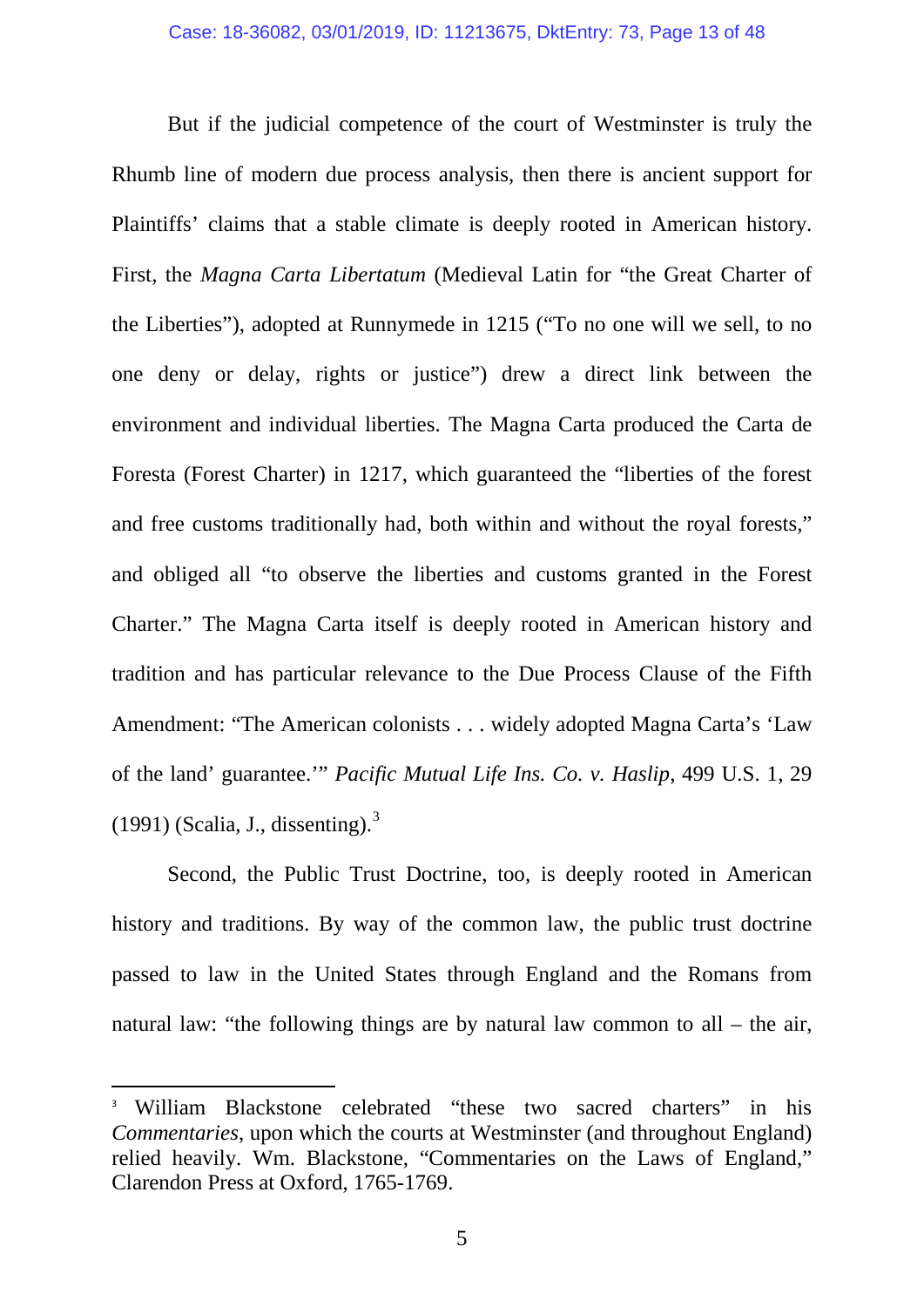running water, the sea and consequently the seashore." Roman Code of Justinian, J. Inst. 2.1.1 (J.B. Moyle trans.).

Regardless, Defendants' invocation of the jurisdiction of the courts of Westminster so as to constrain judicial review here rests principally on a misattribution of a misreading of a misquoted opinion. Defendants purport to cite to *Vermont Agency of Natural Resources v. United States ex rel. Stevens*, for the proposition that "[t]he [judicial] power can 'come into play only in matters that were the traditional concern of the courts at Westminster' and only in 'cases and controversies of the sort traditionally amenable to, and resolved by, the judicial process." DOB 24 (citing 529 U.S. 765, 774 (2000). But Defendants omit an edifying portion of the quoted passage that changes its meaning. The full passage is provided here, with the omitted section in italics:

[J]udicial power could 'come into play only in matters that were the traditional concern of the courts at Westminster *and only if they arose in ways that to the expert feel of lawyers constituted* 'Cases' or 'Controversies'."

*Vermont Agency*, 529 U.S. at 774 (*quoting Coleman v. Miller*, 307 U.S. 433, 460 (1939) (Frankfurter, J., dissenting)) (emphasis added).

The omitted portion alters the quotation's purported meaning from one about concerns *of courts* to one about concerns of *litigants*. This removes the absolute bar to jurisdiction that Defendants would impose on the federal judiciary.

Second, Defendants misattribute the quoted passage, which is neither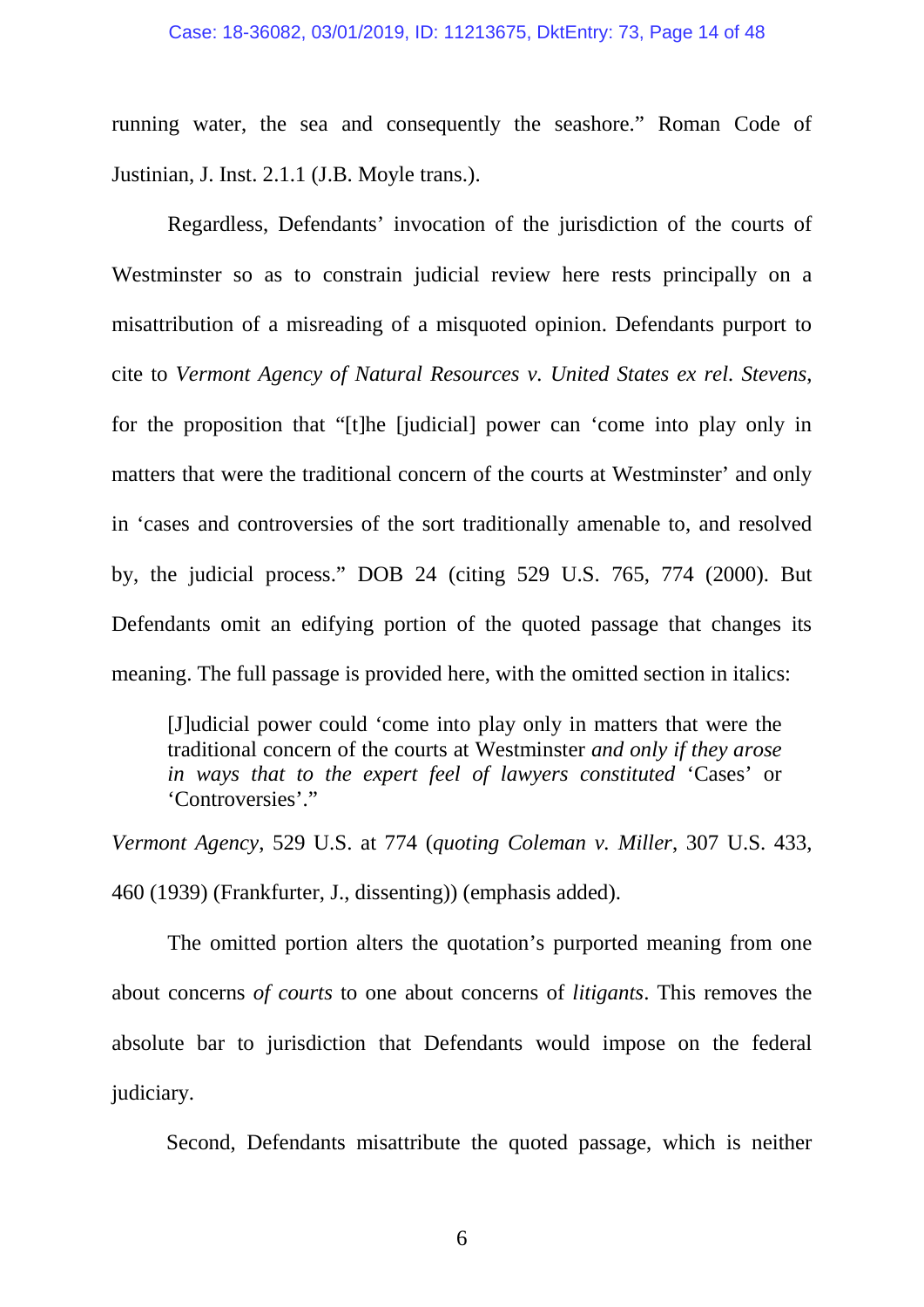controlling nor even applicable, is not from the cited case, was made in dissent, and is nearly 80 years old. Defendants cite the quoted passage as a controlling attribute of *Vermont Agency*. DOB 24 ("internal quotation marks omitted"). Yet the (mis)quoted passage was made by Justice Frankfurter *in dissent* from the majority's finding that plaintiff-state legislators had standing in *Coleman,* 307 U.S. at 460 (Frankfurter, J., dissenting). Moreover, the quoted passage is not from a case from the modern era, but was instead decided *60 years* before *Vermont Agency*. *Id.* Furthermore, the majority view in *Coleman* supports the established principle that federal courts have a duty to resolve constitutional questions. Justice Frankfurter's sentiments have not withstood the test of time and are at odds with the text of the Constitution, which extends the "judicial Power" to "all Cases, in Law and Equity, arising under this Constitution, the Laws of the United States, and Treaties made, or which shall be made, under their Authority …" U.S. Const. Art. III, § 2. Also, *Vermont Agency* is inapposite because it does not even involve a constitutional claim. Defendants' efforts to restrict significantly the jurisdictional authority of the federal courts are thus unavailing.

Whereas Defendants seek to argue that the District Court's assertion of jurisdiction in this case was clear error, the Supreme Court has in fact held that jurisdiction in cases like this is mandatory. The Court said that "where the complaint . . . is so drawn as to seek recovery directly under the Constitution . . . the federal court . . . *must* entertain the suit . . ." and that "the court *must* assume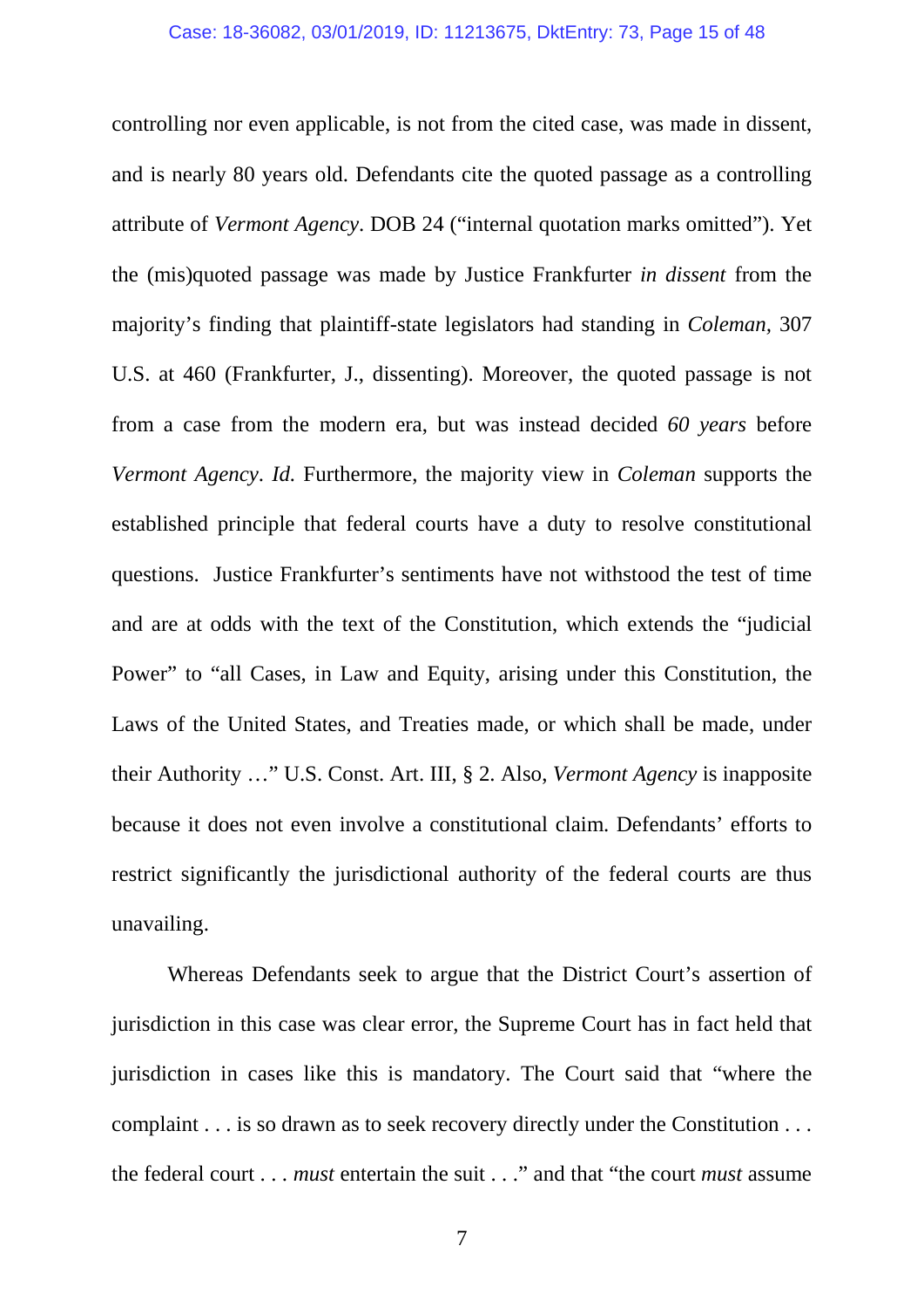#### Case: 18-36082, 03/01/2019, ID: 11213675, DktEntry: 73, Page 16 of 48

jurisdiction to decide whether the allegations state a cause of action on which the court can grant relief, as well as to determine issues of fact arising in the controversy." *Bell v Hood,* 327 U.S. 678, 681-82 (1946) (emphasis added). To take jurisdiction in this case is not clearly erroneous. It is not a violation of separation of powers; it is not even discretionary. It is an obligation.

Rather than violating separation of powers, the district court's assertion of jurisdiction over Plaintiffs' Fifth Amendment claims implicates the core function of the federal courts in our system of separation of powers: to determine the meaning and scope of constitutionally protected fundamental rights. This is, essentially, the power to say what the law is, a power that has been allocated to the federal judicial department since *Marbury v. Madison* and repeated ever since. 5 U.S. 137 (1803). As the Court firmly asserted in *Cooper v. Aaron,* Chief Justice John Marshall's determination that it is "emphatically the province and duty of the judicial department to say what the law is," "declared the basic principle that the federal judiciary is supreme in the exposition of the law of the Constitution, and that principle has ever since been respected by this Court and the Country as a permanent and indispensable feature of our constitutional system." *Cooper v Aaron*, 358 U.S. 1, 18 (1958) (citing *Marbury*, 5 U.S. at 177).

Furthermore, to place the question before the federal courts is not to remove it from the political sphere. As the Court in *Obergefell v. Hodges* reminded us in the context of marriage, "changed understandings of marriage

8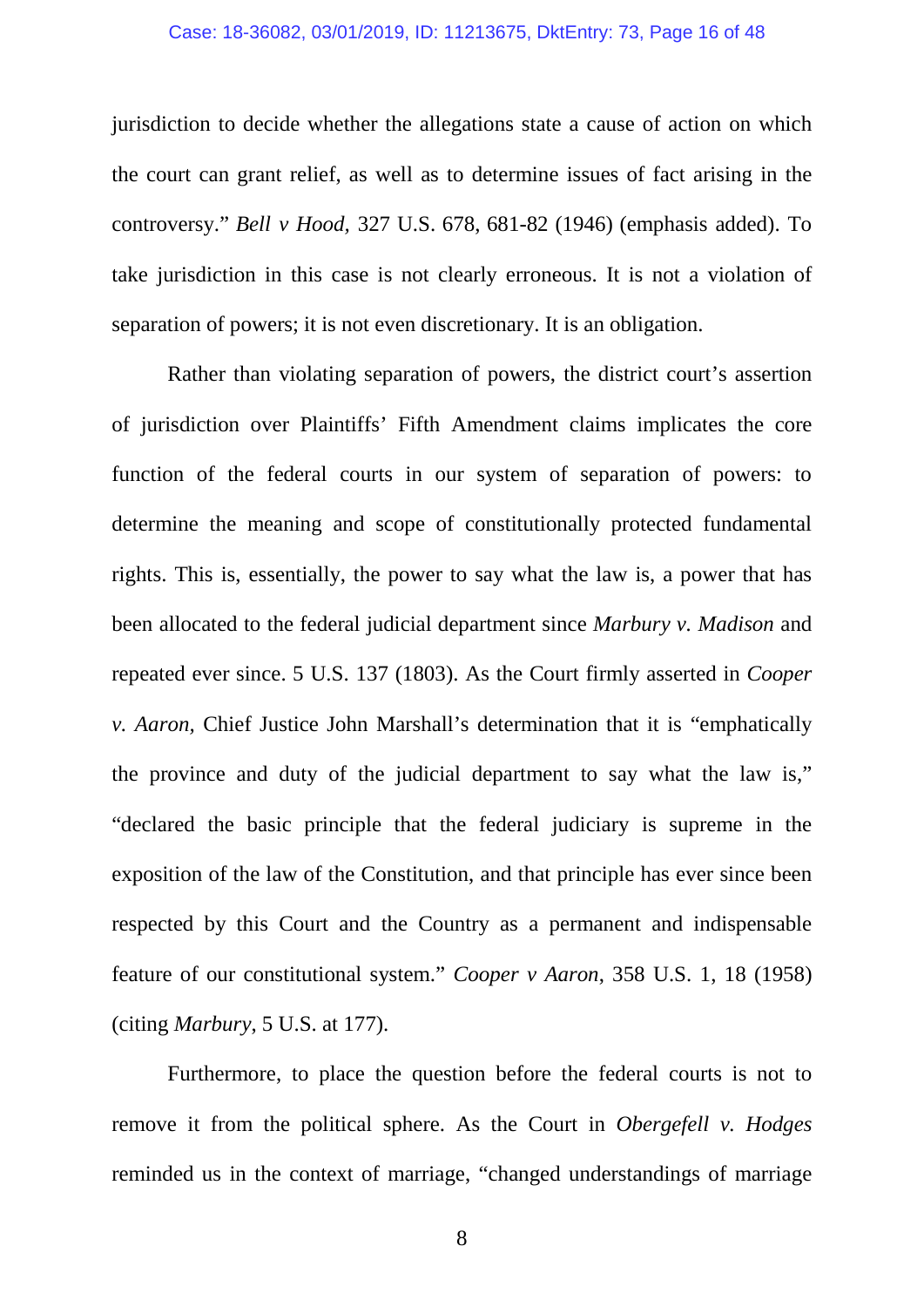#### Case: 18-36082, 03/01/2019, ID: 11213675, DktEntry: 73, Page 17 of 48

are characteristic of a Nation where new dimensions of freedom become apparent to new generations, often through perspectives that begin in pleas or protests and then are considered in the political sphere and the judicial process." 135 S. Ct. 2584, 2596 (2015). In our constitutional democracy, policies are shaped within the limits of the Constitution. The question before the district court concerns not the wisdom of the policies but their compliance with constitutional rights. That is fundamentally a judicial question.

Indeed, it would be an unprecedented abdication of the role of the Court to cede its role of interpreting the law to a coordinate branch. Such an abdication of the role of the court to say what the law is would undermine the separation of powers on which the rule of law depends and breach the duty of the court to fulfill its constitutional role. It would allow the executive to hold itself immune from judicial scrutiny despite violating due process rights of its citizens.

The Court recently rejected a similar claim of political branch authority "to govern without legal constraint" in a brief but firm paragraph in *Boumediene v. Bush*: "To hold the political branches have the power to switch the Constitution on or off at will . . . would permit a striking anomaly in our tripartite system of government, leading to a regime in which Congress and the President, not this Court, say 'what the law is.'" 553 U.S. 723, 765 (2008).

Nor can Defendants switch off the Constitution because this case concerns a stable climate system. Denying the District Court the authority to

9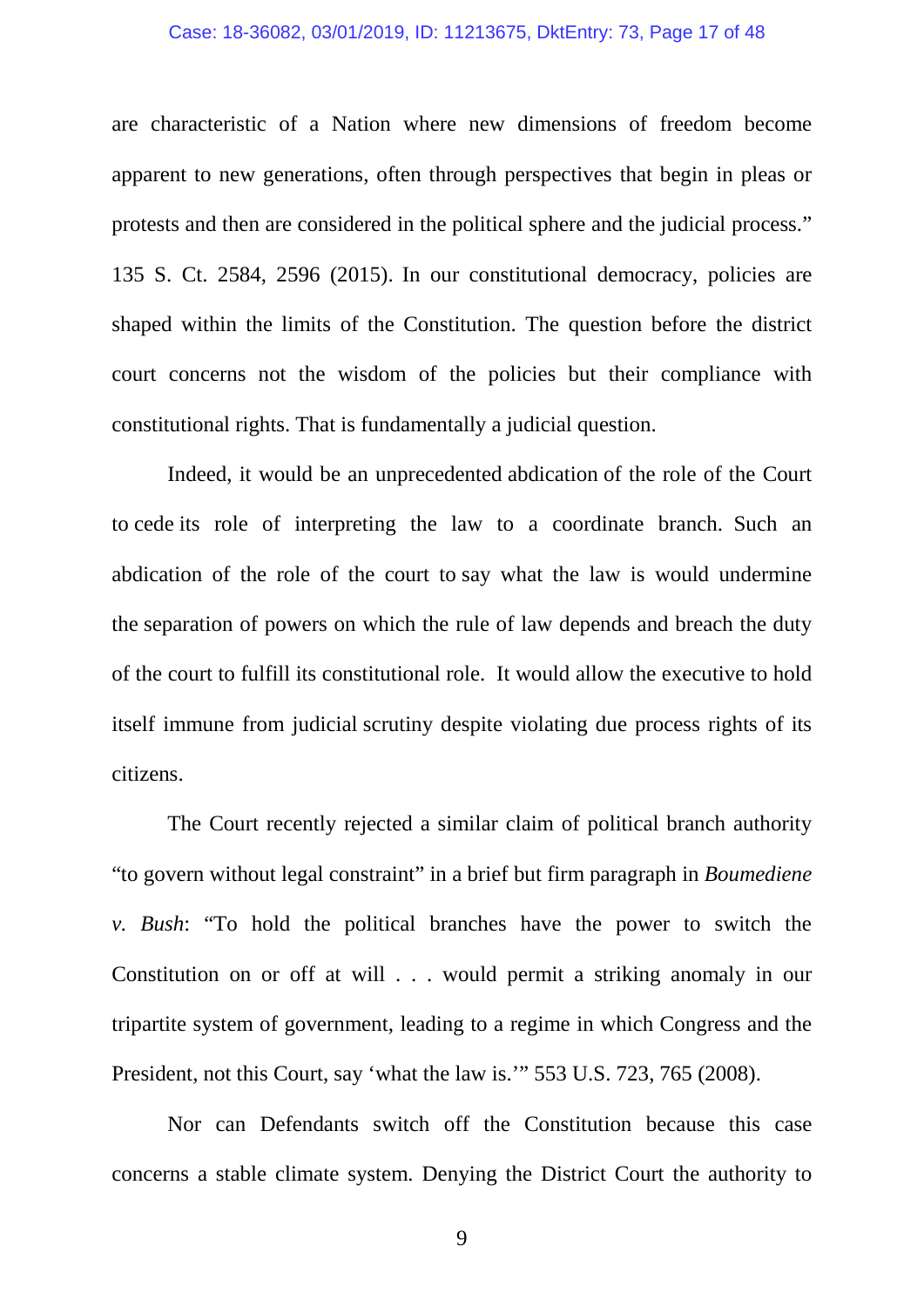hold a trial on these claims would amass all the power in the executive branch by immunizing the government from judicial review, notwithstanding this nation's constitutional design that mandates a balance among the three branches.

#### **C. Plaintiffs are not required to proceed under the APA**

Defendants are also flatly incorrect to argue that federal courts lack jurisdiction over constitutional claims unless brought under the Administrative Procedure Act, 5 U.S.C. § 551 et seq. ("APA"). DOB 27 ("Plaintiffs were required to proceed under the APA but did not do so.") This is an extraordinary and unprecedented argument with implications that would not only violate the letter and spirit of the APA but would violate the plain meaning of the Constitution. Simply put, the Government asserts that the U.S. Constitution is only enforceable if the claim is made under the Administrative Procedure Act. Such an outcome would rewrite the U.S. Constitution and settled assumptions involving judicial oversight of federal administrative action or inaction by executive fiat, and is flatly wrong under federal court precedent, the Federal Rules of Civil Procedure, and the APA.

First, the argument misconstrues the well-established relationship between the Constitution and statutes. Constitutional rights do not depend for their application on legislative imprimatur. Indeed, the very point of the Bill of Rights is to afford anti-majoritarian protection in the face of intransigence from the political branches. Second, the APA provides for judicial review of certain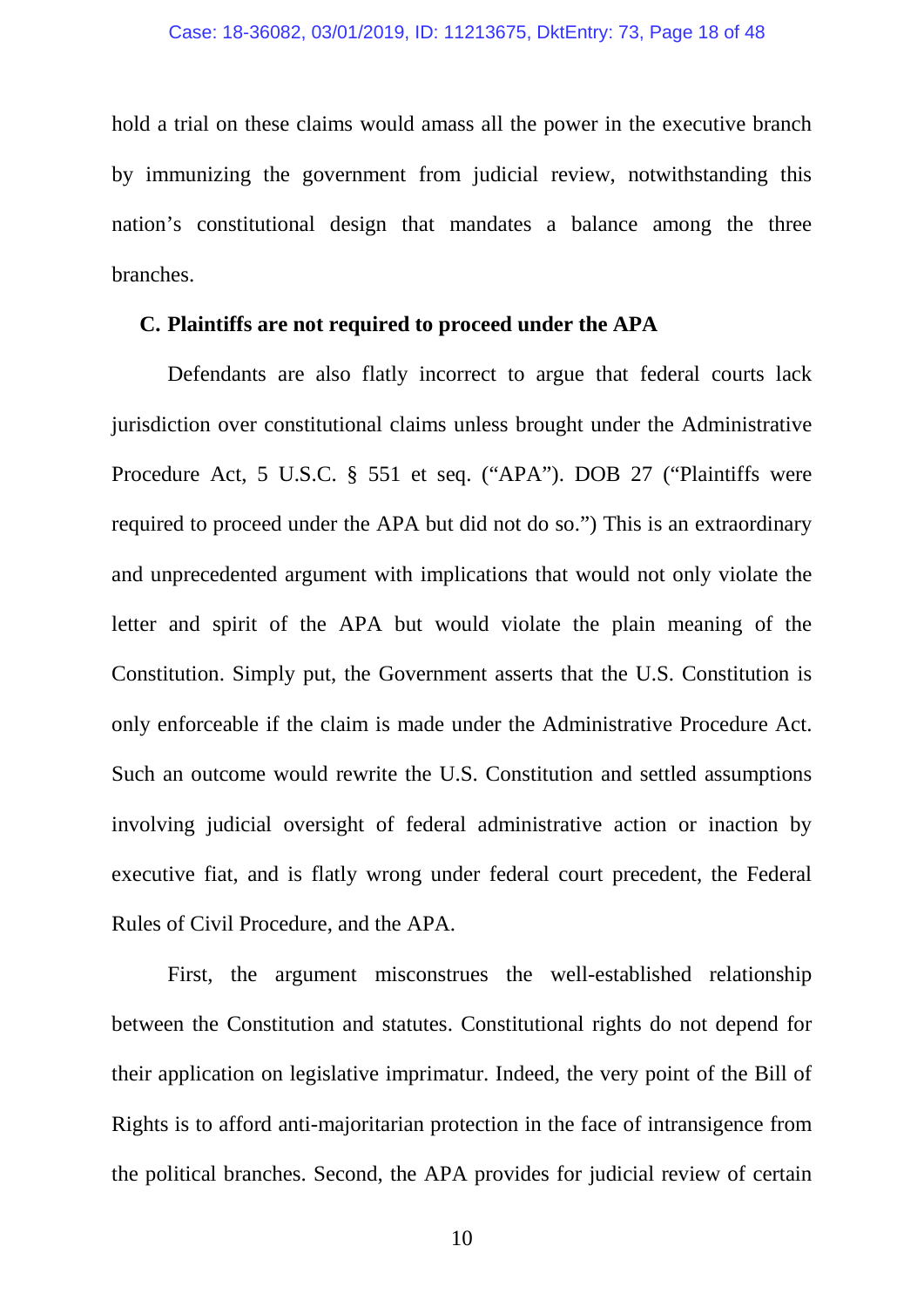#### Case: 18-36082, 03/01/2019, ID: 11213675, DktEntry: 73, Page 19 of 48

statutory and constitutional claims, but does not and has never been viewed as preempting direct constitutional claims. The government cites no case that supports such a proposition, and it is belied by the APA's language extending judicial review. APA § 706.

Second, the APA is not jurisdictional. Federal question jurisdiction exists over claims based on constitutional *or* statutory *or* treaty claims. 28 U.S.C. § 1331 ("The district courts shall have original jurisdiction of all civil actions arising under the Constitution, laws, or treaties of the United States"). Thus, Section 1331 provides federal jurisdiction over constitutional questions independent of any statutory authority for such claims. The Government cites no precedent for the proposition that constitutional review is immunized from constitutional accountability unless a plaintiff mentions the APA in the pleading.

Defendants' argument misunderstands federal jurisdiction. Judicial authority extends to cases and controversies arising under the Constitution. U.S. Const. Art. III § 2. ("The judicial Power shall extend to all Cases, in Law and Equity, arising under this Constitution, the Laws of the United States, and Treaties made, or which shall be made, under their Authority …"). Subject matter jurisdiction based on a federal question extends to constitutional claims. 28 U.S.C § 1331 ("The district courts shall have original jurisdiction of all civil actions arising under the Constitution, laws, or treaties of the United States").

11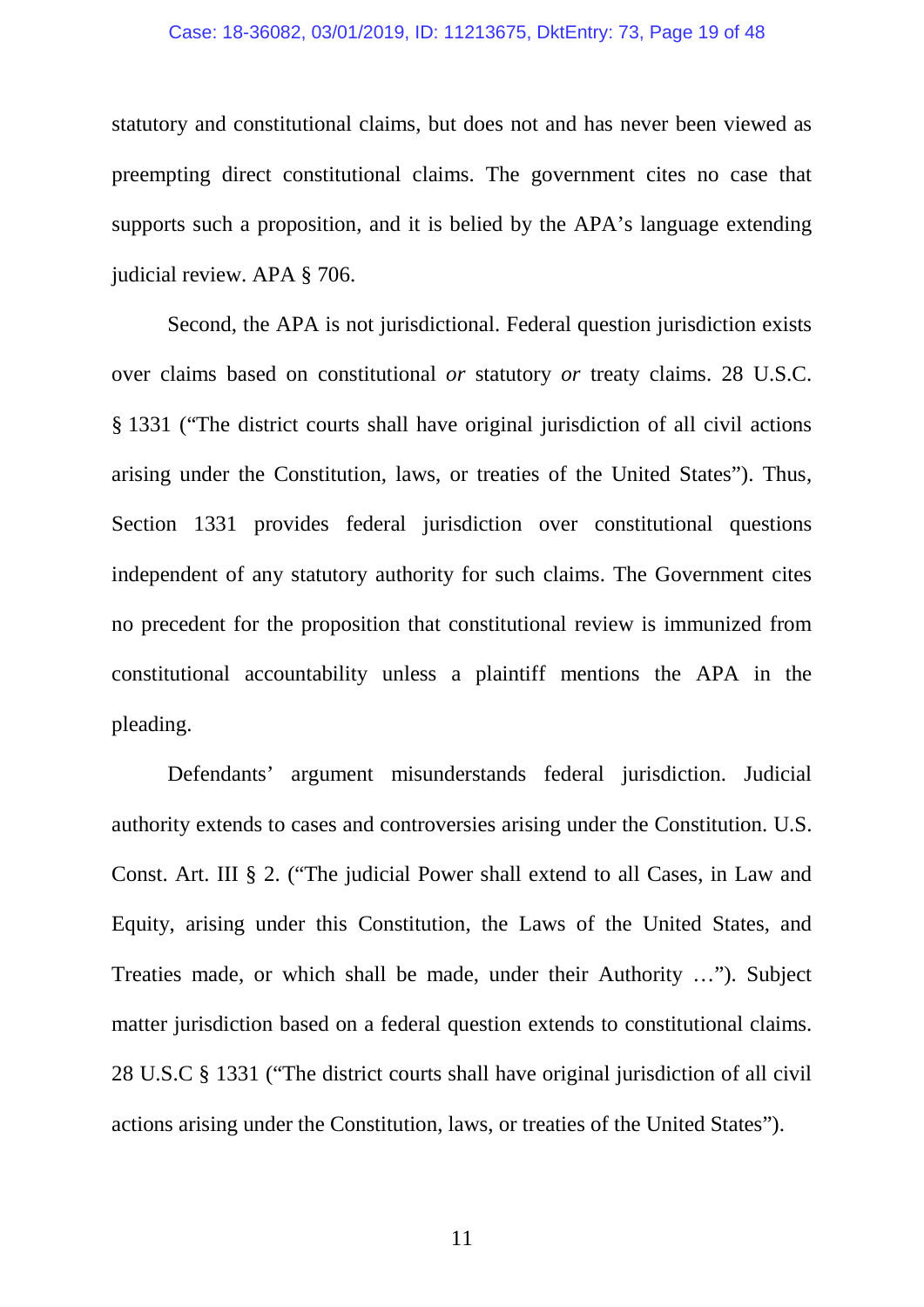Third, the APA does not require that all federal constitutional claims involving government action or inaction be litigated under the APA simply because the APA permits judicial review of agency action "to the extent necessary to decision and when presented" that is "contrary to constitutional right, power, privilege, or immunity." 5 U.S.C § 706(2)(B). What the Defendants misapprehend is that the APA is *not* itself a grant of subject matter jurisdiction. *See e.g.*, *Califano v. Sanders*, 430 U.S. 99, 107 (1977). This means that the "judicial review provisions of the APA are not jurisdictional." *Air Courier Conference v. American Postal Workers Union*, 498 U.S. 517, 523 n.3 (1991). Defendants' reliance on *Webster v. Doe*, 486 U.S. 592, 603 (1988), is also incorrect. DOB 32. After holding plaintiff's statutory claim was committed to the discretion of the Central Intelligence Agency, the Court permitted plaintiff's constitutional claims to proceed, finding that the APA did not – because it could not – commit constitutional claims to the agency's discretion. *Webster*, 486 U.S. at 601, 603-05. Therefore, Plaintiffs did not need to pursue their constitutional claims under the APA.

Thus, for the reasons stated, the court has jurisdiction because Plaintiffs have alleged sufficient injury in fact that is fairly traceable to Defendants' conduct and can be redressed by the court, jurisdiction is not frozen in time to what it was in the "courts at Westminster," and the APA is not jurisdictional and there is no need for litigants to pursue constitutional claims under it.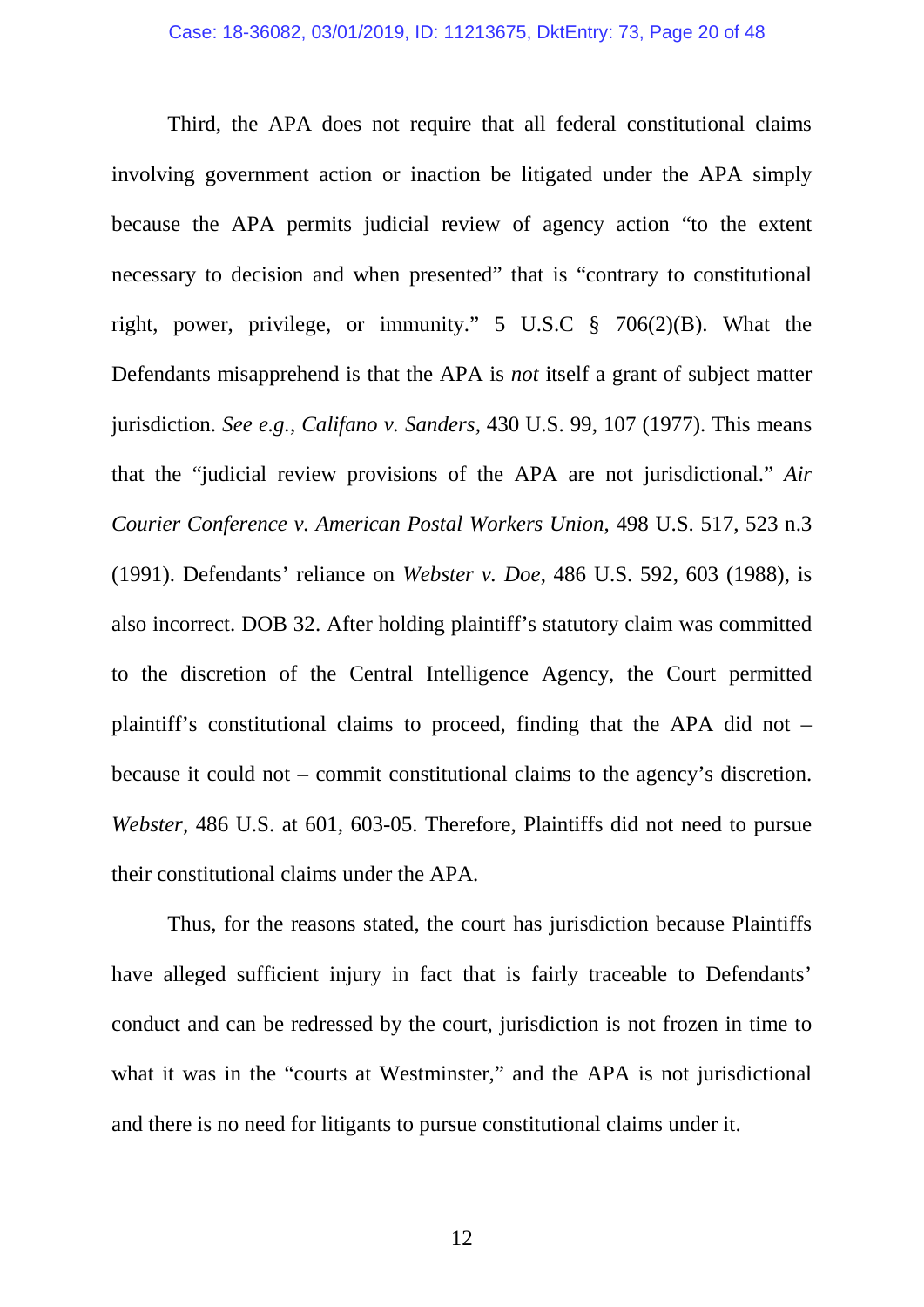# **II. The District Court Appropriately Held that Plaintiffs Properly Alleged**

## **and Provided Evidence Supporting Constitutionally Cognizable Claims**

### **under the Due Process Clause**

The court below correctly concluded that Plaintiffs have demonstrated material issues of fact so as to preclude summary judgment. Fed. R. Civ. P. 56. As the court noted previously:

In this opinion, this Court simply holds that where a complaint alleges governmental action is affirmatively and substantially damaging the climate system in a way that will cause human deaths, shorten human lifespans, result in widespread damage to property, threaten human food sources, and dramatically alter the planet's ecosystem, it states a claim for a due process violation.

Defendants' Excerpts of Record ("ER") 95.

Since the inception of the Supreme Court's liberty jurisprudence through its most recent pronouncement, the Court has been clear about the correct judicial approach to interpreting and applying the liberty clause: "The identification and protection of fundamental rights is an enduring part of the judicial duty to interpret the Constitution. That responsibility, however, 'has not been reduced to any formula.'" *Poe v. Ullman*, 367 U. S. 497, 542 (1961) (Harlan, J., dissenting from denial of certiorari).

Plaintiffs have pled and presented evidence of a constitutionally cognizable deprivation of a fundamental right under the Due Process Clause. For decades, Supreme Court jurisprudence has consistently recognized fundamental rights under the Due Process Clause as those that are (1) essential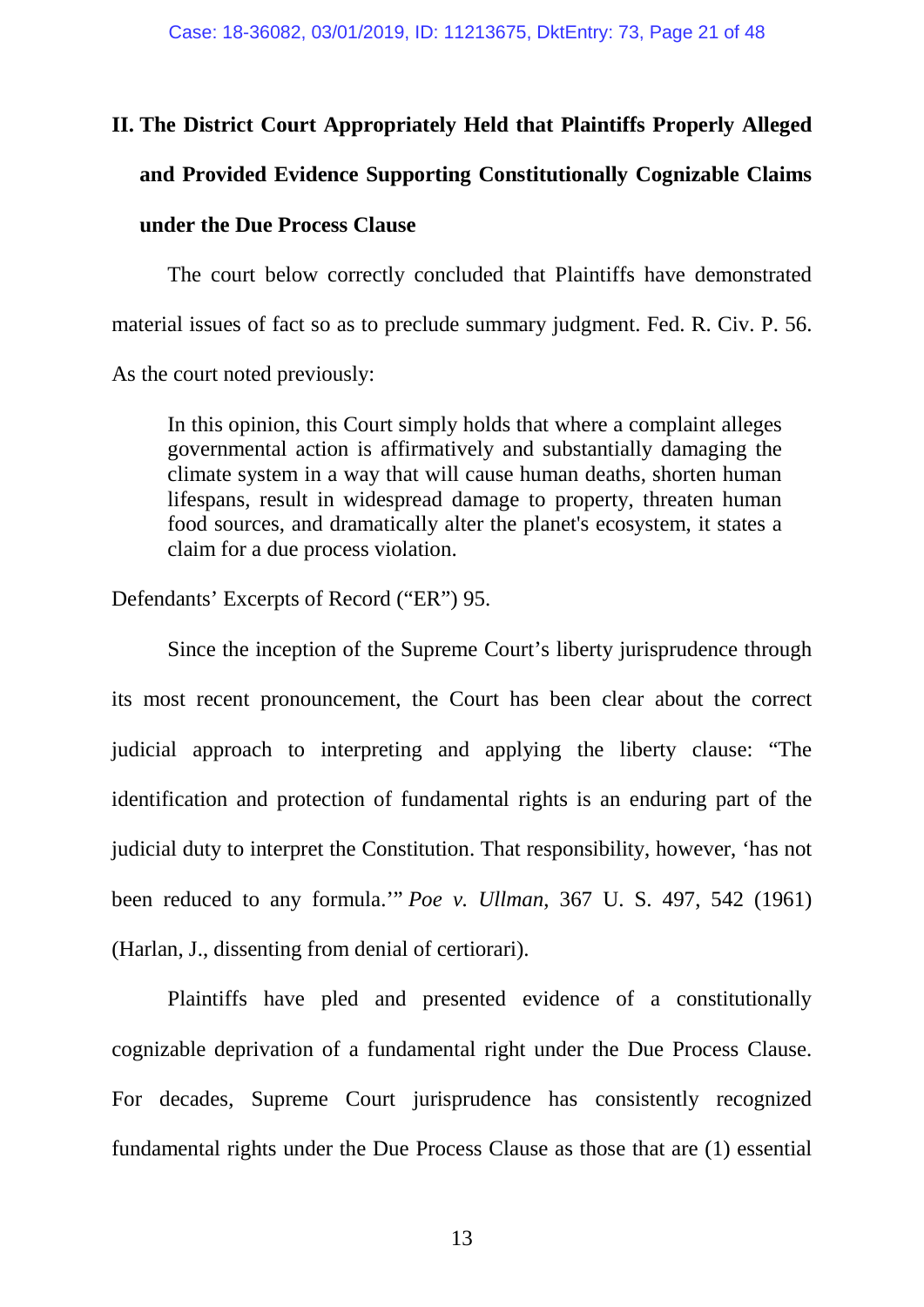to ordered liberty or (2) deeply rooted in American history and tradition, *McDonald v. City of Chicago*, 561 U.S. 742, 744 (2010)*; see also Obergefell v. Hodges*, 135 S.Ct. 2584, 2598-99 (2015) (applying "reasoned judgment" to identify fundamental personal interests).

# **A. Plaintiffs' Due Process Claims Are Deeply Rooted in American History and Tradition**

For nearly a century, the Supreme Court has recognized that the liberty interests protected by the Due Process Clause encompass unenumerated rights. Indeed, landmark decisions exist from almost every decade of the last one hundred years establishing and reaffirming that, in addition to incorporating most of the enumerated rights, the liberty clauses of the Fifth and Fourteenth amendments include interests of similar fundamental importance to the right to a stable climate system asserted here. Previously recognized unenumerated liberty interests include the rights to direct the education and upbringing of one's children (*Pierce v. Soc'y of Sisters*, 268 U.S. 510, 534-35 (1925); *Meyer v. Nebraska*, 262 U.S. 390, 400 (1923)), procreation (*Skinner v. Oklahoma ex rel. Williamson*, 316 U.S. 535 (1942)), bodily integrity (*Rochin v. California*, 342 U.S. 165, 172-73 (1952)), contraception (*Griswold v. Connecticut*, 381 U.S. 479, 485-86 (1965)), abortion (*Planned Parenthood of Southeastern Pa. v. Casey*, 505 U.S. 833 (1992); *Roe v. Wade,* 410 U.S. 113, 153 (1973)), sexual intimacy (*Lawrence v. Texas*, 539 U.S. 558, 578 (2003)), family (*Moore v. City of East Cleveland*, 431 U.S. 494 (1977)), and marriage (*Loving v. Virginia*, 388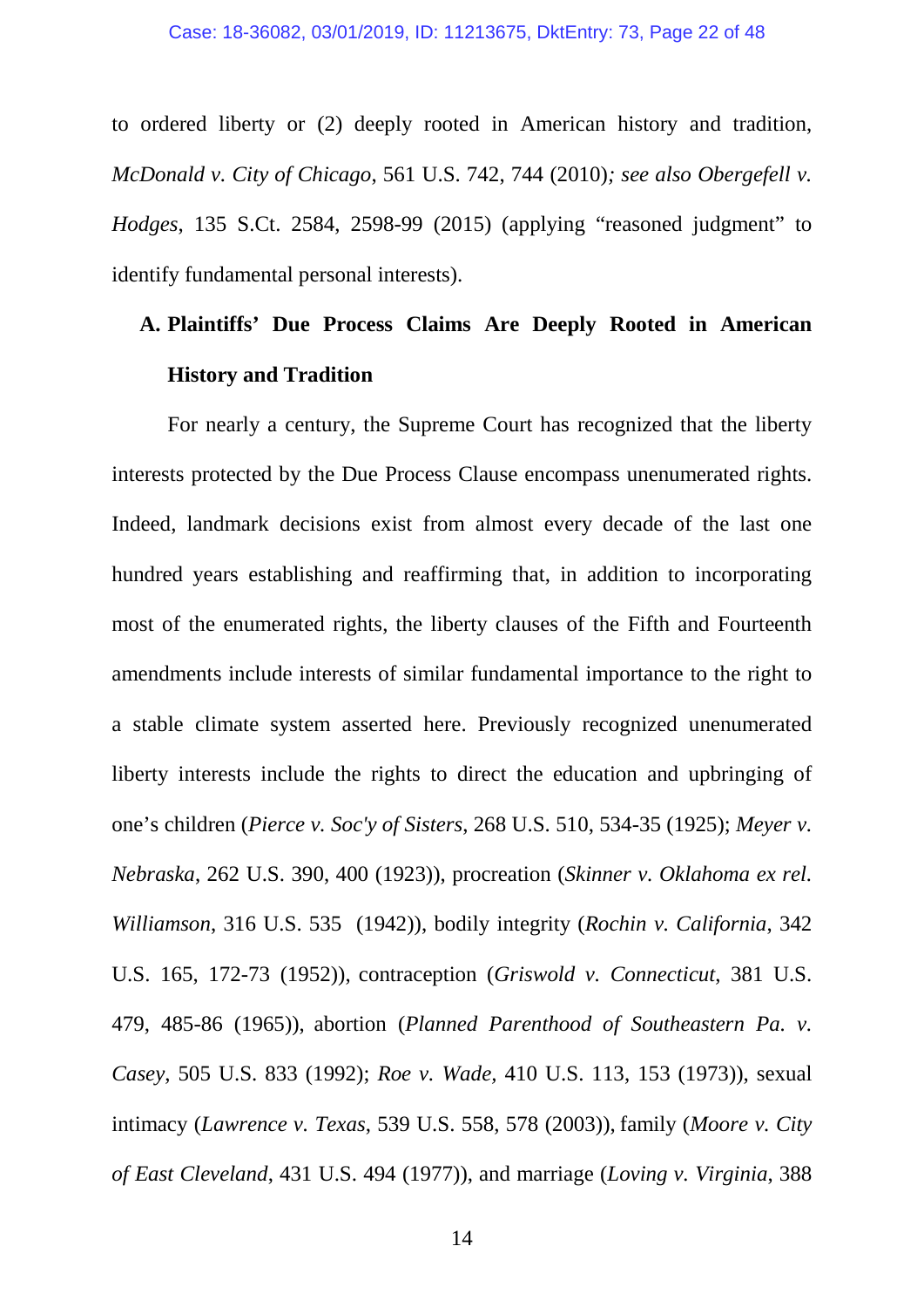U.S. 1, 12 (1967)). *See also McDonald v City of Chicago*, 561 U.S. 742 (2010) (finding the second amendment's protection of firearms for the purpose of protecting one's home and family to be deeply rooted in this Nation's history and traditions such that it is encompassed in the  $14<sup>th</sup>$  Amendment's protection of liberty).

Many of the Court's due process cases have shown special concern for the interests of children, *see, e.g.*, *Prince v. Massachusetts*, 321 U.S. 158, 165 (1944); *Troxel v. Granville*, 530 U.S. 57 (2000), which suggests special judicial concern for Plaintiffs in this case.

Balancing individual liberties against governmental interests, as due process analysis requires courts to do, is a task that is presumptively appropriate for the District Court.

# **B. The Court Correctly Held that Plaintiffs' Claims Are Essential to Ordered Liberty**

The District Court was correct to find that a stable climate is essential to ordered liberty: "I have no doubt that the right to a climate system capable of sustaining human life is fundamental to a free and ordered society." ER 94. Indeed, as the District Court found, "a stable climate system is quite literally the foundation 'of society, without which there would be neither civilization nor progress.'" ER 94 (quoting *Obergefell*, 135 S.Ct. at 2598).

As the Court wrote nearly 100 years ago:

While this Court has not attempted to define with exactness the liberty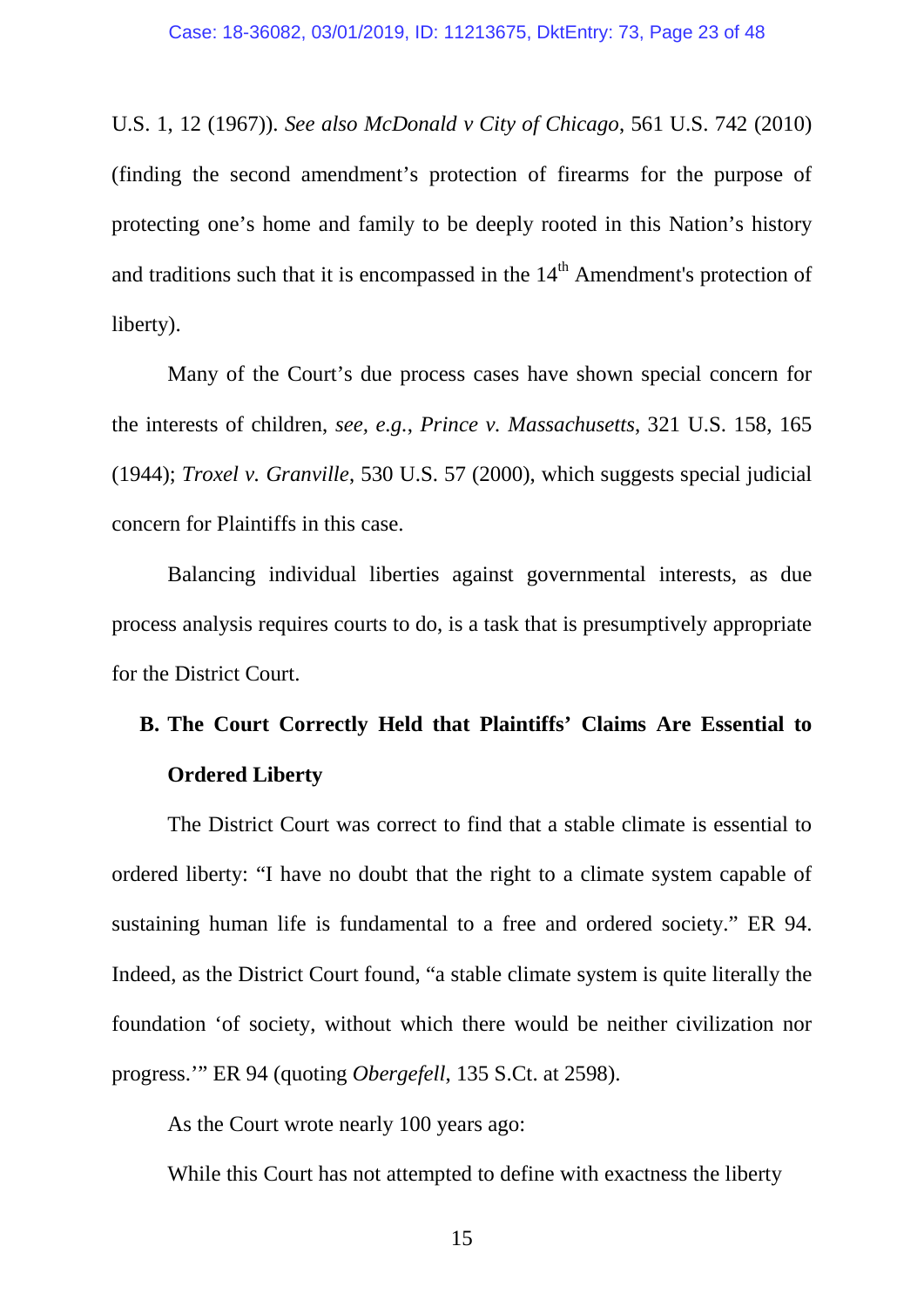thus guaranteed, the term has received much consideration and some of the included things have been definitely stated. Without doubt, it denotes not merely freedom from bodily restraint, but also the right of the individual to contract, to engage in any of the common occupations of life, to acquire useful knowledge, to marry, establish a home and bring up children, to worship God according to the dictates of his own conscience, and generally to enjoy those privileges long recognized at common law as essential to the orderly pursuit of happiness by free men.

*Meyer v. Nebraska*, 262 U.S. 390, 399 (1923) (citations omitted). These are rights that have long stood at the heart of the Constitution's protection for liberty, which can not exist in an unstable climate, where increasingly severe storms, fires, and floods threaten every American's home, family, and community. As the *Meyer* Court continued, given the importance of the interests at issue: "Determination by the legislature of what constitutes proper exercise of police power is not final or conclusive, but is subject to supervision by the courts." *Id.* at 400 (1923) (citation omitted). The importance of judicial review to protect fundamental interests relating to life and family and home has not diminished in the hundred years since *Meyer* was decided.

Interests essential to ordered liberty are undoubtedly at stake in this case. The District Court and Plaintiffs are correct that an unstable climate system can adversely affect many profound extensions of liberty, including occupation, education, family, food, shelter, travel, drinking water, residence, and relationships.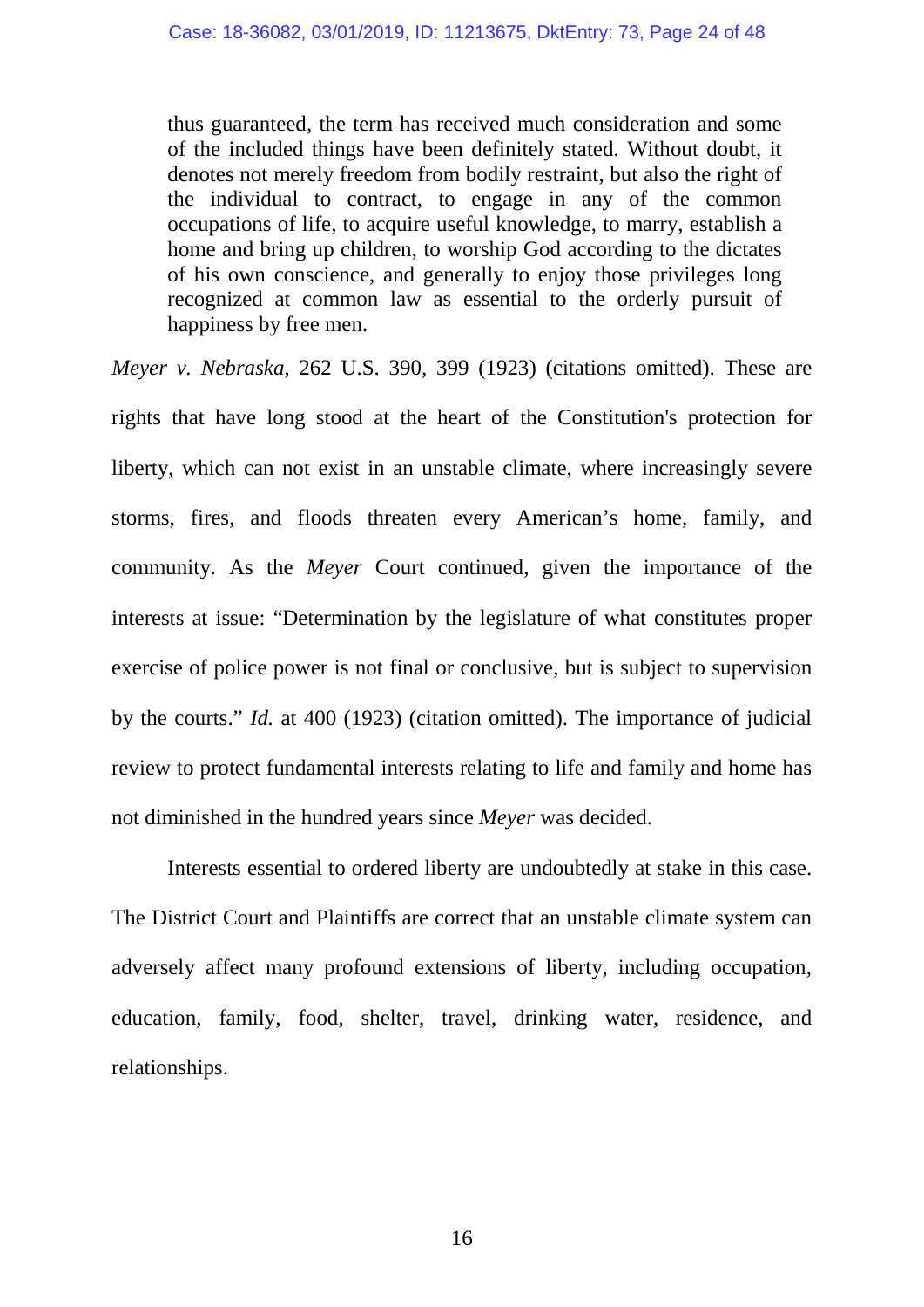The District Court's "reasoned judgment" that "liberty" encompasses an implied right to a stable climate system is supported by ample Supreme Court precedent.

# **C. The District Court Appropriately Exercised Its Reasoned Judgment**

# **in Holding that Plaintiffs Had Pled a Constitutionally-Cognizable Cause of Action**

Supreme Court jurisprudence insists that the right to liberty requires close examination of governmental justification of deprivation in a wide range of areas:

This 'liberty' is not a series of isolated points . . . . It is a rational continuum which, broadly speaking, includes a freedom from all substantial arbitrary impositions and purposeless restraints . . . and which also recognizes, what a reasonable and sensitive judgment must, that certain interests require particularly careful scrutiny of the state needs asserted to justify their abridgment.

*Planned Parenthood of Southeastern Pennsylvania v. Casey*, 505 U.S. 833,

848–49, (1992) (Opinion of Justices O'Connor, Kennedy, and Souter) (quoting *Poe,* 367 U.S. at 543 (Harlan J., dissenting)). Nor are the outer boundaries of the Due Process Clauses forever fixed, any more than is any other aspect of the Constitution. As Justice Frankfurter explained: "To believe that this judicial exercise of judgment could be avoided by freezing 'due process of law' at some fixed stage of time or thought is to suggest that the most important aspect of constitutional adjudication is a function for inanimate machines and not for judges." *Rochin v. California,* 342 U.S. at 171–172. Rather, it has always been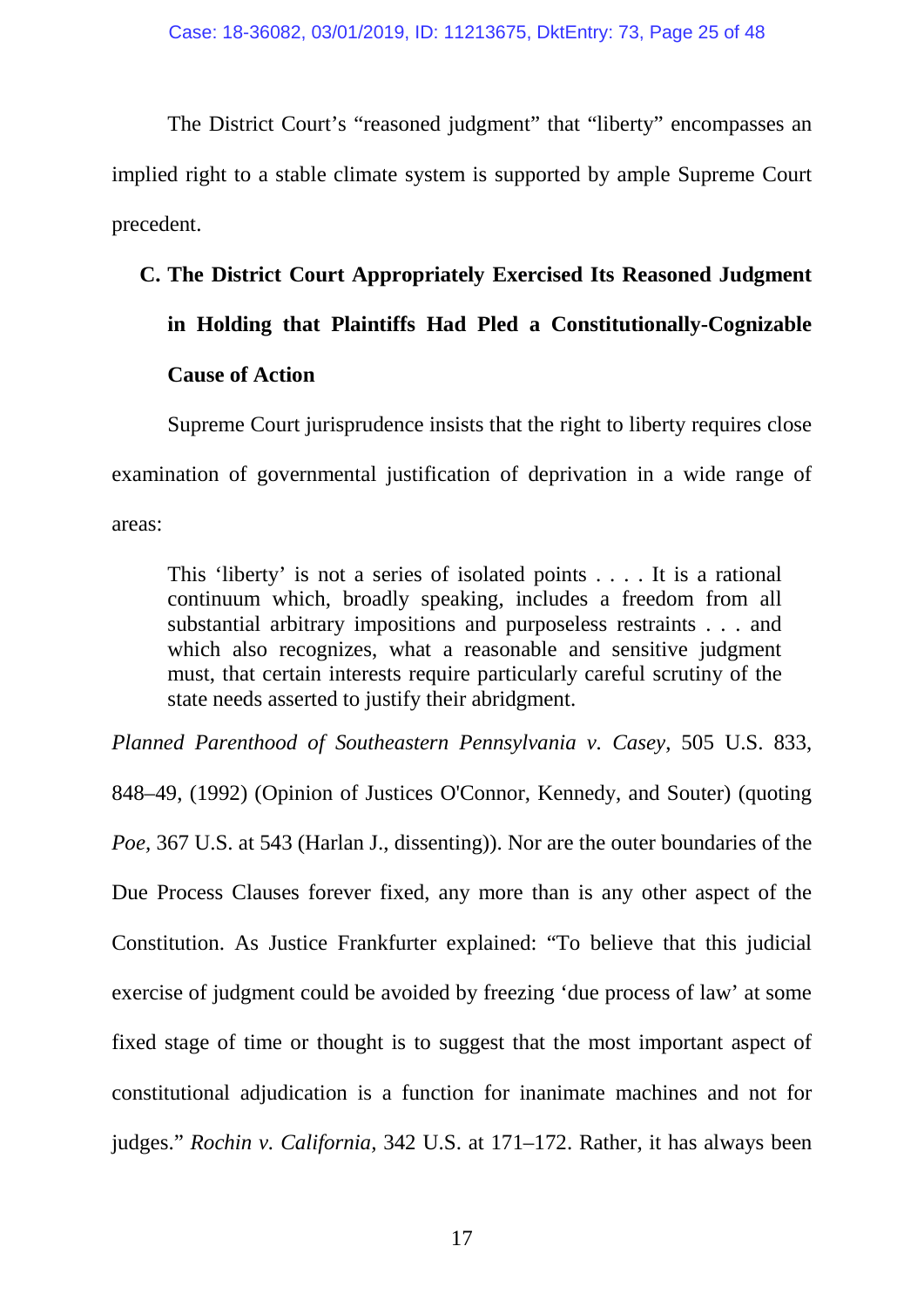understood that the Constitution was adaptive; it was

intended to endure for ages to come, and consequently to be adapted to the various crises of human affairs. To have prescribed the means by which Government should, in all future time, execute its powers would have been to change entirely the character of the instrument . . . . It would have been an unwise attempt to provide by immutable rules for exigencies which, if foreseen at all, must have been seen dimly, and which can be best provided for as they occur.

*McCulloch v. Maryland*, 17 U.S. 316, 415 (1824). Indeed, the Court has shown an unfailing capacity to adapt the Constitution to contemporary conditions. It has consistently coupled a willingness to protect modern day interests with the true meaning of the Constitution, even if the  $18<sup>th</sup>$  century framers could not have foreseen the social, technological, or environmental conditions we now live in. See e.g. *Carpenter v. United States*, 585 U.S. \_\_\_, Slip op. at 6 (2018) ("We have kept this attention to Founding-era understandings in mind when applying the Fourth Amendment to innovations in surveillance tools."); *Kyllo v. United States*, 533 U. S. 27, 34 (2001) (finding that the use of a thermal imager to detect heat radiating from the side of the defendant's home was a search because any other conclusion would leave homeowners "at the mercy of advancing technology"); *Reno v. American Civil Liberties Union*, 521 U.S. 844 (1997) (applying the First Amendment to the internet); *Halleck v. Manhattan Community Access Corp.*, 882 F.3d 300 (2d Cir. 2018), *cert. granted*, 139 S. Ct. 360 (U.S. Oct. 12, 2018) (No. 17-1702) (applying the First Amendment to public access television channels); *Bucklew v. Precythe*, No. 17-8151 (2018) (applying the Eighth Amendment to lethal injection).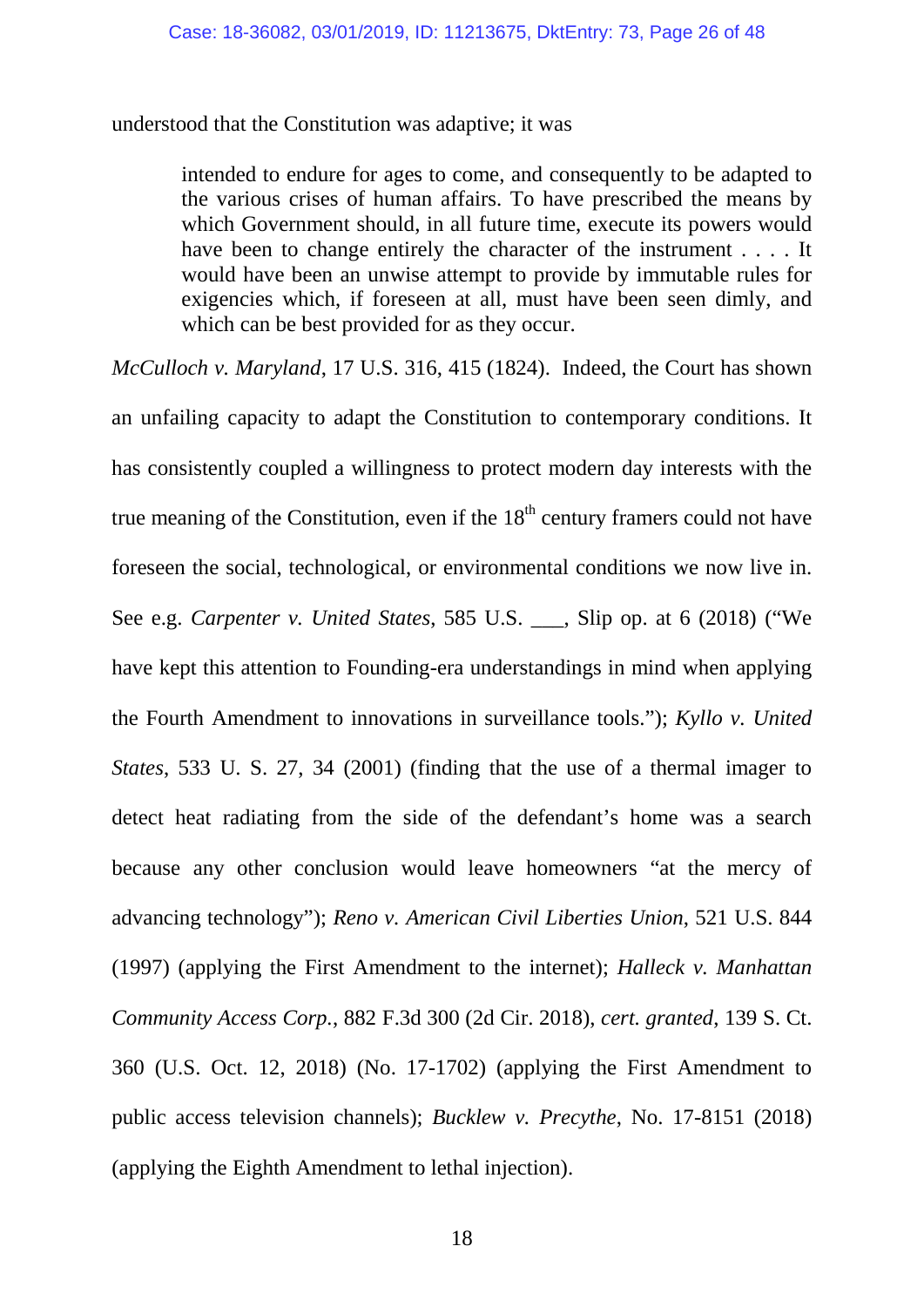The Supreme Court followed this approach in its most recent major due process case. *See Obergefell*, 135 S.Ct. 2584. In elucidating "[t]he identification and protection of fundamental rights," *Obergefell* emphasized that this responsibility "has not been reduced to any formula." *Id*. at 2598. Courts must "exercise reasoned judgment in identifying interests of the person so fundamental that the State must accord them its respect." *Id.* (quoting *Poe*, 367 U.S. at 542 (Harlan, J., dissenting)). In exercising such "reasoned judgment," courts should keep in mind that "[h]istory and tradition guide and discipline this inquiry but do not set its outer boundaries." *Id*. This approach allows "future generations [to] protect . . . the right of all persons to enjoy liberty as we learn its meaning." *Id.*

The District Court's interpretation of the Due Process Clause is fully consistent with the central lessons of these cases: the mere fact that the Framers of our Constitution did not contemplate and could not have foreseen the circumstances that give rise to a case does not preclude the application of the Constitution's protections. Just as a person can have a First Amendment interest in free speech on the internet, a person can have a Fifth Amendment interest in a stable climate.

Examples of the federal judiciary's willingness to apply constitutional norms to current conditions extend to its entire caseload. Courts have consistently adapted our  $18^{th}$  century charter to  $19^{th}$ ,  $20^{th}$ , and  $21^{st}$  century life; it makes no difference whether the claim is under the liberty clause, directly or by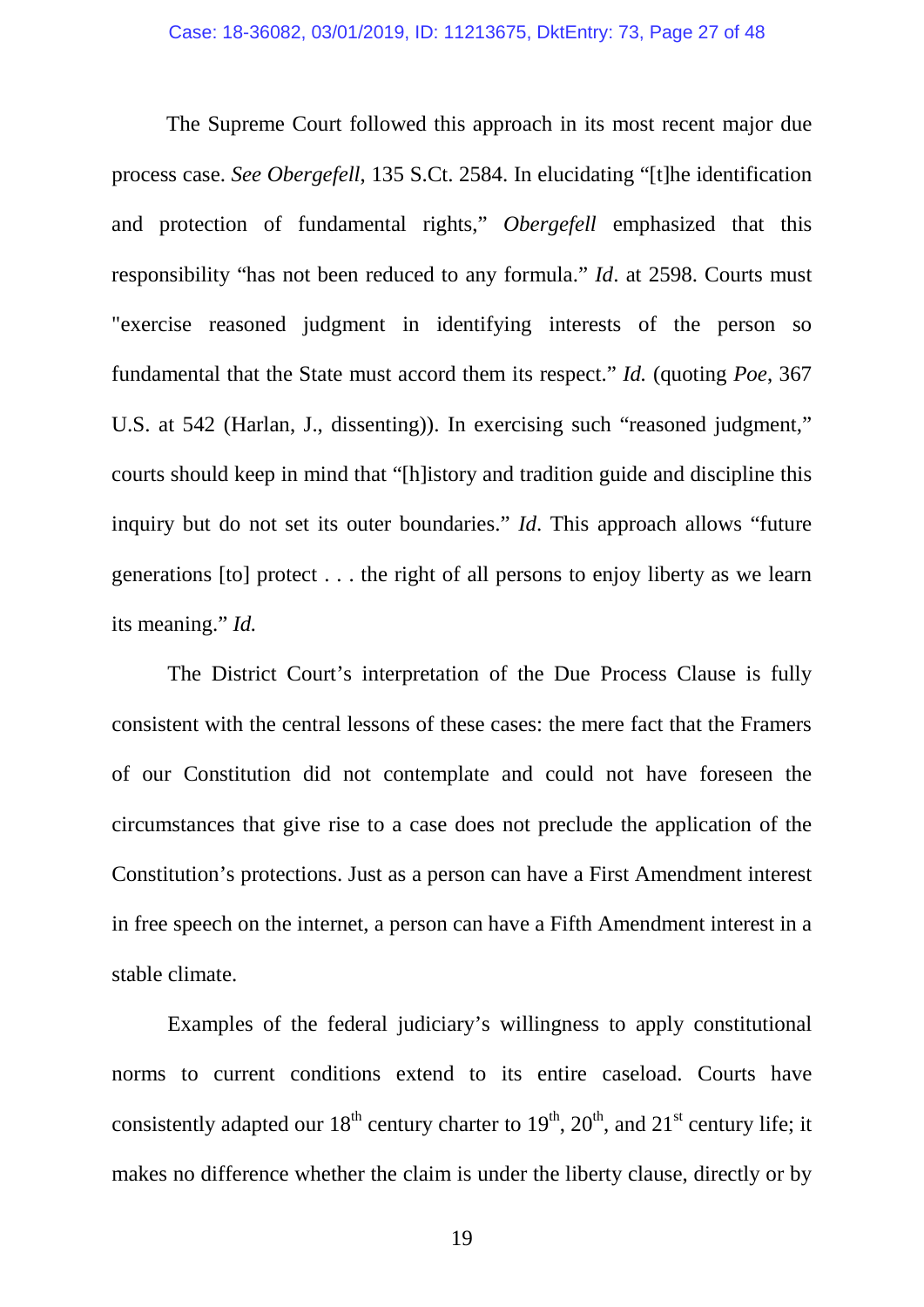incorporation, or any other constitutionally protected right. To do otherwise would be to relegate the Constitution to the past, unsuited to the world in which we live.

Defendants' reliance on *Washington v. Glucksberg,* 521 U.S. 702 (1997), is of no avail. First, Chief Justice Roberts said in *Obergefell* that *Glucksberg*  was "effectively overrule[d]." 135 S. Ct. at 2621 (Roberts, C.J., dissenting). Even if *Glucksberg*'s more formulaic and more archaic approach reflected the governing standard in due process cases, the District Court's decision here would not constitute clear error. For the reasons the district court and Plaintiffs explain at length, a stable climate system is both deeply rooted in the nation's history and traditions, and implicit in the concept of ordered liberty such that "neither liberty nor justice would exist if they were sacrificed."' *Glucksberg*, 521 U.S. at 721 (citations omitted); ER 94; Plaintiffs' Answering Brief ("PAB") 34-42.

# **D. Plaintiffs Assert a Valid Claim under the** *DeShaney* **State-Created Danger Exception**

Defendants also argue that the state-created danger exception to the general rule – that there is no affirmative obligation on the part of the government to safeguard the life, liberty, or property of its citizens – does not apply. *See DeShaney v. Winnebago County*, 489 U.S. 189 (1989). Defendants have admitted that "they affirmatively 'permit, authorize, and subsidize fossil fuel extraction, development, consumption, and exportation;' [and] that 'current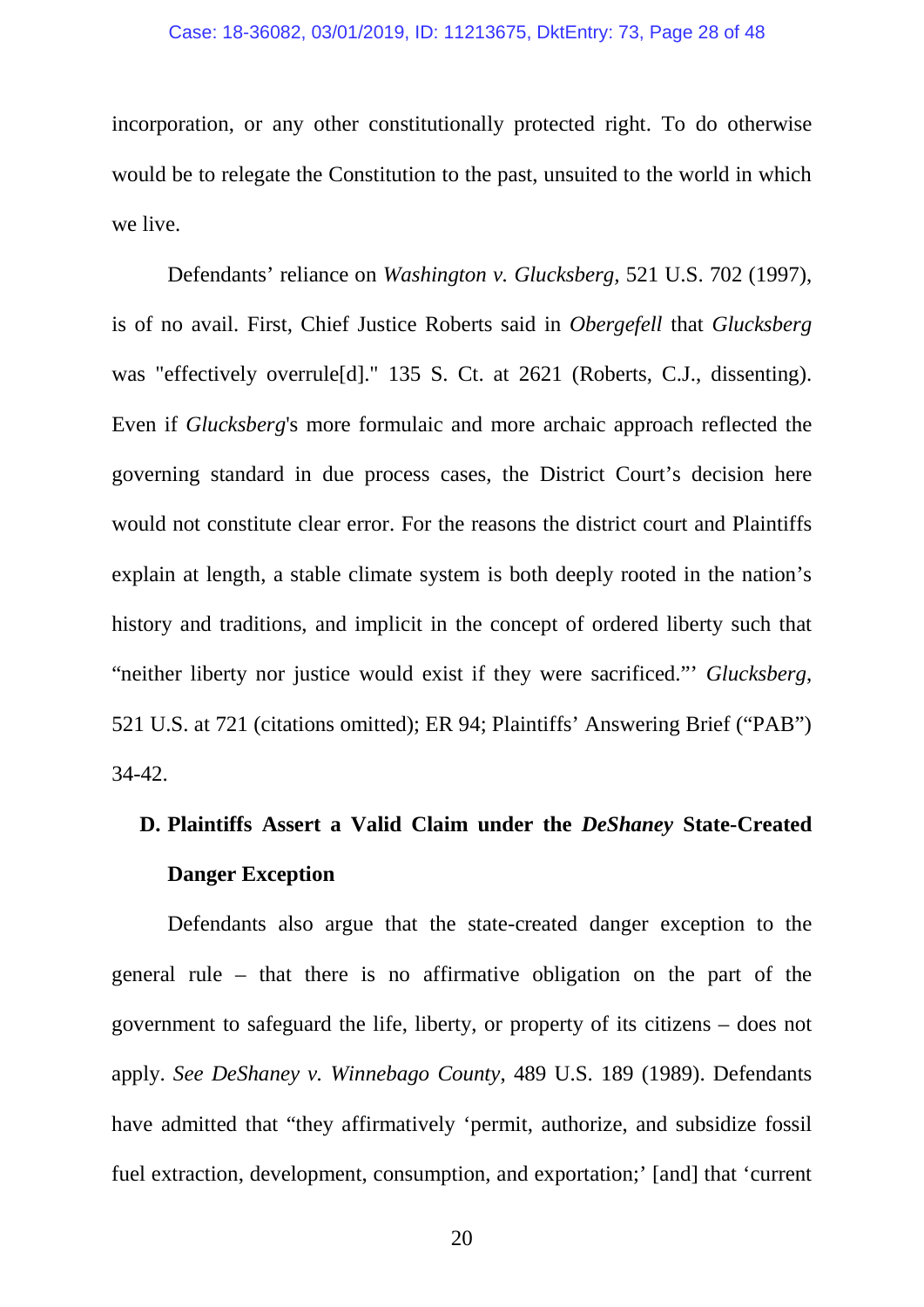#### Case: 18-36082, 03/01/2019, ID: 11213675, DktEntry: 73, Page 29 of 48

and projected atmospheric concentrations of CO2[] threaten the public health and welfare of current and future generations; and that this threat will mount over time as GHGs continue to accumulate in the atmosphere and result in ever greater rates of climate change.'") ER 391, 431, ¶¶ 7, 230. Yet defendants argue that because this conduct does not resemble a rape or an assault, the government simply has no duty to avoid creating dangers. But there is nothing either in the logic or the language of the state-created danger exception that would limit it in the narrow way that Defendants propose.

In particular, if the government can be held liable for danger created to a single individual, it would defy logic and good governance to immunize it when it creates a danger for a few dozen individuals, or for millions – as long as each one is in fact in danger. A larger danger makes it more harmful, not less, and thus should impose a greater duty on government to avoid, not less. Moreover, there is no reason why the government may be held liable for bodily harm such as assault, but not for bodily harm such as respiratory illnesses or other "undisputed health risks to children," Doc. 21-9, Paulsen Decl. ISO Pl's Mtn. for Prelim. Inj., ¶41, 34, 27-30. Either way, the government's "deliberate indifference" (*Pauluk v. Savage*, 836 F.3d 1117, 1122 (9th Cir. 2016)) has placed Plaintiffs in a situation more dangerous than the one they would have faced, which is exactly what the exception in *DeShaney* seeks to avoid. Defendants' conduct creates, exposes, or increases a risk of harm Plaintiffs would not have faced to the same degree absent such conduct. *Hernandez v.* 

21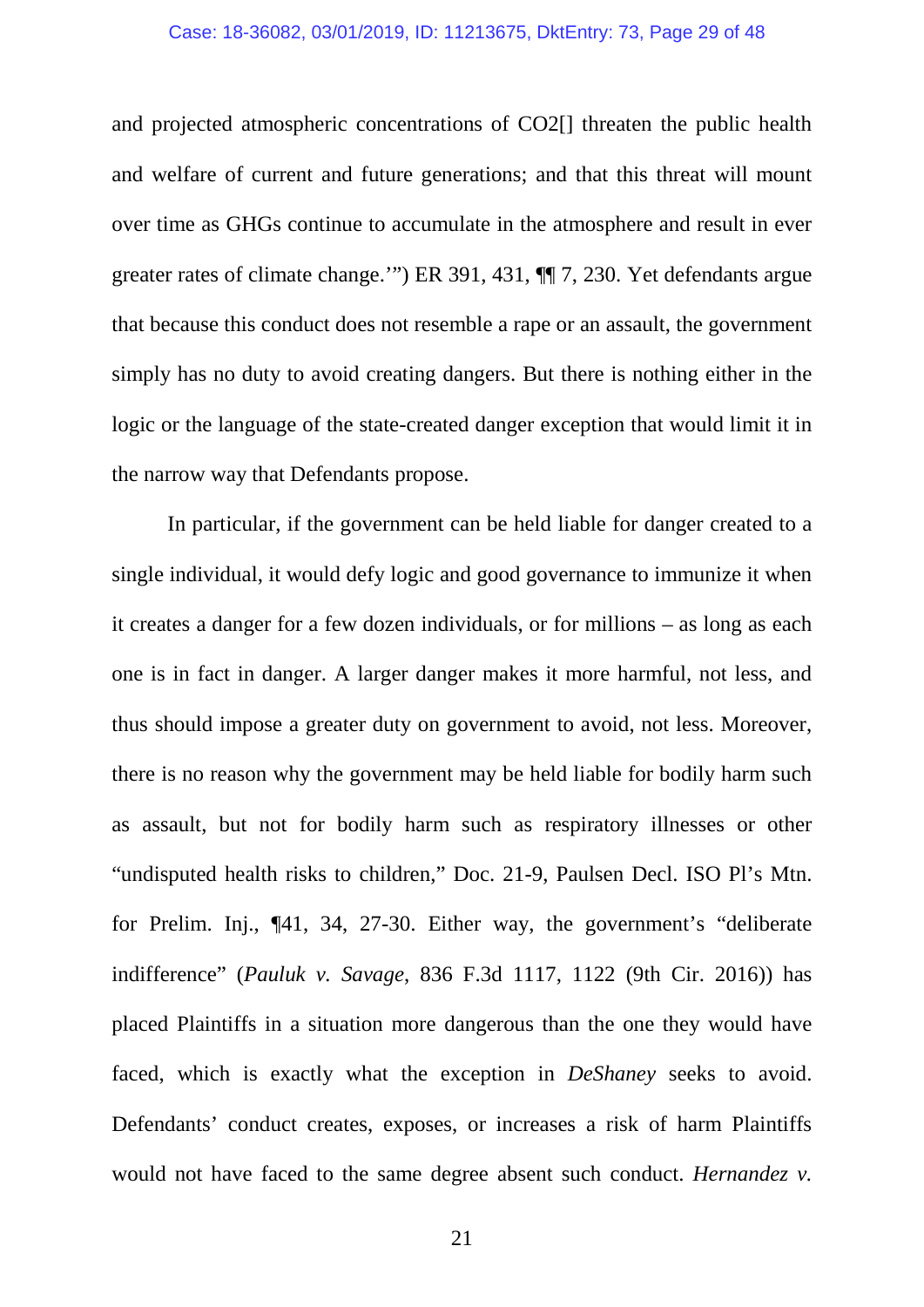*City of San Jose*, 897 F.3d 1125, 1134-35 (9th Cir. 2018); *DeShaney*, 489 U.S. at 196.

# **E. The District Court Properly Recognized a Constitutionally-Cognizable Claim to Equal Protection Under the Due Process Clause**

The district court also properly recognized Plaintiffs' equal protection claim of discrimination with respect to the fundamental right to a stable climate system. ER 58. Further, with respect to Plaintiffs' alternate claim of discrimination as members of a suspect class, Defendants' suggestion that the Supreme Court has concluded that children are *not* a suspect class is incorrect. DOB [4](#page-29-0)5.<sup>4</sup> In fact, the Supreme Court has never considered this question.

The logic of heightened judicial solicitude first articulated in *United States v. Carolene Products,* 304 U.S. 144, n. 4 (1938), is as relevant today as it was in 1938: the federal judiciary has an especially important role to play when the rights of those who can not protect themselves politically are at stake. Perhaps the paradigmatic example of such a group is children, who are barred by denial of the franchise under federal constitutional law and state law in all 50 states from participating in the political process.

Under the traditional approach to Equal Protection, the Court considers several factors to determine whether a group should be afforded suspect class

<span id="page-29-0"></span><sup>4</sup> As Plaintiffs note, the district court has yet to address their other equal protection claims of discrimination as members of a *quasi-suspect* class or with respect to previously recognized fundamental rights.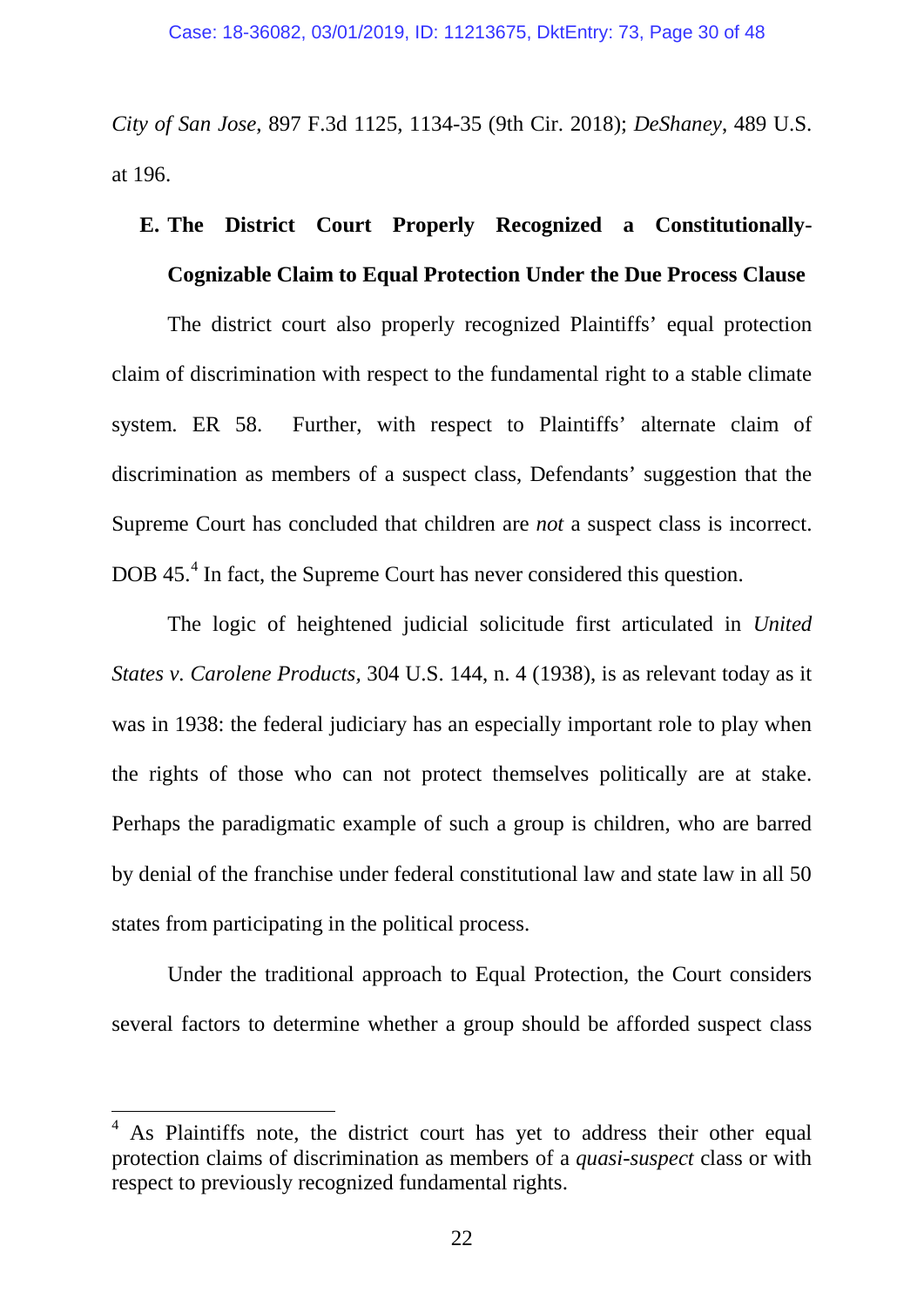status. All of the factors that the Court has traditionally considered indicate a higher level of scrutiny for the children-plaintiffs in this case.

While the Supreme Court did hold that individuals who are more than 50 years old do not constitute a suspect class (and rather broadly wrote that "age" does not constitute a suspect class), *Massachusetts Bd. of Retirement v. Murgia*, 427 U.S. 307 (1976), the holding in that case does not and can not apply to children. Specifically, the Court observed: "a suspect class is one 'saddled with such disabilities, or subjected to such a history of purposeful unequal treatment, or relegated to such a position of political powerlessness as to command extraordinary protection from the majoritarian political process.'" 427 U. S. 314. That test supports the conclusion that people over 50 are not entitled to heightened scrutiny: people over 50 are entitled to vote, have never been the targets of purposeful and unequal treatment and, far from experiencing political powerlessness, in fact constitute the majority of members of Congress, the majority of United States Presidents, and the majority of people who have ever sat on the Supreme Court. This group is not entitled to strict scrutiny because this group has never been in need of special judicial solicitude because those are burdened by government conduct that targets people over 50 "can ordinarily be expected to" bring about its reversal if they so desire. See *United States v. Carolene Products*.

Whether "viewed from a social and cultural perspective" or a political one, *see Cleburne v. Cleburne Living Ctr*., 473 U.S. 432 (1985), children are in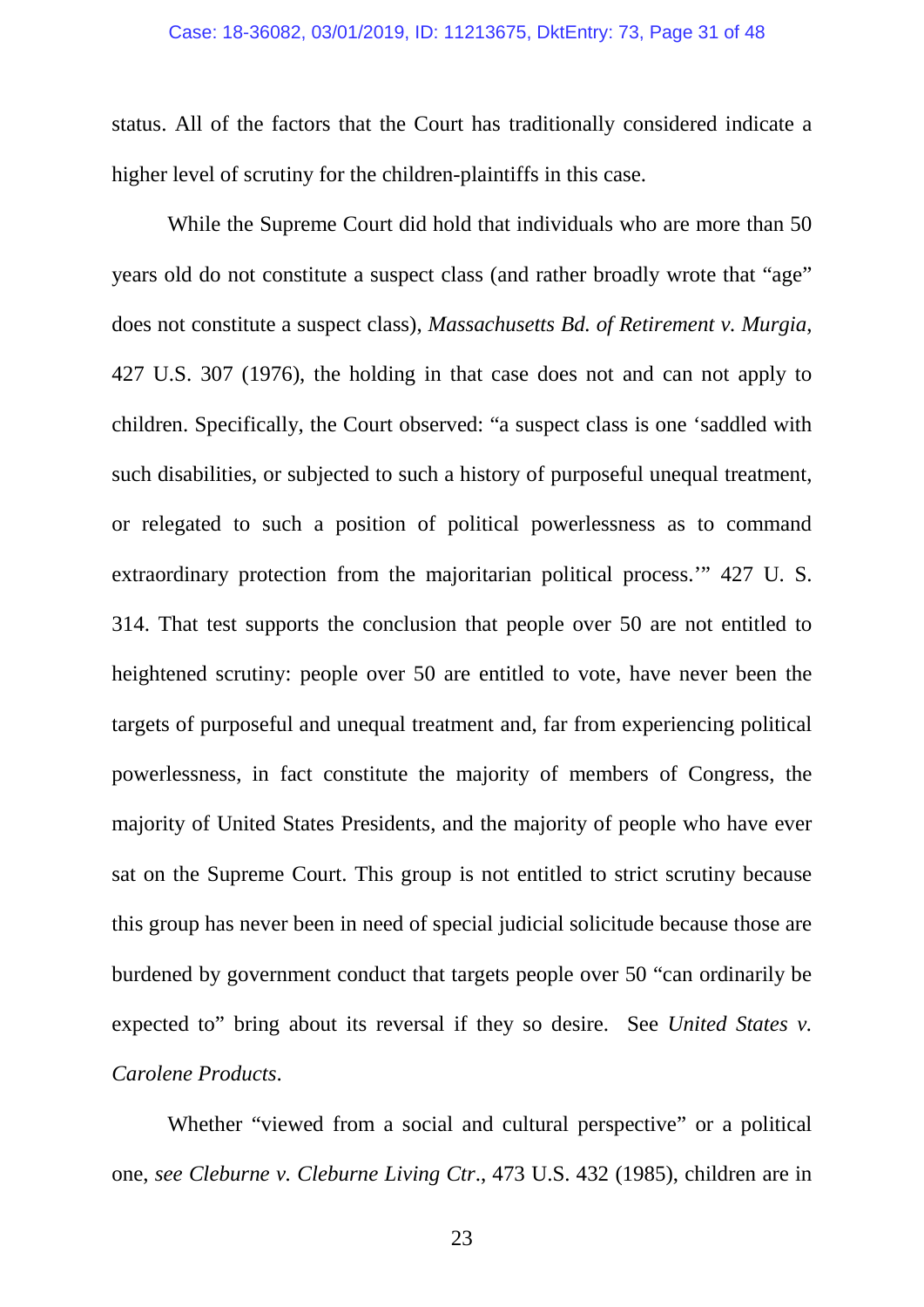#### Case: 18-36082, 03/01/2019, ID: 11213675, DktEntry: 73, Page 32 of 48

exactly the opposite situation. By virtue of the denial of their franchise, they have been "saddled with disabilities" and they have been subject to purposeful unequal treatment, as evidenced by countless federal and state laws that prohibit their participation in the electoral process as both voters and candidates, on juries, and in other positions of civic responsibility. The point is too obvious to require citation. Likewise, children have, since the founding moment of this nation, been "relegated to such a position of political powerlessness so as to command extraordinary protection from the majoritarian political process." *See Murgia*, 427 U.S. at 313. If strict scrutiny is useful to protect the rights of any "discrete and insular minority" it is surely children who have absolutely no other recourse in our political system, like Plaintiffs here.

Some cases consider additional factors, all of which weigh in favor of finding children to be a suspect class. While youth is not an immutable characteristic in the sense that children eventually grow out of it, it is immutable in the sense that they have no choice over their age and can do nothing to change their status. Burdening children with the effects of climate change while withholding any political recourse runs counter to the very foundation of our system of law: that burdens are expected to be imposed in relation to individual responsibility. *Frontiero v. Richardson,* 411 U.S. 677 (1973).

Several of the Supreme Court's more recent cases decline to follow this structured approach to judicial review but nonetheless find that laws that

24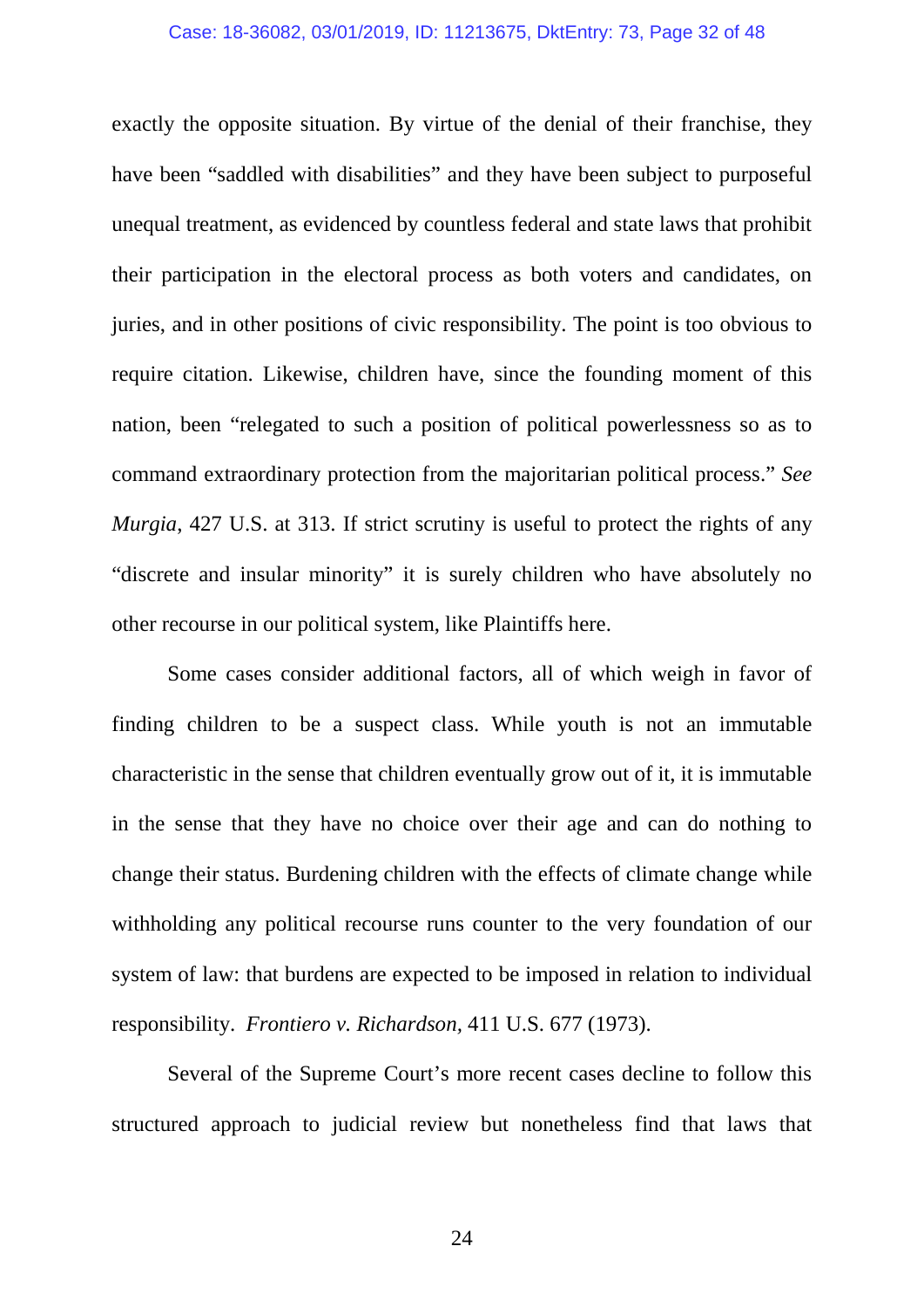#### Case: 18-36082, 03/01/2019, ID: 11213675, DktEntry: 73, Page 33 of 48

discriminate against particular groups are unconstitutional if they are without justification. *See e.g. Obergefell v. Hodges,* 135 S. Ct. 2584.

Whether the Court abides by its decades-long tiered approach to equal protection claims, or to its more recent approach under *Lawrence* and *Obergefell,* the children's claims in this case deserve the special solicitude of the federal judiciary.

Plaintiffs' have properly pled, and the District Court properly found, the deprivation of constitutionally-protected interests under the Due Process Clause.

# **III. The Logical Extension of Defendants' Argument Would Virtually Eliminate Judicial Oversight of Government Action or Inaction and Should be Rejected**

Defendants' position would have the effect of eliminating judicial oversight of government actions. For 229 years, federal courts in the United States have been deciding constitutional claims. Some of those were novel (*see, e.g., McCulloch v Maryland,* 17 U.S. (4 Wheat.) 316 (1819) (deciding whether Congress had the power to charter a bank); some asked the courts to extend the understanding of an established constitutional principle (*Rochin v California,*  342 U.S. 165 (1952) (whether entry into a home and pumping defendant's stomach violated defendant's liberty interest), *Griswold v. Connecticut*, 381 U.S. 479 (1965) (deciding whether a prohibition on the distribution and use of contraceptives violated defendants' liberty interest); some asked the courts to apply constitutional rights to new situations ( *Carpenter*, 138 S. Ct. 2206 (2018)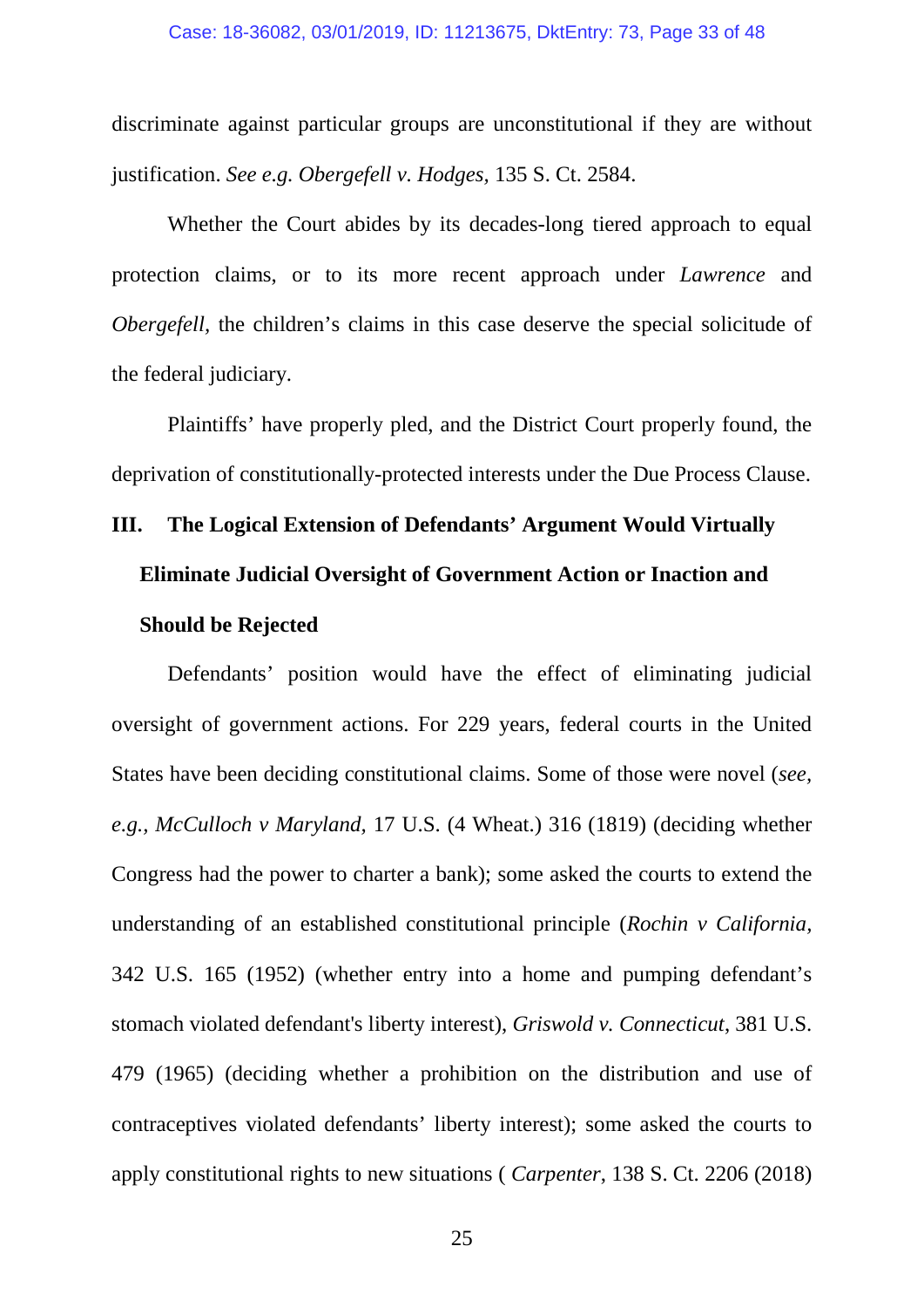(whether defendant had a reasonable expectation of privacy in location data stored in cell phones), *Kyllo v. United States*, 533 U. S. 27, 34 (2001) (whether using thermal technology constituted a search) or to recognize for the first time values which, though not express, had always underlain our constitutional system (*Seminole Tribe of Florida v . Florida*, 517 U.S. 44 (1996) (whether state sovereignty limited federal power), *Moore v City of East Cleveland*, 431 U.S. 494 (1977) (whether liberty protections extended to non-nuclear family structures); and some asked the courts to harmonize US law with the law in peer democratic countries (*Washington v. Glucksberg*, 521 U.S. 702 (1997), *Roper v Simmons*, 543 U.S. 551 (2005) (holding the death penalty unconstitutional for youths). Courts have resolved even the most contentious and profound questions: slavery in *Pennsylvania v. Prigg*, 41 U.S. 539 (1842); Presidential authority in *Youngstown Sheet & Tube Co. v Sawyer,* 343 U.S. 579 (1952); and discrimination and affirmative action in a series of cases spanning more than 50 years (*e.g.*, *Cooper v. Aaron*, 358 U.S. 1 (1958), *Grutter v. Bollinger*, 539 U.S. 306 (2003)). Some cases in which lower courts were asked to decide difficult questions of first impression were reversed when they reached the Supreme Court (*Brown v Board of Education*, 347 U.S. 483 (1954)) and some were not (*United States v. Nixon*, 418 U.S. 683 (1974)).

In all of these cases, regardless of the novelty of the claims, the complexity of the issues, or the importance of the case, or the social or political implications of the judicial determination, lower courts were allowed to make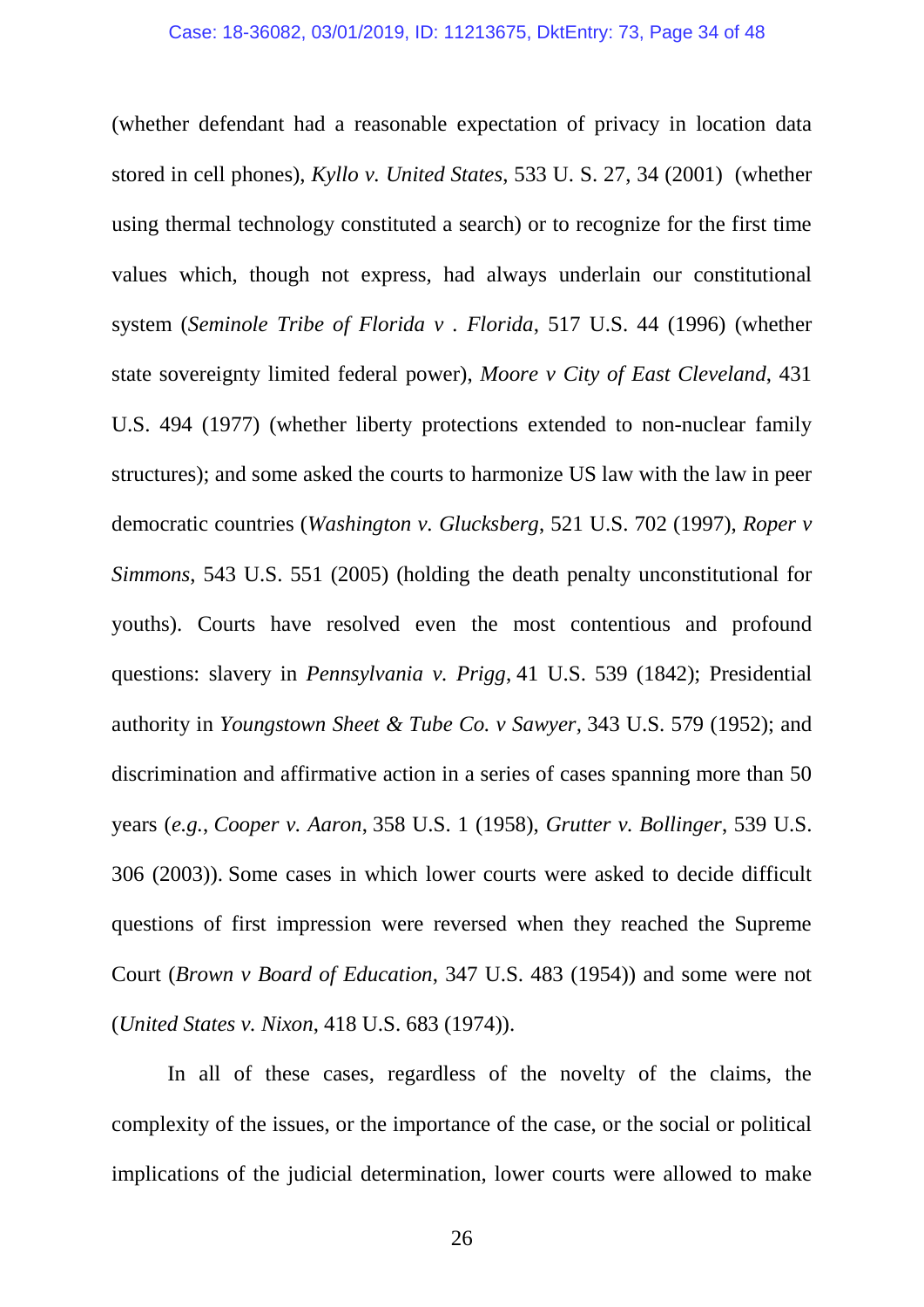#### Case: 18-36082, 03/01/2019, ID: 11213675, DktEntry: 73, Page 35 of 48

their own independent judgment of the claims, and errors, if any, were corrected through the normal course of litigation in appellate courts and ultimately, where appropriate, in the Supreme Court of the United States. And, regardless of the final outcome, Plaintiffs were permitted to have their day in court.

This system has worked for more than two centuries because the federal courts are independent, adept and distinguishing meritorious from frivolous claims, charged with the constitutional responsibility to hear constitutional claims and, where appropriate, vindicate constitutional rights. Furthermore, the judicial department encompasses an effective method for correcting errors through one and sometimes two levels of appeal before a lower court decision becomes final. It takes time and effort, but that is the cost of governance in a constitutional democracy such as ours.

The District Court should be permitted to perform its constitutional functions to manage the case, develop a record, issue rulings, and reach a decision as it would in any other constitutional case.

The District Court should be allowed to determine after trial the scope of the constitutional protection of liberty particularly where the claim, as here, is based on rights that are "preservative of other rights." *See Yick Wo v. Hopkins*, 118 U.S. 356 (1886). To determine the constitutional merits of such claims through trial is the core function of the federal judiciary.

The climate context of this case makes it all the more amenable to judicial resolution. The constitution protects what is of fundamental importance

27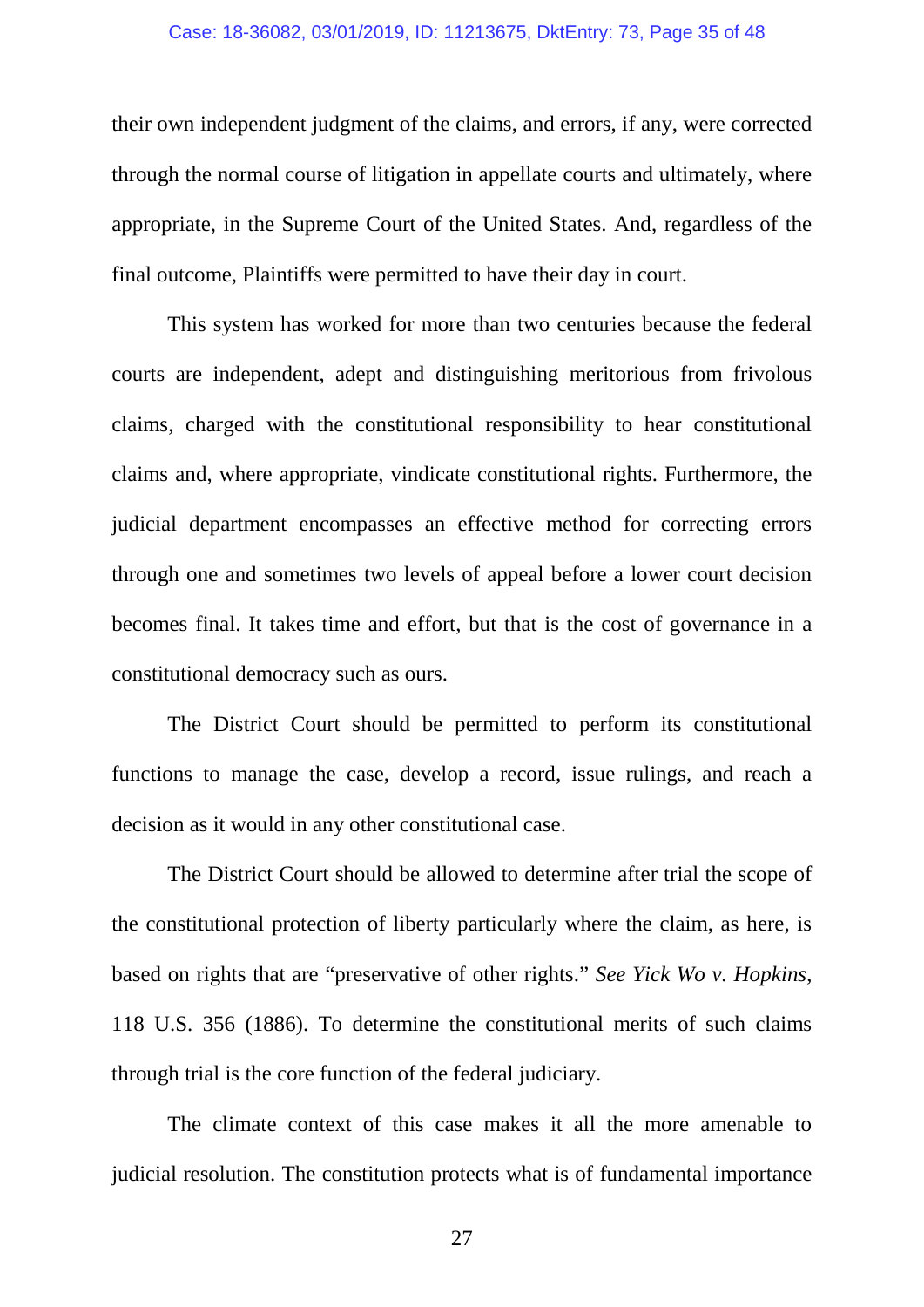and what cannot be relegated to protection in the political branches alone. A stable climate system satisfies both of these, arguably more than anything else in history. Protection against the degradation of the environment is precisely the kind of thing that the political branches are *least* likely to be able to protect: it requires long-term thinking for the benefit of those who have no political voice.

This is a case of first impression because we now know what we failed to grasp before: that government action can and does impact the stability of the climate system and the ability of American citizens to own property along the shoreline for fishing and farming, to exercise all their other rights, and indeed to live full and free lives.

Federal courts have the duty to apply constitutional principles to determine the limits of governmental power to infringe on constitutionally protected interests.

### **Conclusion**

For the reasons given herein, the Court should deny the Petition.

DATED: March 1, 2019 Respectfully submitted,

/s/ Helen H. Kang James R. May Erin Daly Dignity Rights Project Widener University Delaware Law School [jrmay@widener.edu](mailto:jrmay@widener.edu) [edaly@widener.edu](mailto:edaly@widener.edu)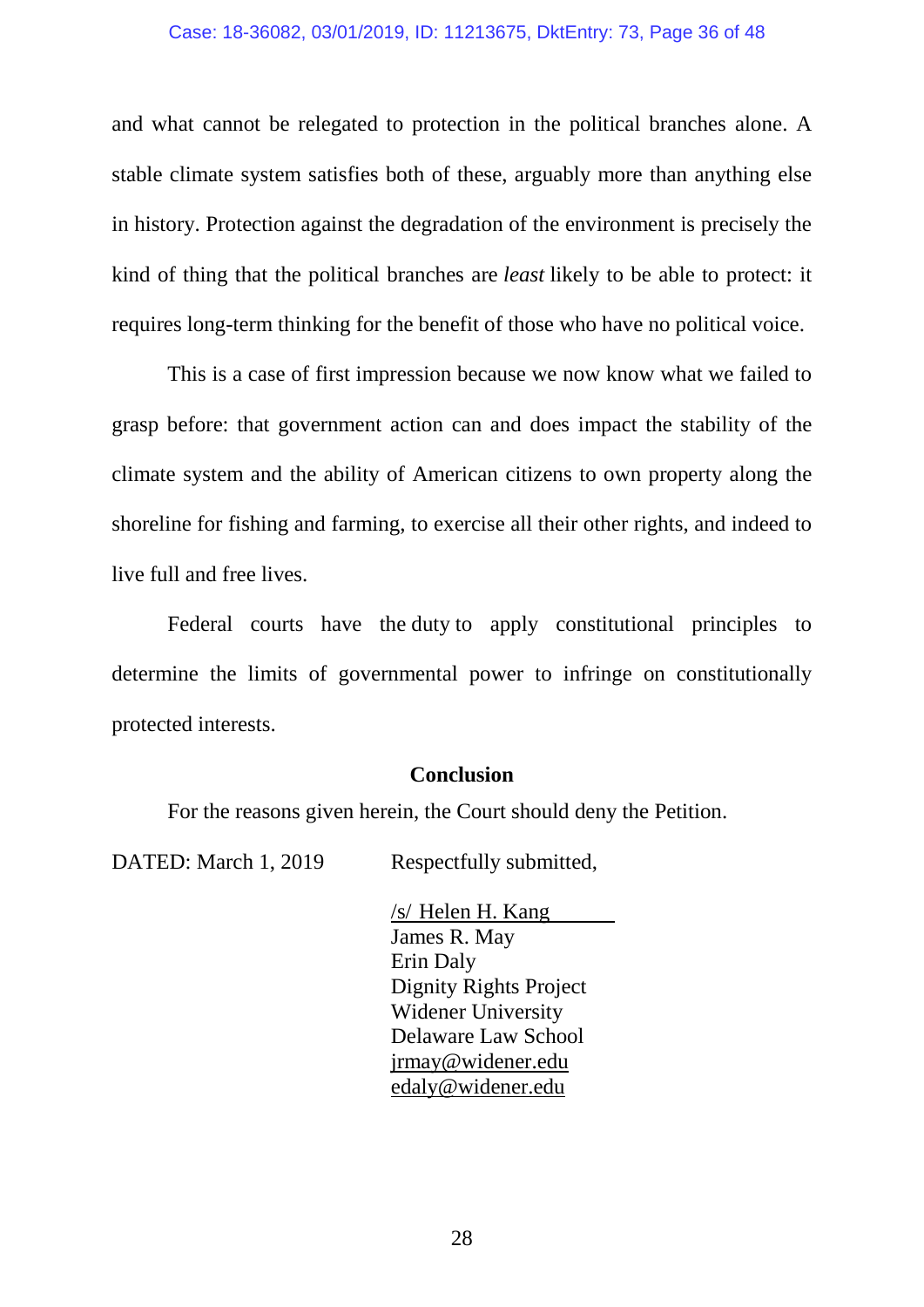Case: 18-36082, 03/01/2019, ID: 11213675, DktEntry: 73, Page 37 of 48

Helen H. Kang ENVIRONMENTAL LAW AND JUSTICE CLINIC Golden Gate University School of Law hkang@ggu.edu

*Counsel for Amicus Curiae Law Professors*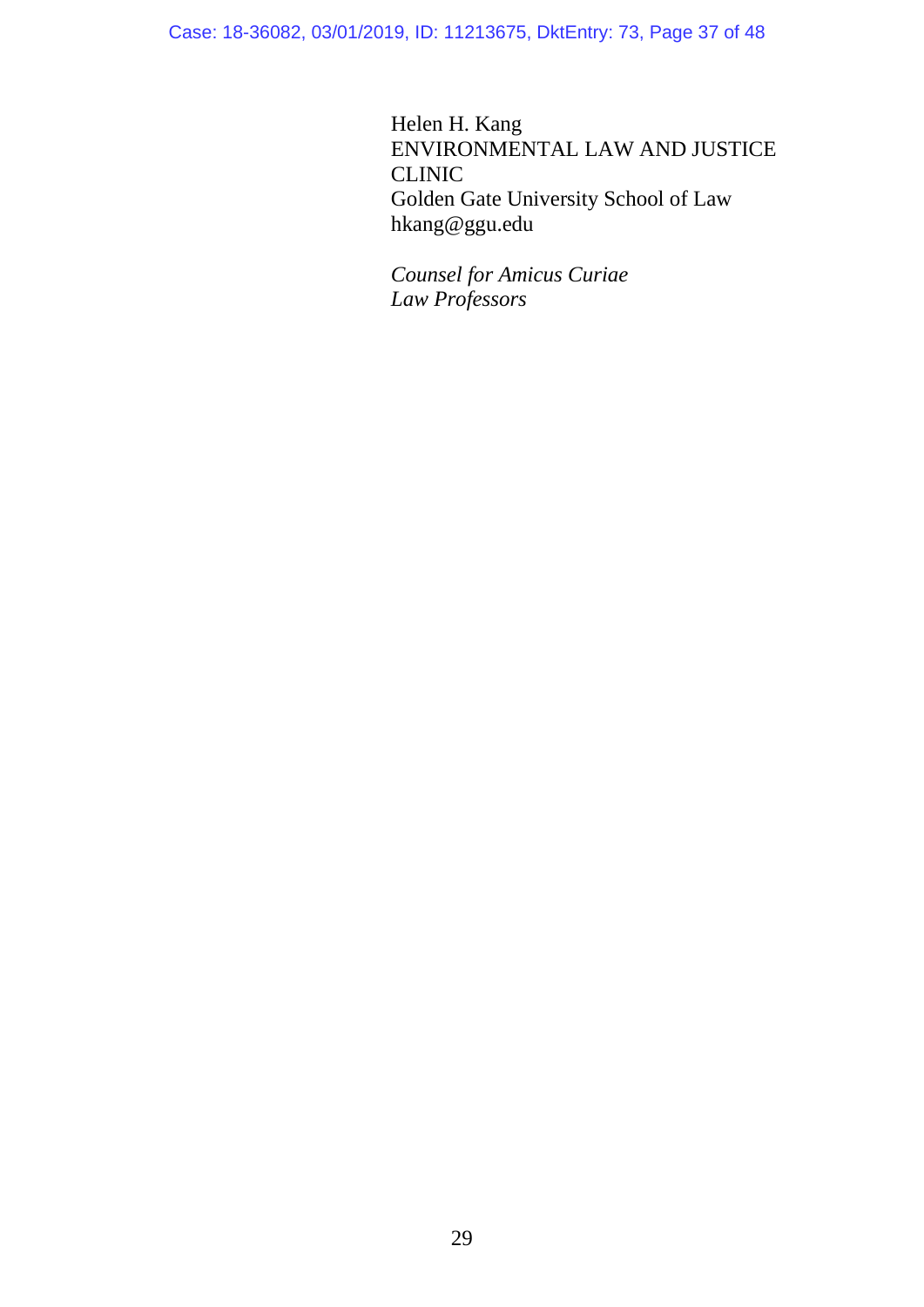On behalf of:

Randall S. Abate Rechnitz Family / Urban Coast Institute Endowed Chair in Marine and Environmental Law and Policy Professor, Department of Political Science and Sociology Monmouth University

Nadia B. Ahmad, JD, LLM Associate Professor of Law Barry University School of Law

Donald K. Anton Professor of International Law Director, Law Futures Centre Griffith Law School

Catherine Archibald Associate Professor of Law University of Detroit Mercy School of Law

Craig Anthony (Tony) Arnold Boehl Chair in Property and Land Use Professor of Law and Affiliated Professor of Urban and Public Affairs Chair of the Center for Land Use & Environmental Responsibility University of Louisville Brandeis School of Law

Hope Babcock Professor of Law Georgetown University Law Center

Michael C. Blumm Jeffrey Bain Faculty Scholar & Professor of Law Lewis and Clark Law School

John E. Bonine B.B. Kliks Professor of Law University of Oregon

Karrigan Bork Visiting Assistant Professor Joint Appointment: McGeorge School of Law Dept. of Geological & Environmental Sciences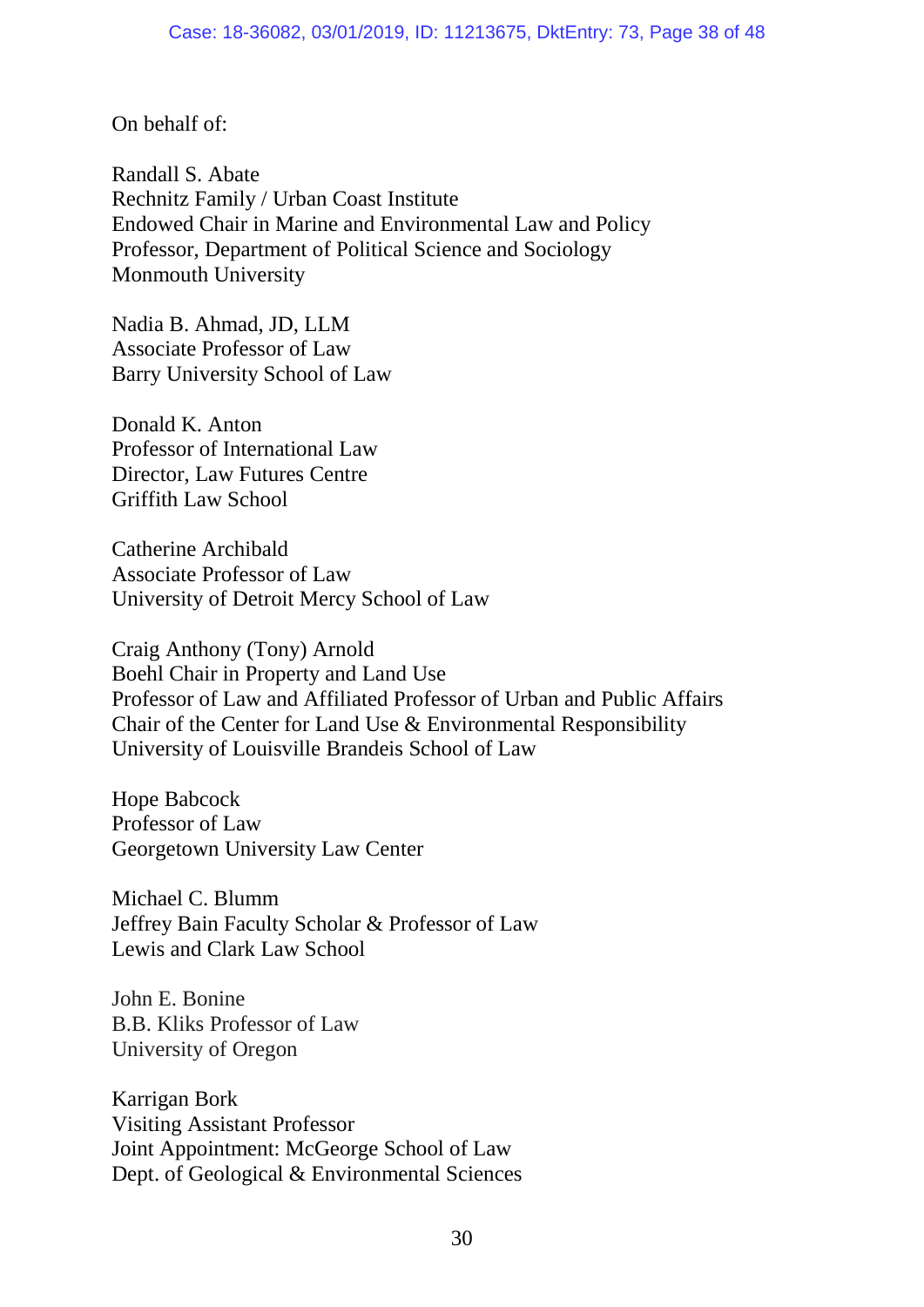University of the Pacific

Rebecca Bratspies Professor of Law Director, CUNY Center for Urban Environmental Reform

Maxine Burkett University of Oregon

Wil Burns Co-Director Institute for Carbon Removal Law & Policy American University

Alejandro E. Camacho Professor of Law and Director, Center for Land, Environment, and Natural **Resources** University of California, Irvine

Erwin Chemerinsky, Dean Jesse E. Choper Distinguished Professor of Law Berkeley Law, University of California

Lynda Collins Centre for Environmental Law & Global Sustainability University of Ottawa

Kim Diana Connolly, Professor of Law Vice Dean for Advocacy and Experiential Education Director, Environmental Advocacy Clinic University at Buffalo School of Law, State University of New York

Barbara Cosens University Distinguished Professor University of Idaho College of Law

Robin Kundis Craig Professor of Law University of Utah S.J. Quinney College of Law

Armin Rosen Cranz Professor of law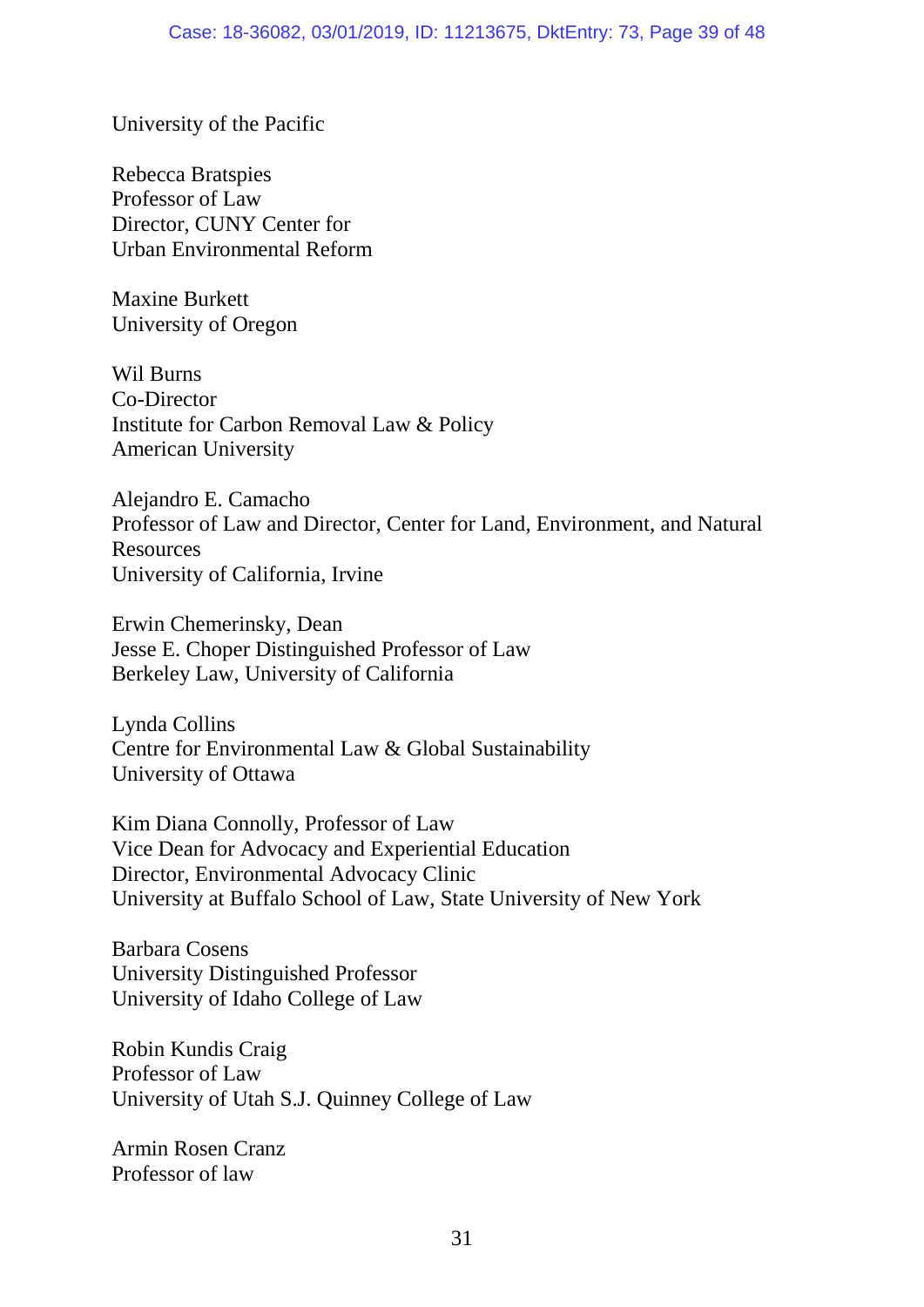Jindal Global Law School Sonipat, Haryana, India

Rachel E. Deming Associate Professor of Law Director, Environmental and Earth Law Clinic Barry University Dwayne O. Andreas School of Law

Myanna Dellinger, J.D., M.A. Associate Professor of Law University of South Dakota School of Law

John C. Dernbach Commonwealth Professor of Environmental Law and Sustainability Director, Environmental Law and Sustainability Center Widener University Commonwealth Law School

Tim Duane Professor-in-Residence School of Law University of San Diego

K.K. DuVivier Professor of Law Hughes Research Professor 2015-2017 University of Denver Sturm College of Law

David L. Faigman Chancellor and Dean John F. Digardi Distinguished Professor of Law University of California Hastings College of the Law

Richard Finkmoore Professor of Law California Western School of Law

Katrina Fischer Kuh Haub Distinguished Professor of Environmental Law Elisabeth Haub School of Law at Pace University

Richard M. Frank Professor of Environmental Practice Director, California Environmental Law & Policy Center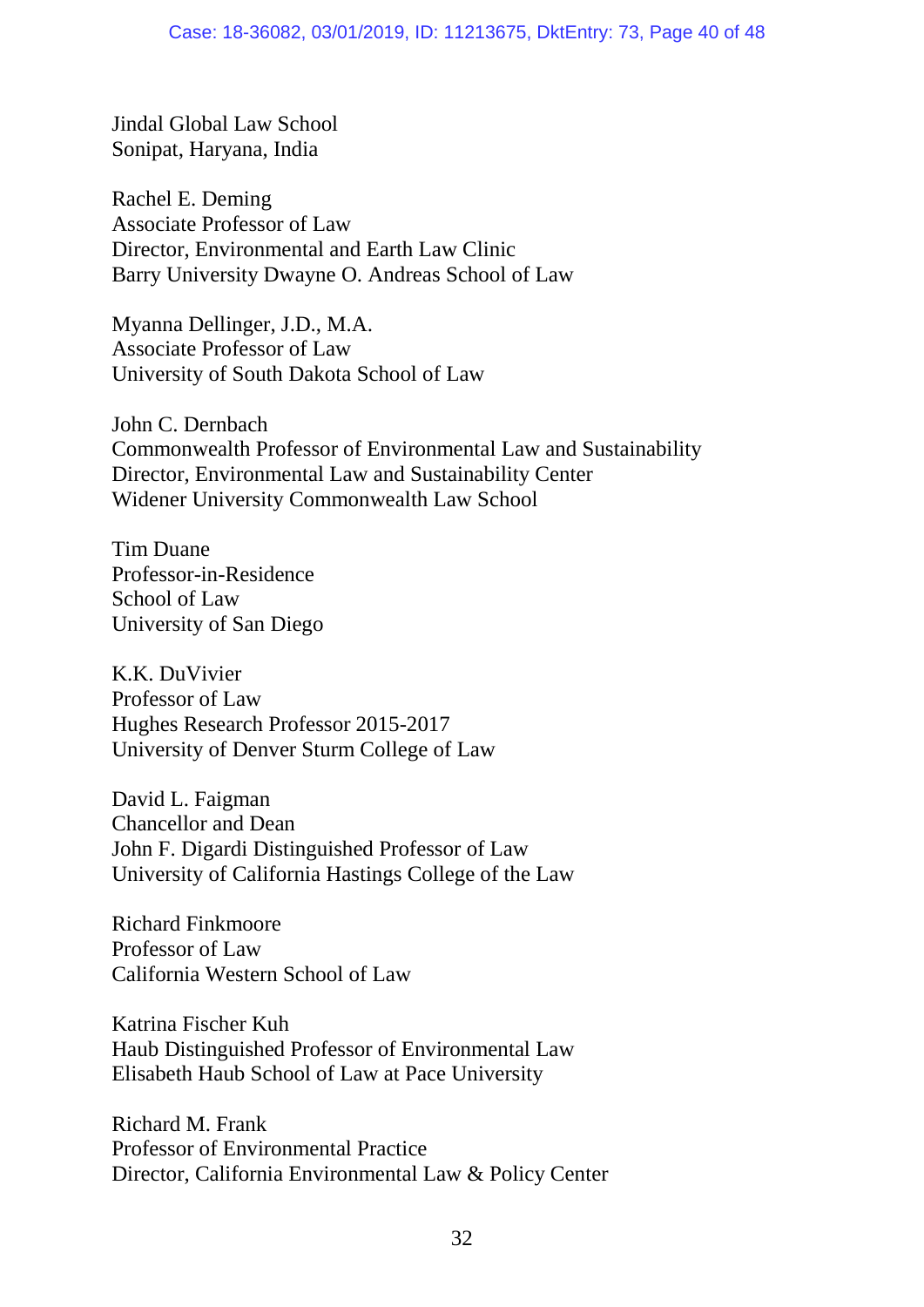School of Law University of California

Noah D. Hall Professor of Law, Wayne State University Law School Scholarship Director, Great Lakes Environmental Law Center

Jacqueline P. Hand Professor of Law University of Detroit Mercy School of Law

Richard Hildreth Director, University of Oregon Ocean & Coastal Law Center

Keith Hirokawa Professor of Law Albany Law School

Oliver Houck Professor of Law Tulane University School of Law

Catherine J Iorns Magallanes Reader in Law and Academic Adviser to the NZ Council of Legal Education Victoria University of Wellington

Stephen M. Johnson Professor of Law Mercer University Law School

Lisa Jordan **Director** Tulane Environmental Law Clinic

Dr. Kirk W. Junker Professor of Law Duquesne University School of Law

Sam Kalen Centennial Professor of Law University of Wyoming College of Law Laramie, Wyoming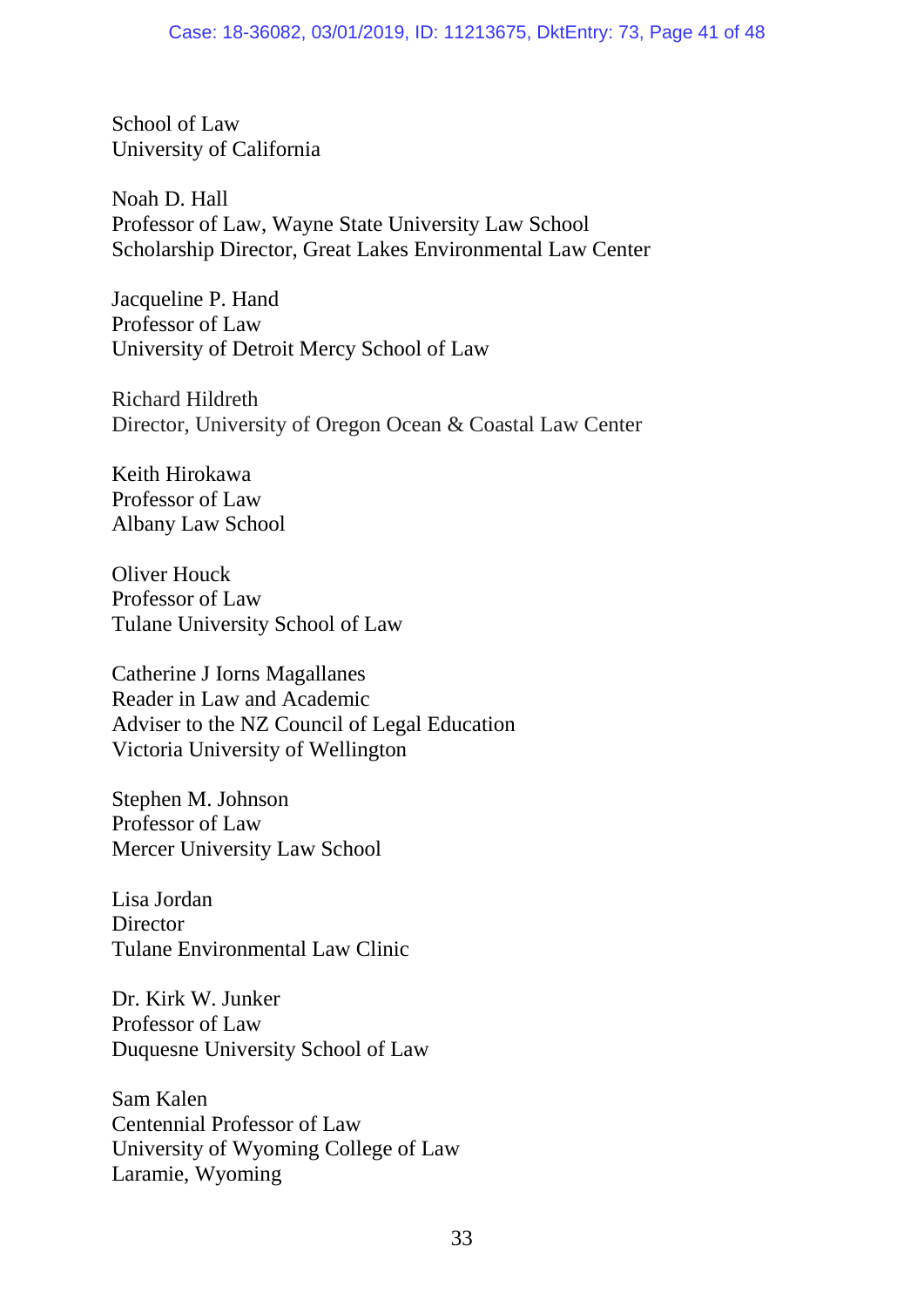Madeline June Kass Professor Emeritus Thomas Jefferson School of Law

John H. Knox Henry C. Lauerman Professor of International Law Wake Forest University School of Law

Kenneth T. Kristl, Esq. Professor of Law Director, Environmental & Natural Resources Law Clinic Widener University Delaware Law School

Douglas A. Kysar Deputy Dean and Joseph M. Field '55 Professor of Law Yale Law School Kevin Leske Barry University School of Law Associate Professor of Law

Maxine I. Lipeles Director, Interdisciplinary Environmental Clinic Senior Lecturer in Law Washington University School of Law

Ryke Longest Clinical Professor Duke School of Law Nicholas School of the Environment

Kevin Lynch Associate Professor of Law Environmental Law Clinic University of Denver Sturm College of Law

Mary L. Lyndon Professor of Law St. John's University School of Law

Daniel Magraw Professorial Lecturer and Senior Fellow, Foreign Policy Institute Johns Hopkins University School of Advanced International Studies (SAIS)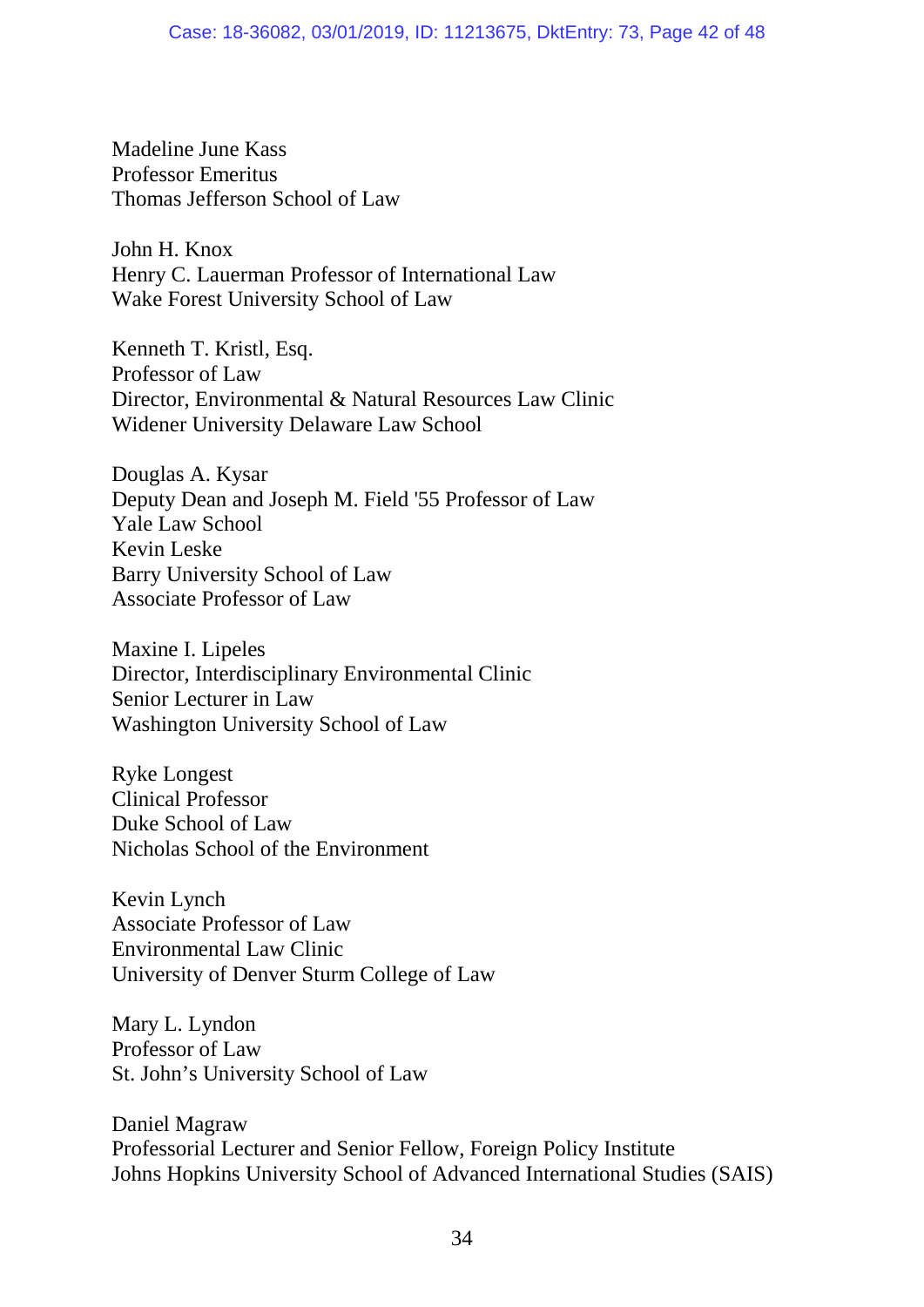Peter Manus Professor of Law New England Law Boston

Patrick C. McGinley Charles H. Haden II Professor of Law West Virginia University College of Law

Errol Meidinger SUNY Distinguished Professor and Margaret W. Wong Professor University at Buffalo School of Law The State University of New York

Joel A. Mintz Professor of Law Emeritus and C. William Trout Senior Fellow in Public Interest Law Nova Southeastern University College of Law

Kenneth M. Murchison Emeritus Professor of Law Louisiana State University Law Center

Sharmila L. Murthy Associate Professor Suffolk University Law School

Camille Pannu Director, Water Justice Clinic Aoki Center for Critical Race and Nation Studies UC Davis School of Law (King Hall)

Patrick Parenteau Professor of Law and Senior Counsel Environmental and Natural Resources Law Clinic Vermont Law School

Zygmunt J.B. Plater Professor of Law and coordinator Boston College Land & Environmental Law Program

Ileana M. Porras Senior Lecturer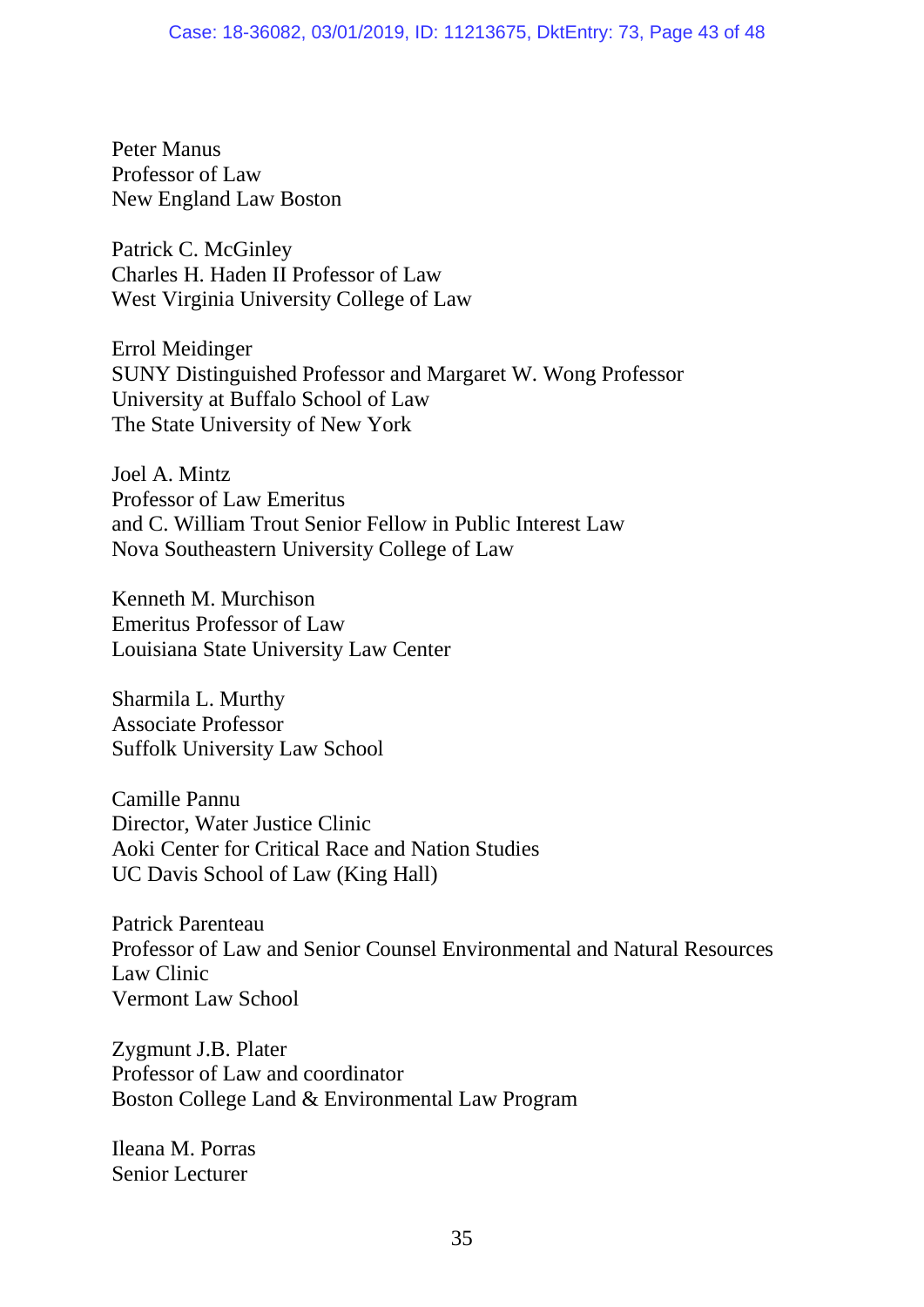University of Miami School of Law

Ann Powers Professor Emerita of Law Global Center for Environmental Legal Studies Elisabeth Haub School of Law at Pace University

Karl R. Rábago Pace Energy and Climate Center Elisabeth Haub School of Law at Pace University

Rick Reibstein Lecturer, Environmental Law and Policy, Department of Earth and Environment Boston University

Alison Rieser, J.D., LL.M. Professor, Dept. of Geography & Environment University of Hawaii at Manoa

Kalyani Robbins Professor of Law Founding Director, Environmental & Natural Resources Law Program Florida International University College of Law

Nicholas A. Robinson Gilbert & Sarah Distinguished Professor of Environmental Law *Emeritus* Elisabeth Haub School of Law at Pace University

Jonathan Rosenbloom Dwight D. Opperman Distinguished Professor of Law Drake Law School

John Ruple Professor of Law (Research) & Wallace Stegner Center Fellow

Erin Ryan Elizabeth C. & Clyde W. Atkinson Professor Florida State University, College of Law

Maria Savasta-Kennedy Clinical Professor of Law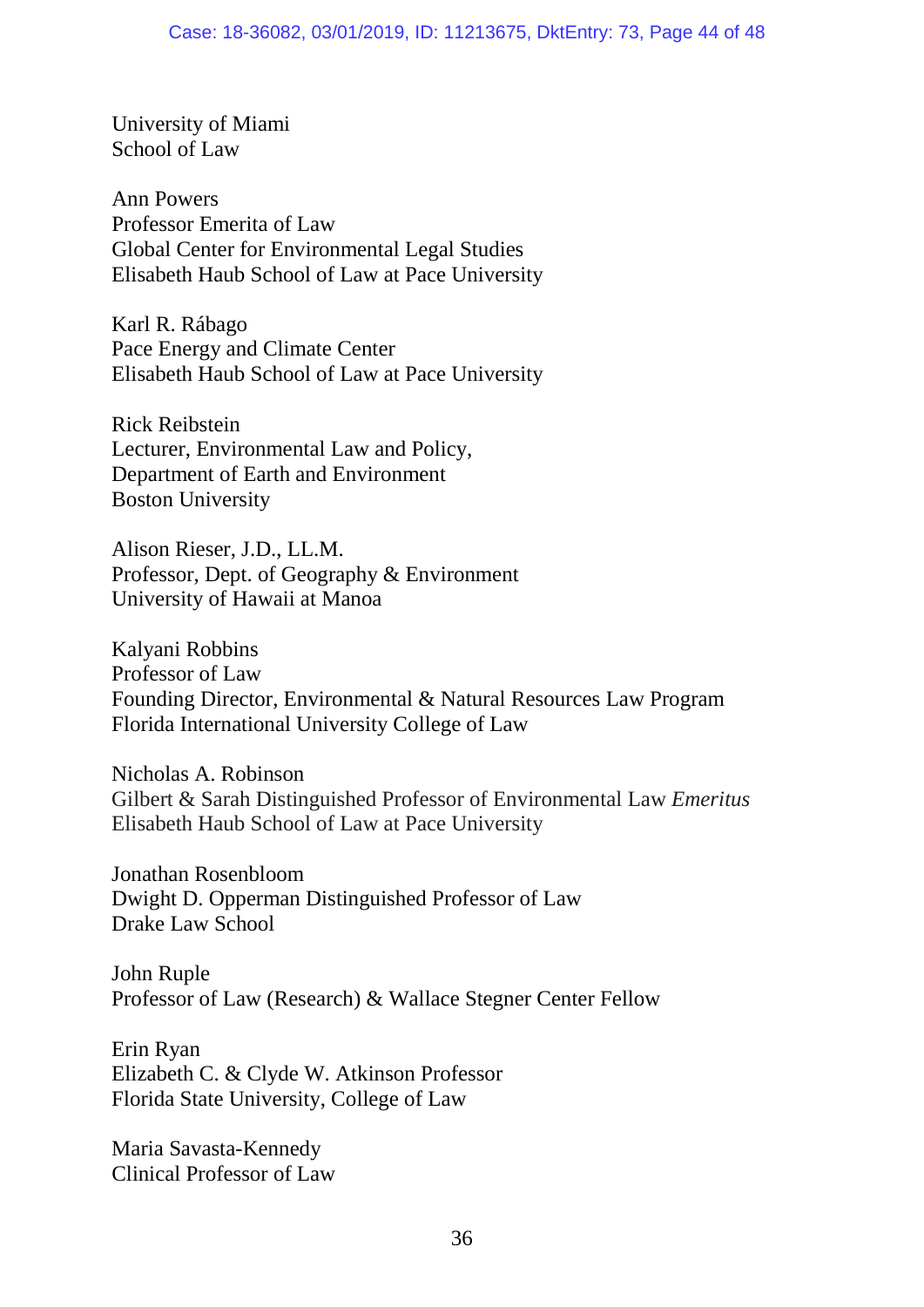## UNC School of Law

Deborah A. Sivas Luke W. Cole Professor of Environmental Law Director, Stanford Environmental Law Clinic Director, Environmental and Natural Resource Law & Policy Program Stanford Law School

Melissa Scanlan Director, New Economy Law Center Professor of Law

Don C. Smith Associate Professor of the Practice of Law University of Denver Sturm College of Law

Stephen Stec, J.D., M.Phil. Adjunct Professor Environmental Sciences and Policy Department Central European University

Eleanor Stein, JD, LLM with distinction, Law of Climate Change Adjunct, Albany Law School State University of New York at Albany

Ryan Stoa Associate Professor of Law Concordia University School of Law

David Takacs Professor Harry & Lillian Hastings Research Chair University of California Hastings College of the Law

Gerald Torres Jane M.G. Foster Professor of Law and Faculty Fellow Atkinson Center for a Sustainable Future Cornell University

Rob Verchick Gauthier-St. Martin Chair in Environmental Law Loyola University New Orleans Senior Fellow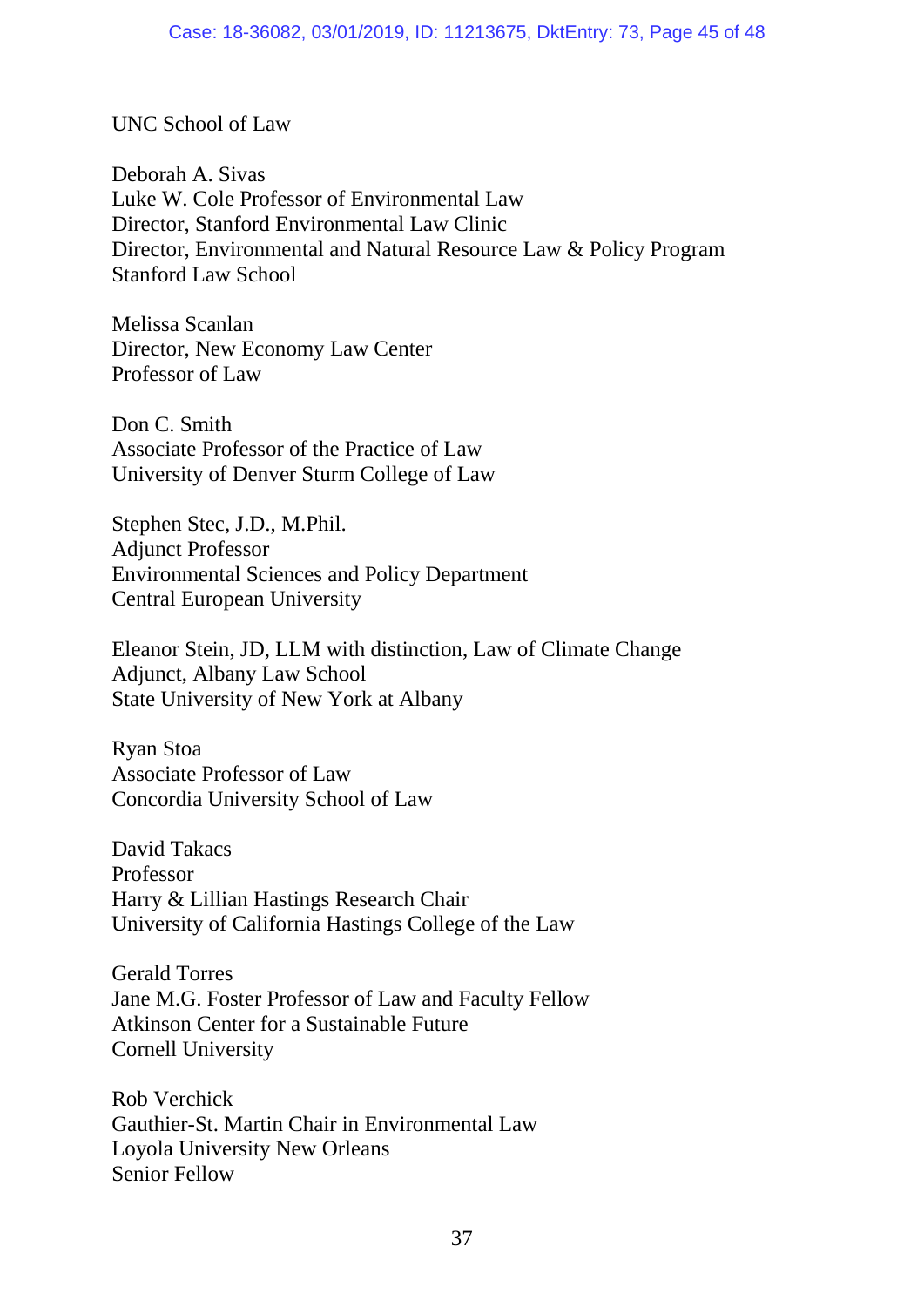Disaster Resilience Leadership Academy Tulane University

Clifford J. Villa Keleher & McLeod Professor of Law University of New Mexico School of Law

Elizabeth Kronk Warner Associate Dean, Professor of Law, and Director, Tribal Law and Government **Center** University of Kansas School of Law

Jeanette Wolfley Professor of Law University of New Mexico School of Law

Mary Christina Wood Philip H. Knight Professor of Law University of Oregon School of Law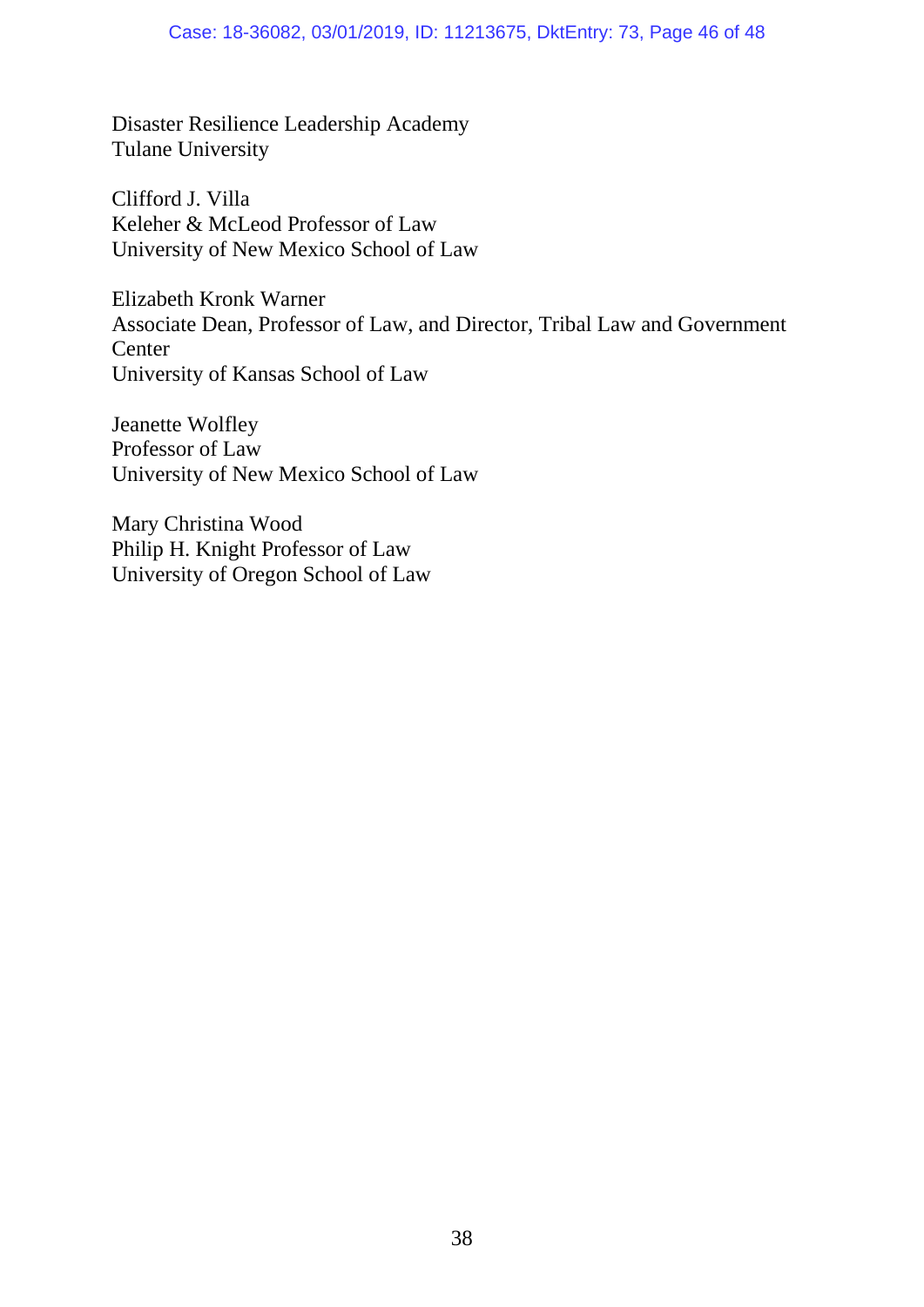## **CERTIFICATE OF COMPLIANCE**

I hereby certify the attached brief is proportionally spaced, has a typeface of 14 points or more, and contains 6,920 words (excluding the parts of the brief exempted based on the word processing system used to prepare the brief). I also certify that this amicus brief complies with the word limit of Fed. R. App. P.  $29(a)(5)$ .

DATED: March 1, 2019 /s/ Helen H. Kang Helen H. Kang